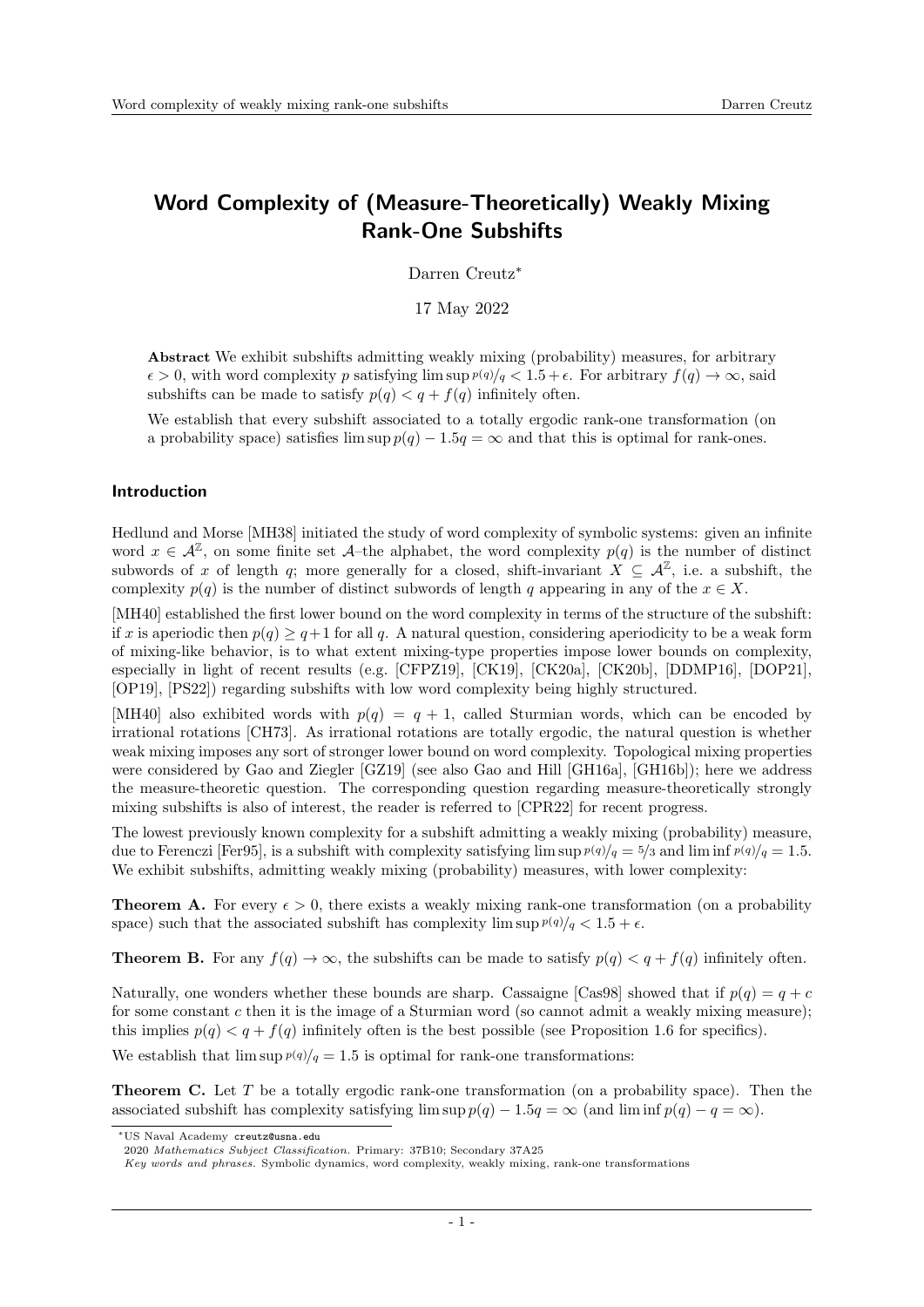While Sturmian words are encoded by irrational rotations (which are totally ergodic and rank-one), Rote [\[Rot94\]](#page-28-10) showed that the general word encoded by an irrational rotation has complexity  $p(q) = 2q$  so if one treats an irrational rotation as a rank-one subshift then the complexity satisfies  $p(q) \geq 2q$ .

There appears to be a complexity distinction between totally ergodic and weakly mixing rank-one subshifts, namely that we can exhibit examples of totally ergodic rank-one subshifts with strictly lower complexity than any of our weakly mixing examples. Specifically, Theorem [C](#page-0-0) is optimal:

**Theorem D.** For every  $f(q) \to \infty$ , there exists a totally ergodic rank-one transformation (on a probability space) such that the associated subshift satisfies  $p(q) < 1.5q + f(q)$  for all sufficiently large q and  $p(q) < q + f(q)$  infinitely often.

It is worth remarking that  $\limsup p(q)-1.5q = \infty$  distinguishing behavior in subshifts also appears in the work of Ormes and Pavlov [\[OP19\]](#page-28-4) who showed that if lim sup  $p(q)-1.5q < \infty$  then the words in question are necessarily uniformly recurrent or bidirectionally eventually periodic. For rank-one transformations, having bounded spacers implies uniform recurrence so their result and ours do not meaningfully overlap. However, it is interesting that  $\limsup p(q)-1.5q < \infty$  is exactly the bound that rules out total ergodicity for rank-one subshifts as it is well-known that the lack of total ergodicity for rank-ones is equivalent to factoring onto a finite cyclic permutation, which is similar in spirit to their conclusion.

In connection with other properties often discussed with rank-one transformations, if we replace  $p(q)$  $q + f(q)$  infinitely often with a slightly weaker condition then work of Ryzhikov [\[Ryz13\]](#page-28-11) gives:

<span id="page-1-0"></span>**Theorem E.** For every  $\epsilon > 0$ , there exists a subshift with complexity satisfying  $\limsup p(q)/q < 1.5+\epsilon$  and  $\liminf p(q)/q < 1+\epsilon$  such that the associated rank-one transformation is weakly mixing (on a probability space) and has minimal self-joinings (hence also trivial centralizer).

The proof of Theorem [C](#page-0-0) is worth outlining briefly. First we establish that for a rank-one subshift with lim sup  $p(q)/q < 2$ , there is a rank-one subshift which generates the same language such that the spacer sequence eventually takes on at most two values. Total ergodicity implies that both values must occur infinitely often and one can arrange for both to occur at every level (this arranging can lead to the cut sequence growing very rapidly).

The proof then proceeds by an analysis of all possible rank-one subshifts with exactly two spacer values. We remark that finding our low complexity examples was a direct result of this examination, which both indicated 1.5 ought to be the optimal bound and led to which subshifts were the correct candidates.

There remain questions regarding the precise nature of the complexity of subshifts admitting weakly mixing measures; we discuss these in Section [6.](#page-27-7) The main question left open is whether there exists a subshift, necessarily not rank-one, admitting a weakly mixing (probability) measure such that  $\limsup p(q)/q < 1.5$ . We tentatively conjecture that this is not the case and a bit more: for every subshift admitting a weakly mixing (probability) measure, we tentatively conjecture that  $\limsup p(q)/q > 1.5$ .

The reader interested primarily in the examples of subshifts with low complexity may opt to skip sections [2](#page-4-0) and [3](#page-8-0) (aimed at proving Theorem [C\)](#page-0-0) as Section [4](#page-19-0) where the examples are constructed (and Section [5](#page-23-0) proving weak mixing) may be read independently.

## 1 Definitions and preliminaries

## 1.1 Symbolic dynamics

**Definition 1.1.** A subshift on the finite set A is any subset  $X \subset \mathcal{A}^{\mathbb{Z}}$  which is closed in the product topology and shift-invariant: for  $x = (x_n)_{n \in \mathbb{Z}} \in X$  and  $k \in \mathbb{Z}$ , the translate  $(x_{n+k})_{n \in \mathbb{Z}}$  is also in X.

**Definition 1.2.** A word is any element of  $\mathcal{A}^{\ell}$  for some  $\ell$ , the length of w, written  $\ell en(w)$ . A word w is a **subword** of a word or biinfinite sequence x if there exists k so that  $w_i = x_{i+k}$  for  $1 \leq i \leq \ell en(w)$ . A word u is a **prefix** of w if  $u_i = w_i$  for  $1 \leq i \leq \ell en(u)$  and a word v is a **suffix** of w if  $v_i = w_{i+\ell en(w)-\ell en(v)}$ for  $1 \leq i \leq \ell en(v)$ . A subword (or prefix or suffix) is **proper** when it is not the entire word.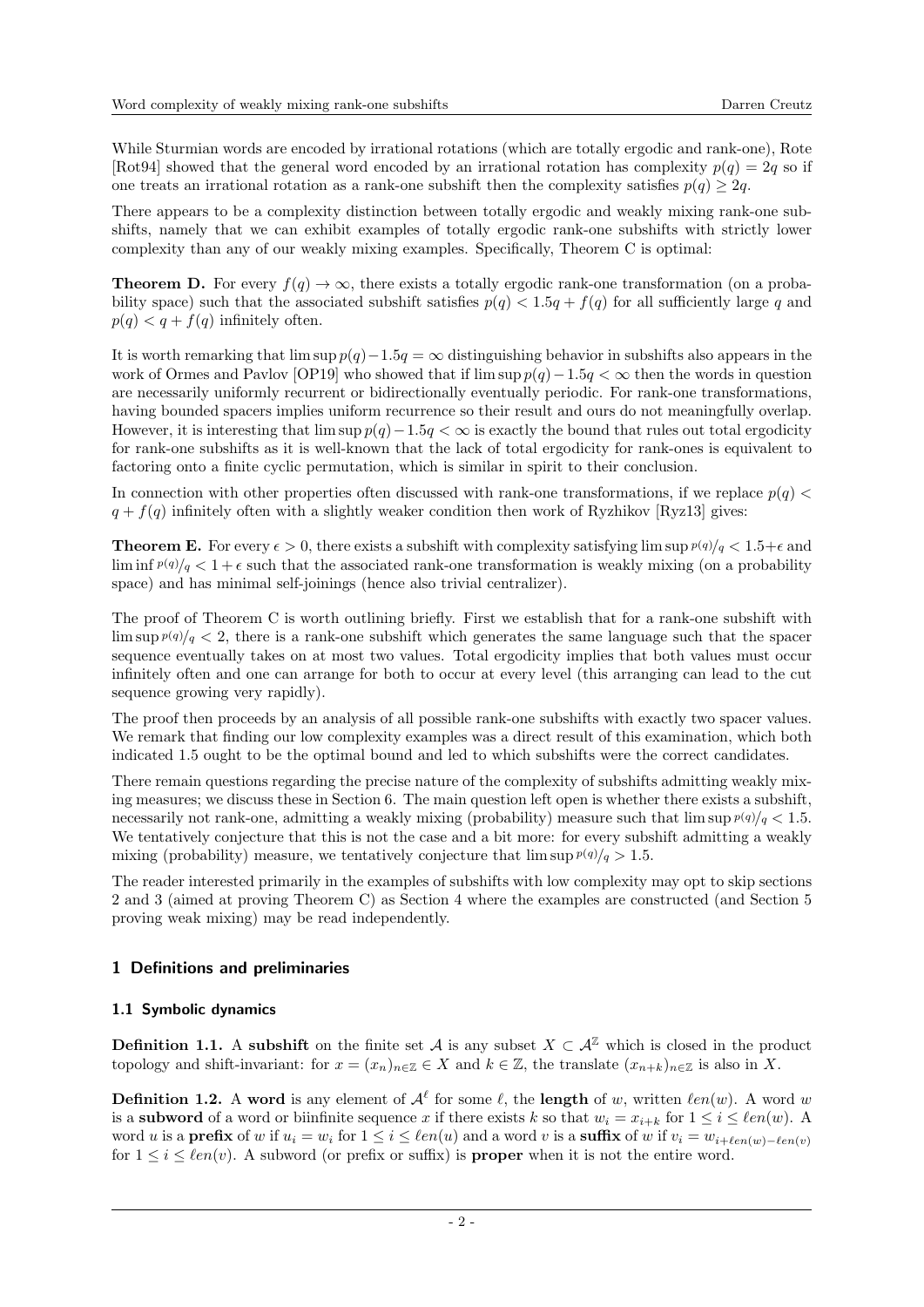For words  $v, w$ , we denote by vw their concatenation–the word obtained by following v immediately by w. We also write such concatenations with product or exponential notation, e.g.  $\prod_i w_i$  or  $0^n$ .

**Definition 1.3.** The language of a subshift X is  $\mathcal{L}(X) = \{w : w$  is a subword of some  $x \in X\}$ .

**Definition 1.4.** The word complexity function of a subshift X over A is the function  $p_X : \mathbb{N} \to \mathbb{N}$ defined by  $p_X(q) = |\mathcal{L}(X) \cap \mathcal{A}^q|$ , the number of words of length q in the language of X.

When X is clear from context, we suppress the subscript and just write  $p(q)$ .

#### 1.1.1 Right-special words

All subshifts we consider are on the alphabet  $\{0, 1\}$  so it is natural to consider:

**Definition 1.5.** The set of **right-special** words is  $\mathcal{L}^{RS}(X) = \{w \in X : w0, w1 \in \mathcal{L}(X)\}\.$ 

Cassaigne [\[Cas97\]](#page-27-8) showed the well-known:  $p(q) = p(m) + \sum_{\ell=m}^{q-1} |\{w \in \mathcal{L}^{RS} : \ell en(w) = \ell\}|$  for  $m < q$ .

#### 1.1.2 Quasi-Sturmian words

An infinite  $x \in A^{\mathbb{N}}$  is **Sturmian** when  $p_x(q) = q + p_x(1)$ . Hedlund and Morse [\[MH40\]](#page-28-1) exhibited examples of such words and showed that if  $p_x(q) \leq q$  or  $p_x(q + 1) = p_x(q)$  for any q then x is periodic.

Cassaigne [\[Cas98\]](#page-27-6) termed infinite words x such that  $p_x(q) = q + c$  for some constant c and all sufficiently large q quasi-Sturmian and showed such a word must be the image of a Sturmian word under a morphism  $f : \mathcal{A}^* \to \mathcal{A}^*$  which is nonperiodic.

Indeed, his result quickly gives a bit more:

<span id="page-2-0"></span>**Proposition 1.6.** Let X be an aperiodic subshift such that  $p_X(q) \leq q + d$  for some constant d and infinitely many q. Then X is quasi-Sturmian (in the sense that all  $x \in X$  are quasi-Sturmian) hence cannot admit a weakly mixing measure.

*Proof.* By the Hedlund-Morse theorem, we may assume  $p(\ell + 1) - p(\ell) \geq 1$  for all  $\ell$  since otherwise the subshift is periodic. For infinitely many  $q$ ,

$$
q + d \ge p(q) = p(1) + \sum_{\ell=1}^{q-1} (p(\ell+1) - p(\ell)) \ge p(1) + q - 1 + |\{\ell < q : p(\ell+1) - p(\ell) \ge 2\}|
$$

so for infinitely many q we have  $|\{\ell < q : p(\ell + 1) - p(\ell) \geq 2\}| < d$  meaning  $|\{\ell : p(\ell + 1) - p(\ell) \geq 2\}| < d$ . Set  $c = p(1) - 1 + \sum_{\ell=1}^{\infty} (p(\ell+1) - p(\ell) - 1)$ , which must be finite as there are only finitely many  $\ell$  with  $p(\ell + 1) - p(\ell) > 1$ . Then for all  $q > \max{\ell : p(\ell + 1) - p(\ell) \ge 2},$ 

$$
p(q) = p(1) + q - 1 + \sum_{\ell=1}^{q-1} (p(\ell+1) - p(\ell) - 1) = q + c
$$

Since Sturmian words can be encoded by irrational rotations, Sturmian (and therefore quasi-Sturmian) subshifts cannot admit weakly mixing measures.  $\Box$ 

## 1.2 Ergodic theory

**Definition 1.7.** A transformation  $T$  is a measurable map on a standard Borel or Lebesgue measure space  $(Y, \mathcal{B}, \mu)$  that is measure-preserving:  $\mu(T^{-1}B) = \mu(B)$  for all  $B \in \mathcal{B}$ .

**Definition 1.8.** Two transformations T on  $(Y, \mathcal{B}, \mu)$  and T' on  $(Y', \mathcal{B}', \mu')$  are **measure-theoretically isomorphic** if there exists a bijective map  $\phi$  between full measure subsets  $Y_0 \subset Y$  and  $Y'_0 \subset Y'$  where  $\mu(\phi^{-1}A) = \mu'(A)$  for all measurable  $A \subset Y'_0$  and  $(\phi \circ T)(y) = (T' \circ \phi)(y)$  for all  $y \in Y_0$ .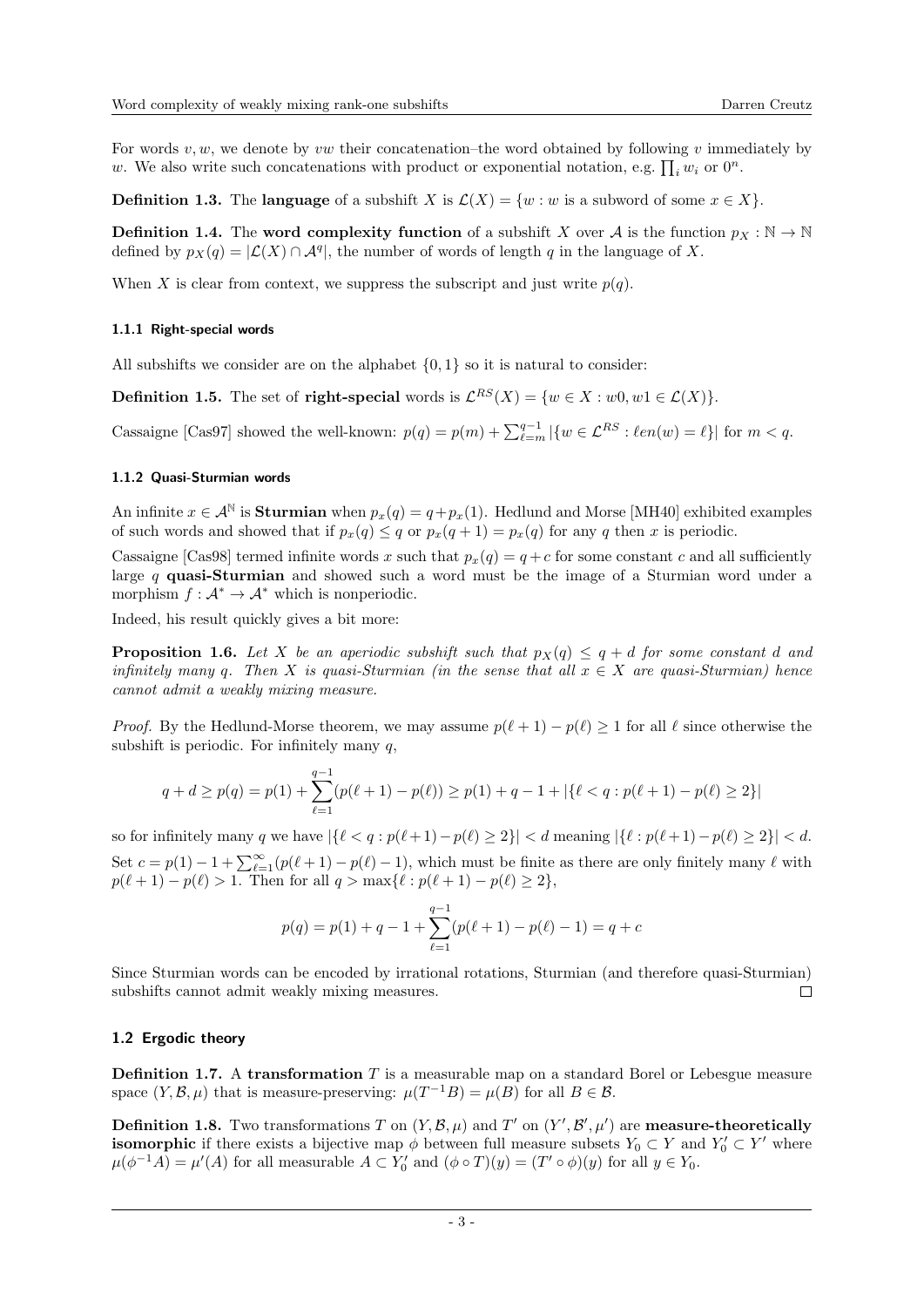**Definition 1.9.** A transformation T is **ergodic** when  $A = T^{-1}A$  implies that  $\mu(A) = 0$  or  $\mu(A^c) = 0$ .

**Definition 1.10.** A transformation T is **totally ergodic** when  $T^k$  is ergodic for all  $k \in \mathbb{N}$ .

**Definition 1.11.** A transformation  $T$  on a probability space is **weakly mixing** when any of the following equivalent conditions hold:

- for all measurable sets A, B, there exists  $\{t_n\}$  such that  $\mu(T^{t_n}A \cap B) \to \mu(A)\mu(B)$
- there exists a density one  $\{t_n\}$  such that  $\mu(T^{t_n}A \cap B) \to \mu(A)\mu(B)$  for all measurable sets A, B
- $T \times T$  is ergodic
- for all measurable A, B there exists n such that  $\mu(T^nA \cap A)\mu(T^nA \cap B) > 0$

## 1.3 Rank-one transformations

A rank-one transformation is a transformation  $T$  constructed by "cutting and stacking". Here  $Y$ represents a (possibly infinite) interval, B is the induced  $\sigma$ -algebra from R, and  $\mu$  is Lebesgue measure. We give a brief description, referring the reader to  $|FGH+21|$  or  $|Si08|$  for more details and to  $|Fer97|$ for equivalent definitions.

The transformation is defined inductively on larger and larger portions of the space through Rohlin towers or columns, denoted  $C_n$ . Each column  $C_n$  consists of levels  $I_{n,j}$  where  $0 \leq j \leq h_n$  is the height of the level within the column. All levels  $I_{n,j}$  in  $C_n$  are intervals with the same length,  $\mu(I_n)$ , and the total number of levels in a column is the **height** of the column, denoted by  $h_n$ . The transformation T is defined on all levels  $I_{n,j}$  except the top one  $I_{n,h_n-1}$  by sending each  $I_{n,j}$  to  $I_{n,j+1}$  using the unique order-preserving affine map.

Start with  $C_1 = [0, 1)$  with height  $h_1 = 1$ . To obtain  $C_{n+1}$  from  $C_n$ , we require a **cut sequence**,  $\{r_n\}$ such that  $r_n \geq 1$  for all n. Make  $r_n$  vertical cuts of  $C_n$  to create  $r_n + 1$  subcolumns of equal width. Denote a **sublevel** of  $C_n$  by  $I_{n,j}^{[i]}$  where  $0 \le a < h_n$  is the height of the level within that column, and i represents the position of the subcolumn, where  $i = 0$  represents the leftmost subcolumn and  $i = r_n$  is the rightmost subcolumn. After cutting  $C_n$  into subcolumns, add extra intervals called **spacers** on top of each subcolumn to function as levels of the next column. The **spacer sequence**,  $\{s_{n,i}\}$  such that  $0 \leq i \leq r_n$  and  $s_{n,i} \geq 0$ , specifies how many sublevels to add above each subcolumn. Spacers are the same width as the sublevels, act as new levels in the column  $C_{n+1}$ , and are taken to be the leftmost intervals in  $[1, \infty)$  not in  $C_n$ . After the spacers are added, stack the subcolumns with their spacers right on top of left, i.e. so that  $I_{n,0}^{[i+1]}$  is directly above  $I_{n,0}^{[i]}$  $\prod_{n,h_n-1}^{[i]}$ . This gives the next column,  $C_{n+1}$ .

Each column  $C_n$  defines T on  $\bigcup_{j=0}^{h_n-2} I_{n,j}$  and the partially defined map T on  $C_{n+1}$  agrees with that of  $C_n$ , extending the definition of T to a portion of the top level of  $C_n$  where it was previously undefined. Continuing this process gives the sequence of columns  $\{C_1, \ldots, C_n, C_{n+1}, \ldots\}$  and T is then the limit of the partially defined maps.

Though this construction could result in Y being an infinite interval with infinite Lebesgue measure, Y has finite measure if and only if  $\sum_{n} \frac{1}{r_n h_n} \sum_{i=0}^{r_n} s_{n,i} < \infty$ , see [\[CS10\]](#page-27-9). All rank-one transformations we define satisfy this condition, and for convenience we renormalize so that  $Y = [0, 1)$ . Every rank-one transformation is ergodic and invertible.

The reader should be aware that we are making  $r_n$  cuts and obtaining  $r_n + 1$  subcolumns (following Ferenczi [\[Fer96\]](#page-28-15)), while other papers (e.g. [\[Cre21\]](#page-27-10)) use  $r_n$  as the number of subcolumns.

## 1.4 Symbolic models of rank-one transformations

For a rank-one transformation defined as above, we define a subshift  $X(T)$  on the alphabet  $\{0, 1\}$  which is measure-theoretically isomorphic to T:

**Definition 1.12.** The symbolic model  $X(T)$  of, or subshift associated to, a rank-one transformation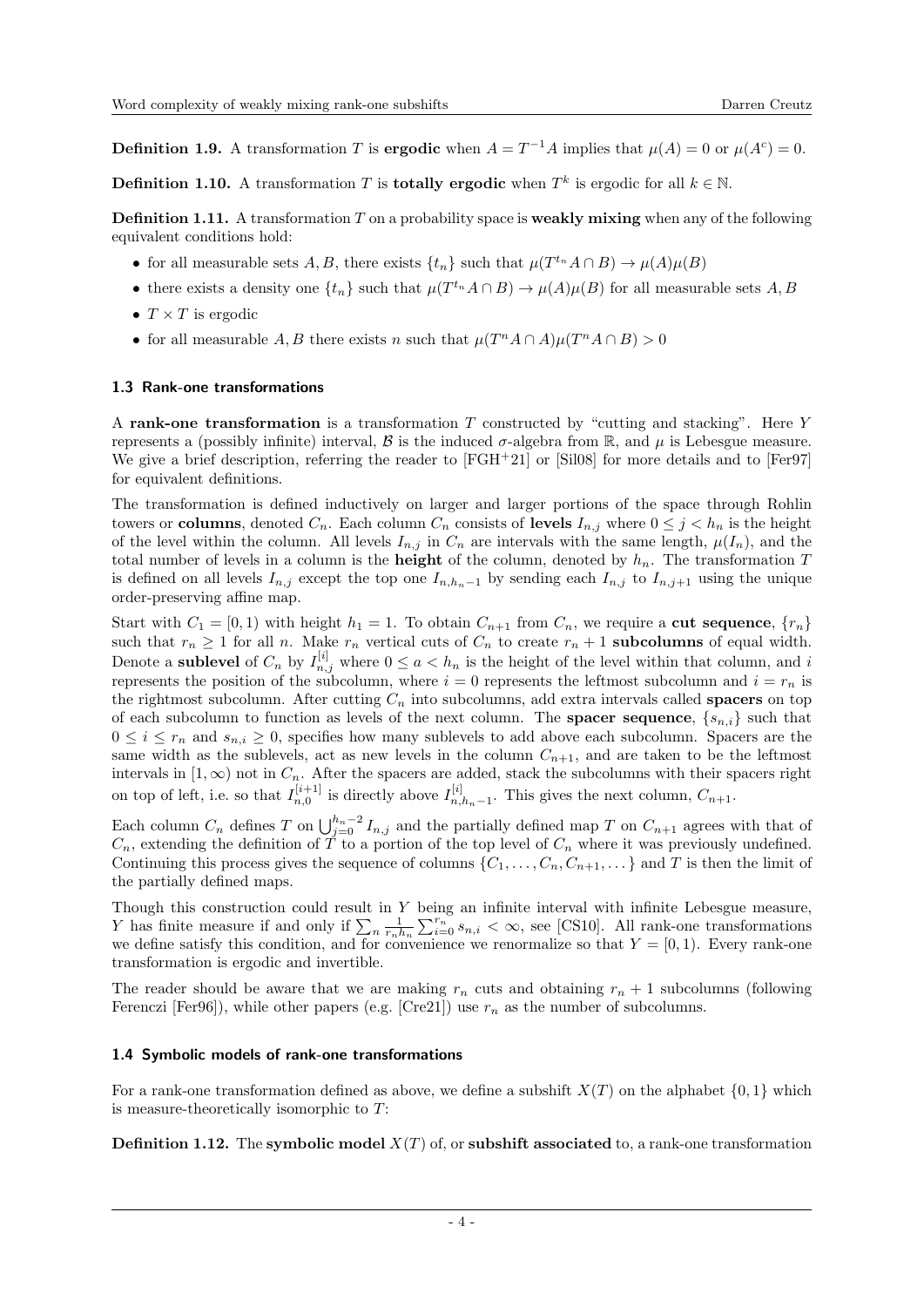T is given by the sequence of words:  $B_1 = 0$  and

$$
B_{n+1} = B_n 1^{s_{n,0}} B_n 1^{s_{n,1}} \cdots B_n 1^{s_{n,r_n}} = \prod_{i=0}^{r_n} B_n 1^{s_{n,i}}
$$

and  $X(T)$  is the set of all biinfinite sequences such that every subword is a subword of some  $B_n$ .

The words  $B_n$  are a symbolic coding of the column  $C_n$ : 0 represents  $C_1$  and 1 represents the spacers, and  $h_n = \ell en(B_n)$ . There is a natural measure associated to  $X(T)$ :

**Definition 1.13.** The empirical measure for a symbolic model  $X(T)$  of a rank-one transformation T is the measure  $\nu$  defined by, for each word w,

$$
\nu([w]) = \lim_{n \to \infty} \frac{|\{1 \le j \le \ell en(B_n) - \ell en(w) \ : \ B_n[j; \ell en(w)] = w\}|}{\ell en(B_n) - \ell en(w)}
$$

where  $B_n[j; \ell]$  denotes the subword of  $B_n$  starting at position j with length  $\ell$ .

Danilenko  $\lceil \text{Dan16} \rceil$  (combined with  $\lceil \text{dJ77} \rceil$  and  $\lceil \text{Kal84} \rceil$ ) proved that the symbolic model  $X(T)$  of a rankone subshift, equipped with its empirical measure, is measure-theoretically isomorphic to the cut-andstack construction (see [\[AFP17\]](#page-27-11); see [\[FGH](#page-28-12)+21] for the full generality including odometers).

Due to this isomorphism, we move back and forth between rank-one and symbolic model terminology as needed and write  $\mathcal{L}(T)$  for the language of  $X(T)$ , or simply  $\mathcal{L}$  if  $X(T)$  is clear from context, and define:

Definition 1.14. A rank-one subshift is the symbolic model of a rank-one transformation.

Likewise, when the measure is clear from text, such as the empirical measure for a rank-one subshift:

Definition 1.15. A (measure-theoretically) weakly mixing subshift is a subshift for which the measure is weakly mixing.

## <span id="page-4-0"></span>2 Properties of rank-one subshifts

<span id="page-4-1"></span>**Lemma 2.1.** For  $n < m$ ,  $B_m$  has  $B_n$  as a prefix and  $B_n 1^{s_{n,r_n}}$  as a suffix.

Proof. This is immediate from the construction.

<span id="page-4-3"></span>**Lemma 2.2.**  $B_n$  has 0 as a prefix for all n.

*Proof.* By Lemma [2.1,](#page-4-1)  $B_n$  has  $B_1 = 0$  as a prefix.

<span id="page-4-2"></span>Proposition 2.3. Every rank-one subshift is measure-theoretically isomorphic to a rank-one subshift with  $s_{n,r_n} = 0$  and the two subshifts generate the same language.

*Proof.* Let  $\{s_{n,j}\}\$ for  $0 \leq j \leq r_n$  be the spacer sequence for an arbitrary rank-one. Define the sequence  ${c_n}$  by  $c_1 = 0$  and  $c_{n+1} = c_n + s_{n,r_n}$ . Set  $\tilde{s}_{n,j} = s_{n,j} + c_n$  for  $0 \le j < r_n$  and  $\tilde{s}_{n,r_n} = 0$ . The two rank-one transformations are clearly measure-theoretically isomorphic as spacers above the rightmost subcolumn are the same as spacers over the entirety of the next column.

The defining words for our transformations are  $B_{n+1} = \prod_{j=0}^{r_n} B_n 1^{s_{n,j}}$  and  $\tilde{B}_{n+1} = \prod_{j=0}^{r_n} \tilde{B}_n 1^{s_{n,j}} =$  $(\prod_{j=0}^{r_n-1} \tilde{B}_n 1^{c_n+s_{n,j}}) \tilde{B}_n$ . Since  $B_1 = 0 = \tilde{B}_1 = \tilde{B}_1 1^{c_1}$ , assume  $B_n = \tilde{B}_n 1^{c_n}$ . Then

$$
B_{n+1} = \prod_{j=0}^{r_n} B_n 1^{s_{n,j}} = \prod_{j=0}^{r_n} \tilde{B}_n 1^{c_n} 1^{s_{n,j}} = \left( \prod_{j=0}^{r_n - 1} \tilde{B}_n 1^{c_n + s_{n,j}} \right) \tilde{B}_n 1^{c_n + s_{n,r_n}} = \tilde{B}_{n+1} 1^{c_{n+1}}
$$

so  $B_n = \tilde{B}_n 1^{c_n}$  for all n meaning the subshifts generate the same language.

 $\Box$ 

 $\Box$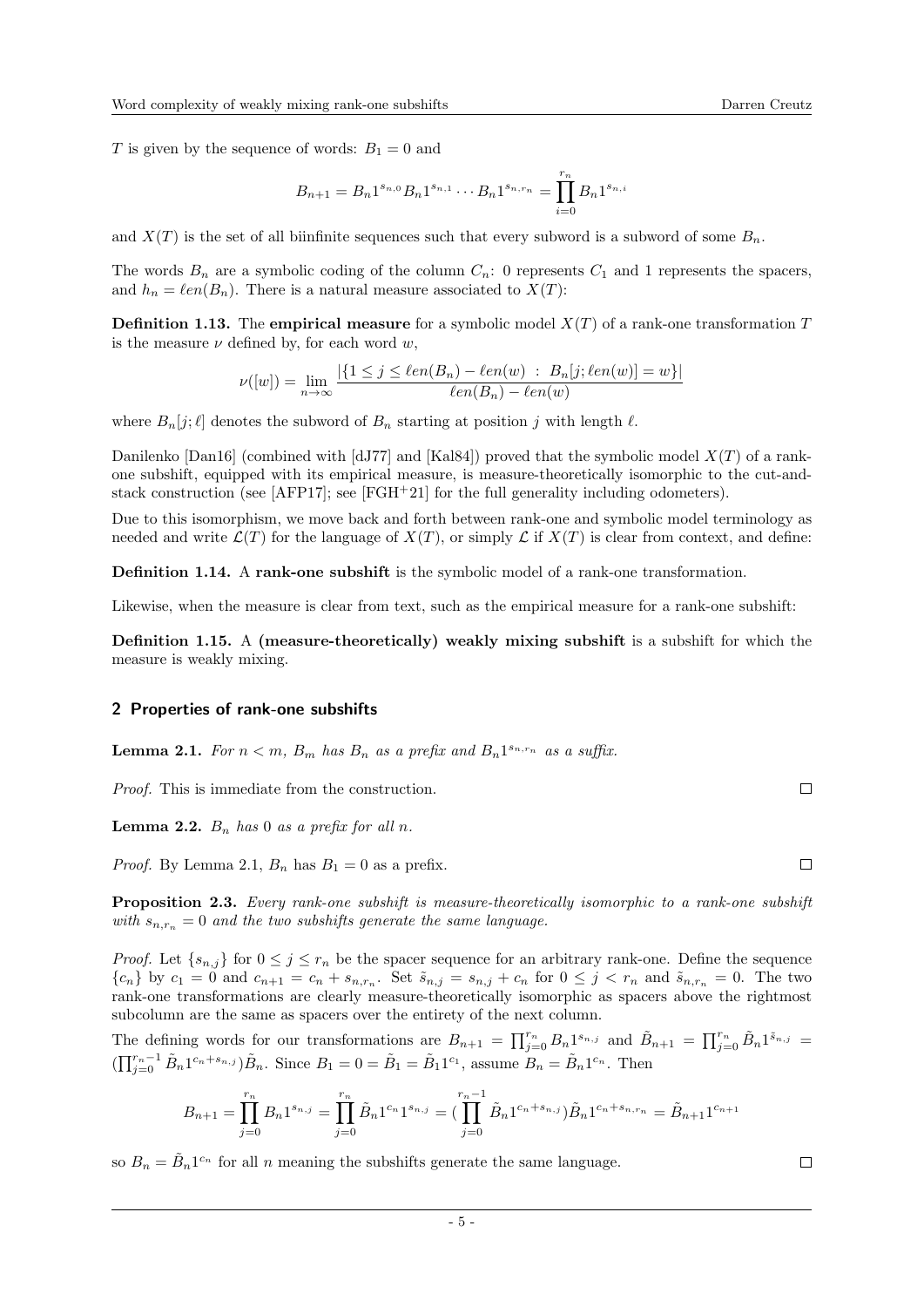$\Box$ 

<span id="page-5-2"></span>**Proposition 2.4.** For a rank-one subshift on a finite measure space,  $\frac{1}{h_n}$  inf $\{s_{n,i} : 0 \le i \le r_n\} \to 0$ .

*Proof.* Suppose  $\inf\{s_{n,i} : 0 \le i < r_n\} \ge \delta h_n$  infinitely often for some  $\delta > 0$ . Then for such n, we have  $\mu(C_{n+1}) \geq \mu(C_n) + \inf\{s_{n,i} : 0 \leq i < r_n\} \mu(I_n) \geq (1+\delta)\mu(C_n)$ . So for any k, if we choose N such that at least k values of  $n < N$  have  $\inf\{s_{n,i} : 0 \le i < r_n\} \ge \delta h_n$  then  $\mu(C_N) \ge (1+\delta)^k \mu(C_0)$ . Taking  $k \to \infty$ shows the measure would then be infinite.  $\Box$ 

## 2.1 Rank-one subshifts with at least three distinct spacer values

<span id="page-5-1"></span>**Proposition 2.5.** Assume  $s_{n,r_n} = 0$  for all sufficiently large n and  $\frac{1}{h_n} \inf \{ s_{n,i} : 0 \le i < r_n \} \to 0$ .

If the set  $\{s_{m,i}: m \geq n, 0 \leq i < r_m\}$  contains at least three distinct values for infinitely many n then  $\limsup \frac{p(q)}{q} \geq 2.$ 

*Proof.* Choose n such that  $t_n = \inf\{s_{n,i} : 0 \le i < r_n\}$  has the property that  $t_n = \inf\{s_{m,i} : m \ge n, 0 \le i \le r_n\}$  $i < r_m$  (such an *n* must exist since otherwise there is a sequence  $\{m_t\}$  along which inf $\{s_{m_t,i} : 0 \le i <$  $r_{m_t}$  is strictly decreasing which would contradict that  $s_{m,i} \geq 0$ .

Let  $u_n, v_n \in \{s_{m,i} : m \geq n, 0 \leq i < r_m\}$  such that  $t_n < u_n < v_n$ . Such must exist since otherwise  $|\{s_{m,i} : m \ge n, 0 \le i < r_{m'}\}| = 2$  so the same holds for all  $n' \ge n$ .

The word  $B_n 1^{t_n} B_n$  is a subword of  $B_{n+1}$ . As  $B_n$  has 0 as a prefix,  $B_n 1^{t_n} 0 \in \mathcal{L}$ . As  $u_n > t_n$  and  $B_n 1^{u_n}$ is a subword of  $B_m 1^{u_n}$  which is a subword of  $B_{m+1}$ , this shows  $B_n 1^{t_n} \in \mathcal{L}^{RS}$ . Likewise  $B_n 1^{u_n} \in \mathcal{L}^{RS}$ .

Let N such that  $s_{n,r_n} = 0$  for  $n \geq N$ . Let  $c \geq 1$  such that  $B_N$  has  $01^{c-1}$  as a suffix (such  $c \leq h_N$  must exist as  $B_N$  has 0 as a prefix). Since  $s_{n,r_n} = 0$  for  $n \ge N$ , the word  $B_n$ , for all  $n \ge N$ , has  $B_N$  as a suffix hence has  $01^{c-1}$  as a suffix.

Therefore  $B_n 1^{t_n}$  has  $01^{c-1+t_n}$  as a suffix and  $B_n 1^{u_n}$  has  $01^{c-1+u_n}$  as a suffix meaning that for every  $t_n + c \leq \ell < h_n + t_n$ , the suffixes of  $B_n 1^{t_n}$  and  $B_n 1^{u_n}$  of length  $\ell$  are distinct (as  $u_n > t_n$ ).

Then  $p(\ell + 1) - p(\ell) = |\{w \in \mathcal{L}^{RS} : \ell en(w) = \ell\}| \geq 2$  for  $t_n + c \leq \ell < h_n + t_n$  meaning that  $p(h_n) \ge 2(h_n - t_n - c)$  so, as  $\frac{t_n}{h_n} \to 0$ ,  $\frac{p(h_n)}{h_n} \ge 2(1 - \frac{t_n + c}{h_n}) \to 2$ .

## 2.2 Rank-one subshifts with the same language

<span id="page-5-0"></span>**Lemma 2.6.** Let T be a rank-one subshift with cut sequence  $\{r_n\}$  and spacer sequence  $\{s_{n,i}\}$ .

Let  $N \in \mathbb{N}$ . For  $n < N$ , set  $\tilde{r}_n = r_n$  and  $\tilde{s}_{n,i} = s_{n,i}$ . Set  $\tilde{r}_N = (r_N + 1)(r_{N+1} + 1) - 1$  and for  $0 \le a \le r_{N+1}$ , set  $\tilde{s}_{N,a(r_N+1)+b} = s_{N,b}$  for  $0 \le b < r_N$  and set  $\tilde{s}_{N,a(r_N+1)+r_N} = s_{N,r_N} + s_{N+1,a}.$ 

For  $n > N$ , set  $\tilde{r}_n = r_{n+1}$  and  $\tilde{s}_{n,i} = s_{n+1,i}$ .

Then the rank-one subshift  $\tilde{T}$  generates the same language as  $T$ .

*Proof.* Clearly  $\tilde{B}_n = B_n$  for  $n \leq N$ . By design,

$$
\tilde{B}_{N+1} = \prod_{a=0}^{r_{N+1}} \left( \prod_{b=0}^{r_N} \tilde{B}_N 1^{\tilde{s}_{N,a(r_N+1)+b}} \right)
$$
\n
$$
= \prod_{a=0}^{r_{N+1}} \left( \left( \prod_{b=0}^{r_N-1} B_N 1^{s_{N,b}} \right) B_N 1^{s_{N,r_N} + s_{N+1,a}} \right) = \prod_{a=0}^{r_{N+1}} B_{N+1} 1^{s_{N+1,a}} = B_{N+2}
$$

so  $\tilde{B}_n = B_{n+1}$  for all  $n > N$ .

<span id="page-5-3"></span>**Proposition 2.7.** Let T be a rank-one transformation such that  $s_{n,r_n} = 0$  and  $s_{n,i} = c_n$  for  $0 \le i < r_n$ for all sufficiently large n. If  $c_n$  is not eventually constant then there exists a rank-one subshift  $\tilde{T}$  which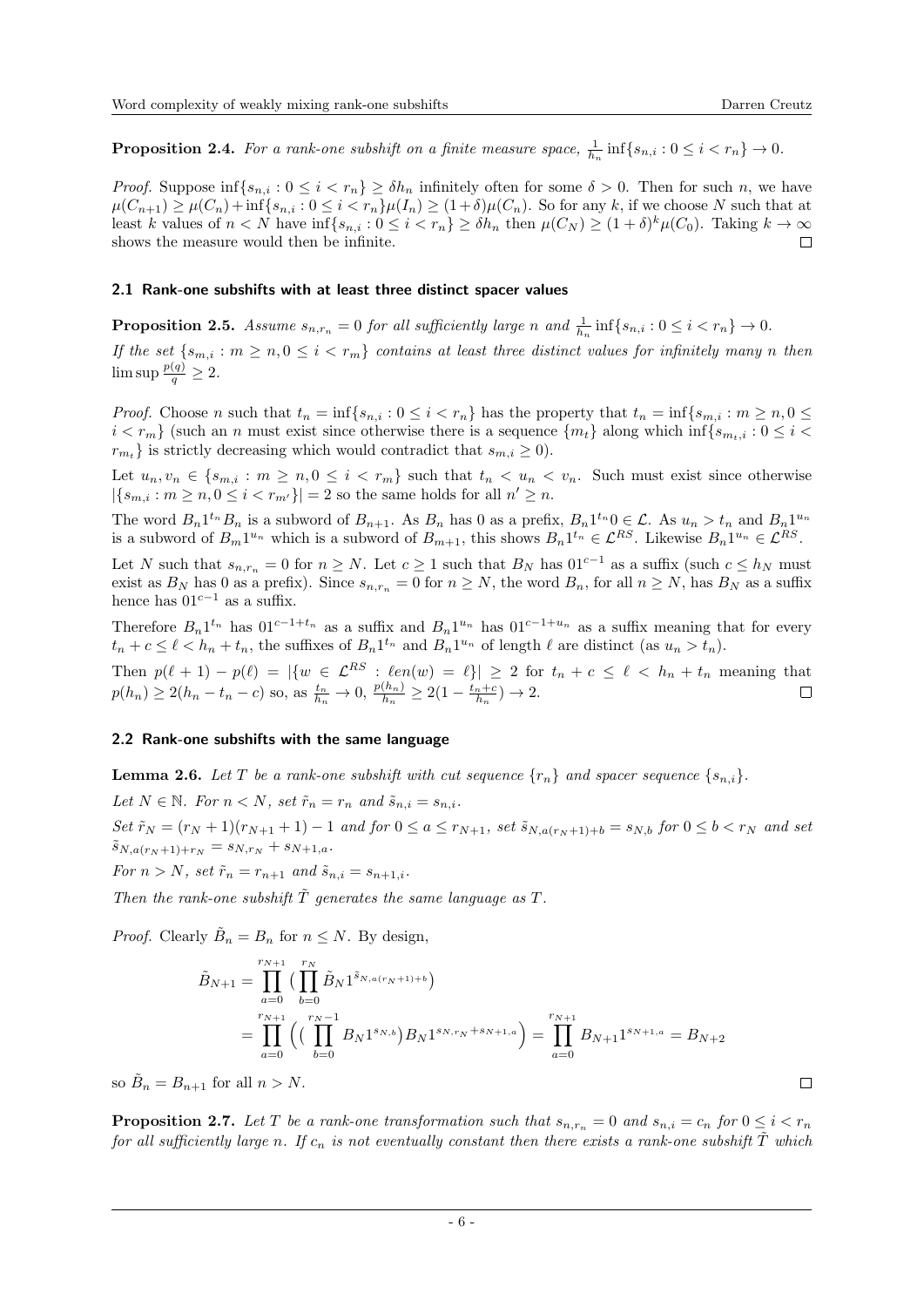generates the same language as T, with the property that  $\tilde{s}_{n,\tilde{r}_n} = 0$  and  $\tilde{s}_{n,i}$  is not constant over  $0 \leq i < \tilde{r}_n$ for infinitely many n.

*Proof.* If  $c_n$  is not eventually constant then there exist infinitely many  $n < m$  such that  $c_n \neq c_m$  so there exist infinitely many *n* such that  $c_n \neq c_{n+1}$ .

If we apply Lemma [2.6](#page-5-0) at such an n then  $\tilde{s}_{n,i}$  is not constant over  $0 \leq i \leq \tilde{r}_n$  since  $\tilde{s}_{n,r_n} = s_{n,r_n} + s_{n+1,0}$  $0 + c_{n+1} \neq c_n = \tilde{s}_{n,0}$  and  $\tilde{s}_{n,\tilde{r}_n} = s_{n,r_n} + s_{n+1,r_{n+1}} = 0.$ 

Let N be a set of n such that  $c_n \neq c_{n+1}$  such that N does not contain any pairs of consecutive integers. Applying Lemma [2.6](#page-5-0) for each  $n \in \mathcal{N}$  gives the claim.  $\Box$ 

In fact, one can do a similar modification across multiple stages simultaneously:

<span id="page-6-0"></span>**Lemma 2.8.** Let T be a rank-one subshift with cut sequence  $\{r_n\}$  and spacer sequence  $\{s_{n,i}\}\$  and let  ${n_t}$  be a strictly increasing sequence with  $n_1 = 1$ . For  $t > 1$ , set

$$
\tilde{r}_t = \left(\prod_{n=n_t}^{n_{t+1}-1} (r_n + 1)\right) - 1
$$

and, for  $0 \leq j < n_{t+1} - n_t$  and  $0 \leq i_j \leq r_{n_t+j}$ ,

$$
\tilde{s}_{t,i_0+i_1(r_{n_t}+1)+i_2(r_{n_t+1}+1)(r_{n_t}+1)+\cdots+i_{n_{t+1}-n_t-1}(r_{n_{t+1}-1}+1)\cdots(r_{n_t}+1)}
$$
\n
$$
= s_{n_t,i_0} + \sum_{j=1}^{n_{t+1}-n_t-1} \begin{cases}\ns_{n_t+j,i_j} & \text{if } i_k = r_{n_t+k} \text{ for all } 0 \le k < j \\
0 & \text{otherwise}\n\end{cases}
$$

Then T and  $\tilde{T}$  generate the same language:  $\tilde{B}_t = B_{n_t}$  for all  $t \geq 1$ .

*Proof.* We have  $\tilde{B}_1 = 0 = B_1 = B_{n_1}$ , so we may assume  $\tilde{B}_t = B_{n_t}$  and then

$$
\tilde{B}_{t+1} = \prod_{a=0}^{\tilde{r}_t} \tilde{B}_t 1^{\tilde{s}_{t,a}} = \prod_{i_0, \dots, i_{n_{t+1}-n_t-1}} B_{n_t} 1^{s_{n_t,i_0}} 1^{\sum_{j=1}^{n_{t+1}-n_t-1} s_{n_t+j,i_j} 1_{i_k=r_{n_t+k} \vee k
$$

<span id="page-6-1"></span>**Proposition 2.9.** Let T be a rank-one subshift such that  $s_{n,r_n} = 0$  for all sufficiently large n and that there exists  $0 \leq i, i' < r_n$  such that  $s_{n,i} \neq s_{n,i'}$  for infinitely many n. Then there exists a rank-one subshift  $\tilde{T}$ , which generates the same language, such that for all sufficiently large n,  $\tilde{s}_{n,\tilde{r}_n} = 0$  and there exists  $0 \leq i, i' < \tilde{r}_n$  with  $\tilde{s}_{n,i} \neq \tilde{s}_{n,i'}$ .

*Proof.* Let  $n_1 = 1$  and  $\{n_t\}_{t\geq 2}$  be the sequence of n for which  $s_{n,i} \neq s_{n,i'}$ . Lemma [2.8](#page-6-0) then gives the claim since  $s_{n_t,i}$  being nonconstant over  $0 \leq i < r_{n_t}$  implies  $\tilde{s}_{t,a}$  is nonconstant over  $0 \leq a < r_{n_t}$  hence over  $0 \le a < \tilde{r}_t$ . Clearly  $\tilde{s}_{t,\tilde{r}_t} = 0$  for sufficiently large t as  $s_{n,r_n} = 0$  for all sufficiently large n.  $\Box$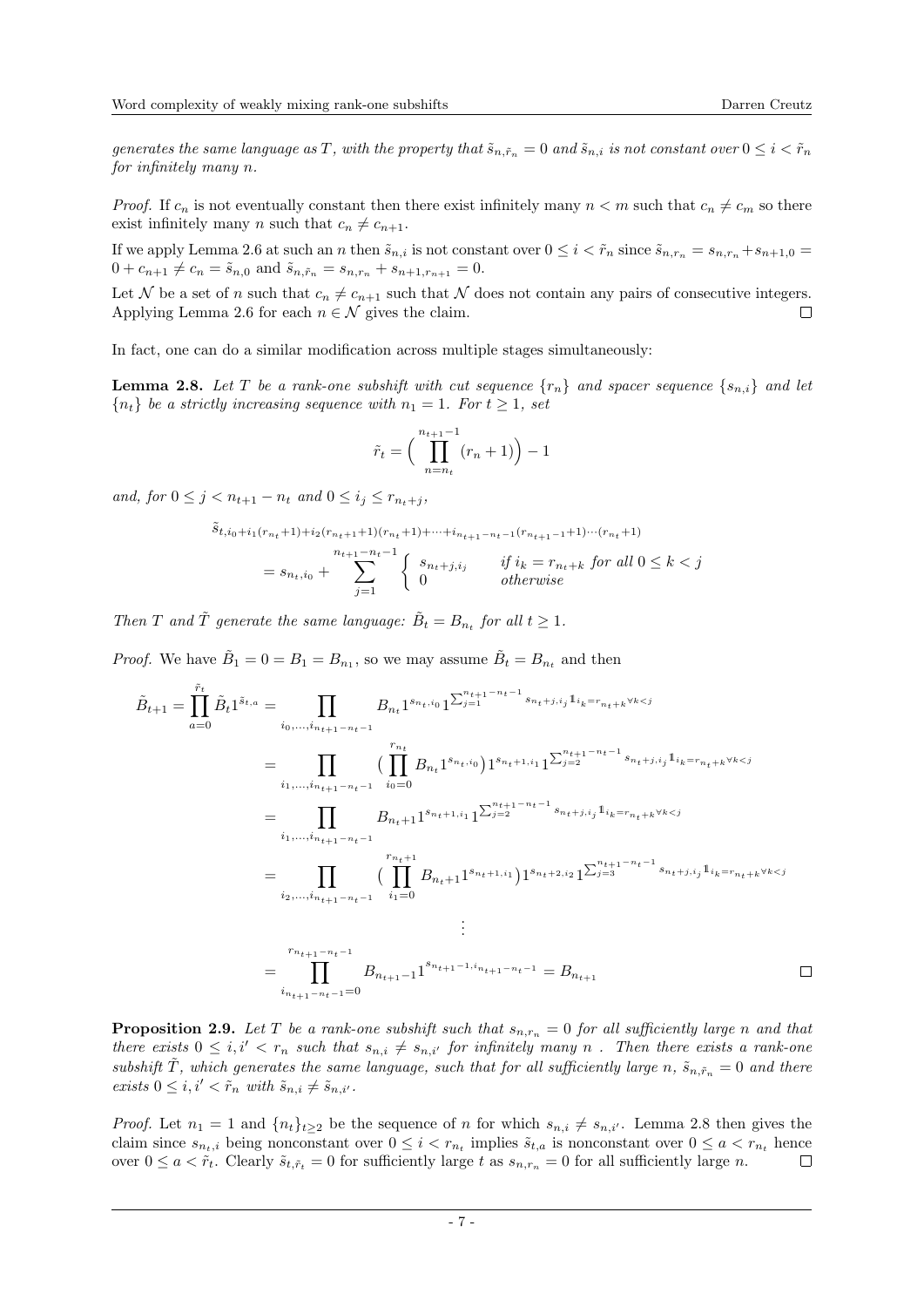<span id="page-7-3"></span>**Proposition 2.10.** Let T be a rank-one subshift such that  $s_{n,r_n} = 0$  for all sufficiently large n and that for infinitely many n,  $s_{n,0} = s_{n,r_n-1} = 0$ . Then there exists a rank-one subshift, which generates the same language, such that  $\tilde{s}_{n,r_n} = 0$  and  $\tilde{s}_{n,0} = \tilde{s}_{n,\tilde{r}_n-1} = \tilde{s}_{n+1,\tilde{r}_{n+1}-1} = 0$  for all sufficiently large n.

*Proof.* Let  $n_1 = 1$  and  $\{n_t\}_{t\geq 2}$  be the sequence of n for which  $s_{n,0} = s_{n,r_n-1} = 0$ . Lemma [2.8](#page-6-0) then gives the subshift since  $\tilde{s}_{t,0} = s_{n_t,0} = 0$  and  $\tilde{s}_{t,\tilde{r}_t-1}$  has  $i_0 = r_{n_t} - 1$  so  $\tilde{s}_{t,\tilde{r}_t-1} = s_{n_t,r_{n_t}-1} = 0$  and, likewise,<br> $\tilde{s}_{t+1,\tilde{s}} = 1 \equiv s_{n_t} - 1 \equiv 0$ .  $\tilde{s}_{t+1,\tilde{r}_{t+1}-1} = s_{n_{t+1},r_{n_{t+1}}-1} = 0.$ 

<span id="page-7-1"></span>**Proposition 2.11.** If a rank-one subshift has the property that  $s_{n,r_n} = 0$  for all sufficiently large n and there exist constant nonnegative integers  $c < d$  such that  $s_{n,i} \in \{c,d\}$  for all  $0 \leq i < r_n$  (with both occurring) for sufficiently large n then there exists a rank-one subshift which generates the same language such that  $s_{n,r_n} = 0$  and  $s_{n,i} \in \{0, d-c\}$  for all  $0 \leq i < r_n$  (with both occurring) for all sufficiently large  $n$ .

*Proof.* For all n set  $\tilde{r}_n = r_n$ . Let N such that for all  $n \geq N$ , we have  $s_{n,i} \in \{c, d\}$  for all  $0 \leq i < r_n$  and  $s_{n,r_n} = 0$ . For  $n < N$ , set  $\tilde{s}_{n,i} = s_{n,i}$ .

Set  $\tilde{s}_{N,i} = s_{N,i}$  for  $0 \le i < r_N$  and  $\tilde{s}_{N,r_N} = c$ . For  $n > N$  set  $\tilde{s}_{n,i} = s_{n,i} - c$  for  $0 \le i < r_n$  and  $\tilde{s}_{n,r_n} = 0$ . Clearly  $\tilde{B}_n = B_n$  for  $n \leq N$ . Observe that

$$
\tilde{B}_{N+1} = \left(\prod_{i=0}^{r_N - 1} B_N 1^{s_{N,i}}\right) B_N 1^c = B_{N+1} 1^c
$$

If  $\tilde{B}_n = B_n 1^c$  then

$$
\tilde{B}_{n+1} = \left(\prod_{i=0}^{r_n-1} \tilde{B}_n 1^{\tilde{s}_{n,i}}\right) \tilde{B}_n = \left(\prod_{i=0}^{r_n-1} B_n 1^c 1^{s_{n,i}-c}\right) B_n 1^c = B_{n+1} 1^c
$$

so  $\tilde{B}_n = B_n 1^c$  for all  $n > N$  meaning they generate the same language.

## 2.3 Totally ergodic rank-one subshifts

Our next observation was also observed by Gao and Hill [\[GH16a\]](#page-28-7), we include the short proof:

<span id="page-7-0"></span>**Proposition 2.12.** Let T be a rank-one transformation such that there exists c so that for all sufficiently large n, it holds that  $s_{n,i} = c$  for all  $0 \leq i < r_n$  and  $s_{n,r_n} = 0$ . Then T is not totally ergodic.

*Proof.* Let  $N > 1$  such that for all  $n \ge N$ ,  $s_{n,i} = c$  for all  $0 \le i < r_n$  and  $s_{n,r_n} = 0$ . Let  $S_{n,j}^{[i]}$  for  $1 \le j \le c$ be the spacer levels added above  $C_n^{[i]}$  for  $0 \leq i < r_n$  (we do not add spacers above  $C_n^{[r_n]}$  as  $s_{n,r_n} = 0$ ).

Since  $T(S_{n,c}^{[i]}) = I_{n,0}^{[i+1]}$  for  $0 \le i < r_n$ , and since  $I_{n,0} \subseteq I_{N,0}^{[0]}$  $T_{N,0}^{[0]}$ , we have that  $T(S_{n,c}^{[i]}) \subseteq I_{N,j}^{[0]}$  $N_{N,0}^{\left[0\right]}$  for all  $n \geq N$ and all  $0 \leq i \leq r_n$ .

Since 
$$
I_{N,h_N-1}^{[r_N]} = \bigsqcup_{n>N} \bigsqcup_{i=0}^{r_n-1} I_{n,h_n-1}^{[i]}
$$
 this means  $T^{h_N+c}(I_{N,0}) = I_{N,0}$  so  $T^{h_N+c}$  is not ergodic.

<span id="page-7-2"></span>Proposition 2.13. Let T be a totally ergodic rank-one transformation on a finite measure space. If  $\limsup p(q)/q < 2$  then there exists a rank-one subshift, which generates the same language as T, such that there exists a constant positive integer d so that for all sufficiently large n it holds that  $s_{n,r_n} = 0$ and  $s_{n,i} \in \{0, d\}$  for all  $0 \leq i < r_n$  and there exists  $0 \leq i, i' < r_n$  so that  $s_{n,i} = 0$  and  $s_{n,i'} = d$ .

*Proof.* By Proposition [2.3,](#page-4-2) T is measure-theoretically isomorphic to a transformation  $\tilde{T}$  which generates the same language and has  $\tilde{s}_{n,\tilde{r}_n} = 0$  for all n. By Proposition [2.12,](#page-7-0)  $\tilde{T}$  has the property that for every n and  $0 \leq i < r_n$  there exists  $m \geq n$  and  $0 \leq i' < r_m$  such that  $s_{m,i} \neq s_{n,i'}$ .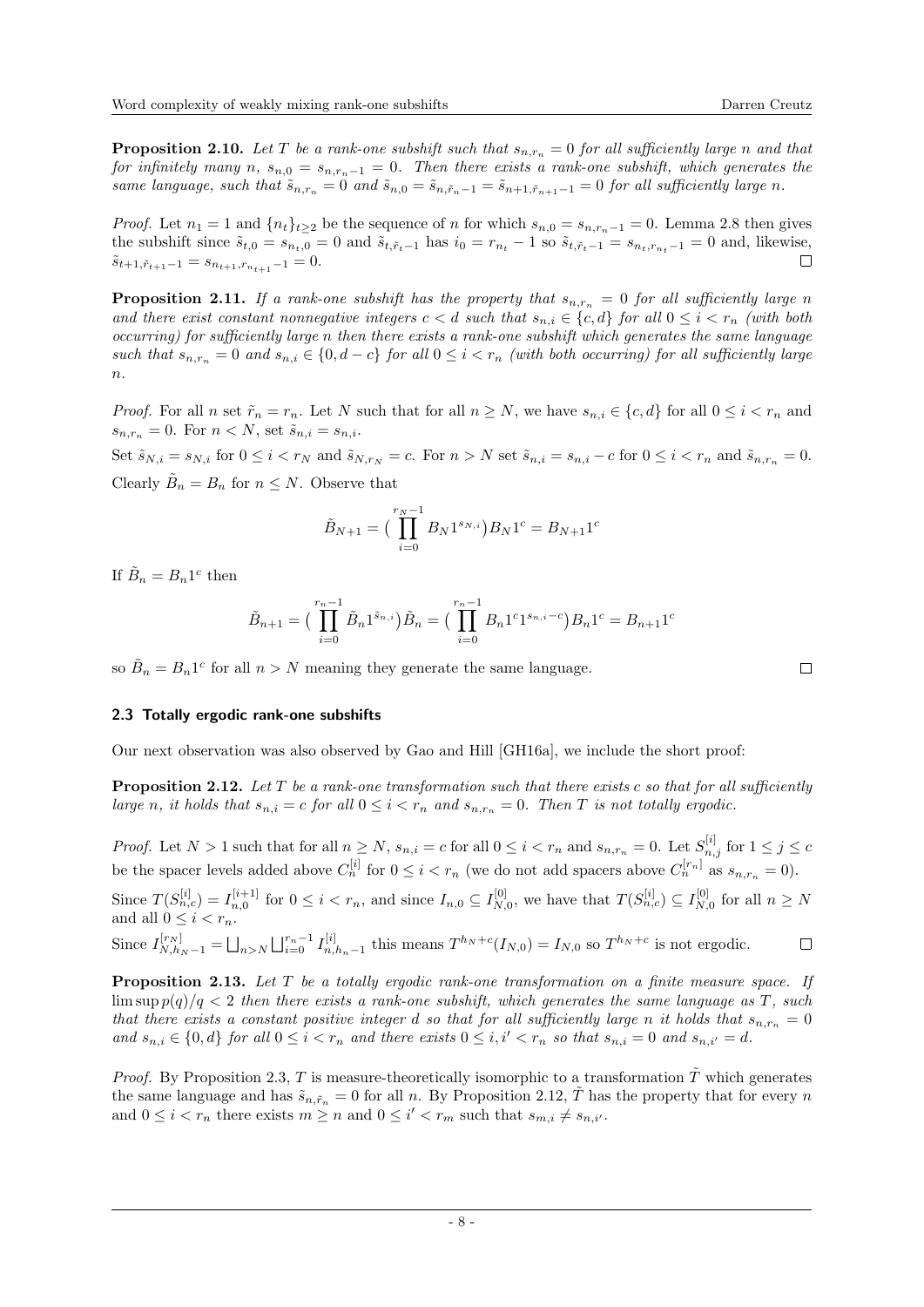By Proposition [2.5](#page-5-1) (and Proposition [2.4\)](#page-5-2), if  $\limsup_N |\{s_{n,i} : n \ge N, 0 \le i < r_n\}| \ge 3$  then  $\limsup \frac{p(q)}{q} \ge$ 2. So there exists N such that  $|\{s_{m,i} : m \geq N, 0 \leq i < r_m\}| \leq 2$ . Therefore  $|\{s_{m,i} : m \geq n, 0 \leq i < r_m\}|$  $|r_m\rangle|=2$  for all sufficiently large n.

Proposition [2.7](#page-5-3) gives a rank-one subshift generating the same language such that  $s_{n,r_n} = 0$  for all sufficiently large n and  $s_{n,i} \neq s_{n,i'}$  for infinitely many n. Proposition [2.9](#page-6-1) then gives a rank-one subshift generating the same language with that property for all sufficiently large  $n$ . Finally, Proposition [2.11](#page-7-1) gives a rank-one subshift, still generating the same language, such that  $s_{n,i} \in \{0, d\}$  and  $0 \leq i < r_n$  and  $s_{n,r_n} = 0$  for all sufficiently large n. П

## <span id="page-8-0"></span>3 Subshifts with exactly one nonzero spacer value

<span id="page-8-1"></span>Theorem 3.1. Let p be the complexity function for a rank-one subshift such that for all sufficiently large n, the spacer sequence satisfies  $s_{n,i} \in \{0, d\}$  for some constant positive integer d and  $s_{n,r_n} = 0$  and that  $s_{n,i}$  is not constant over  $0 \leq i < r_n$ . Then  $\limsup p(q) - 1.5q = \infty$ .

This is a quick consequence of:

<span id="page-8-2"></span>Theorem 3.2. Let p be the complexity function for a rank-one subshift such that for all sufficiently large n, the spacer sequence satisfies  $s_{n,i} \in \{0, d\}$  for some constant positive integer d and  $s_{n,r_n} = 0$  and that  $s_{n,i}$  is not constant over  $0 \leq i < r_n$ .

Then there exists a constant C such that for all sufficiently large n, there exists  $q_n \geq h_n$  such that  $p(q_n) \geq 1.5q_n + (p(h_n) - h_n) - C.$ 

*Proof of Theorem [3.1](#page-8-1) from Theorem [3.2.](#page-8-2)* Let N such that for all  $n \geq N$ , there exists  $q_n \geq h_n$  such that  $p(q_n) \geq 1.5q_n + (p(h_n) - h_n) - C$ . Let  $m > n$  such that  $h_m \geq q_n$ . As  $s_{n,i} > 0$  for  $i < r_n$  implies aperiodicity,  $p(\ell + 1) - p(\ell) \ge 1$  for all  $\ell$  so  $p(h_n) \ge h_n$  and  $p(h_m) - p(q_n) \ge h_m - q_n$ . Then

$$
p(h_m) - h_m = (p(h_m) - p(q_n)) + p(q_n) - h_m \ge (h_m - q_n) + 1.5q_n - C - h_m = 0.5q_n - C \to \infty
$$

and therefore  $p(q_m) - 1.5q_m \ge p(h_m) - h_m - C \to \infty$ .

Before proving Theorem [3.2,](#page-8-2) we show how Theorem [3.1](#page-8-1) implies Theorem [C:](#page-0-0)

*Proof of Theorem [C](#page-0-0) from Theorem [3.1.](#page-8-1)* By Proposition [2.13,](#page-7-2) either  $\limsup p(q)/q \geq 2$  or there exists a rank-one subshift which generates the same language with the property that there exists a constant nonnegative integer d such that for all sufficiently large n,  $s_{n,i} \in \{0, d\}$  for all  $0 \leq i \leq r_n$  and  $s_{n,r_n} = 0$ and such that there exists  $0 \leq i, i' < r_n$  with  $s_{n,i} = 0$  and  $s_{n,i'} = d$ . Theorem [3.1](#page-8-1) applied to that subshift then gives that  $\limsup p(q) - 1.5q = \infty$ . Proposition [1.6](#page-2-0) ensures  $\liminf p(q) - q = \infty$  as otherwise  $p(q) = q + c$  for a constant c for all sufficiently large q.  $\Box$ 

The remainder of this section is the proof of Theorem [3.2.](#page-8-2)

## 3.1 Some notation and basic facts

Write  $\widehat{1}$  to represent  $1^d$ .

We use repeatedly the facts that 0 is a prefix of every  $B_n$  (Lemma [2.2\)](#page-4-3) and that  $B_n$  is a suffix of  $B_m$  for  $m \geq n$  for sufficiently large n (due to  $s_{n,r_n} = 0$ ).

Let N such that  $s_{n,i} \in \{0, d\}$  and  $s_{n,r_n} = 0$  and  $s_{n,i}$  is not constant over  $0 \leq i < r_n$  for all  $n \geq N$ .

We also use repeatedly the fact that  $B_n B_n$  and  $B_n \mathbb{1}B_n$  are subwords of  $B_{n+1}$  due to  $s_{n,i}$  not being constant over  $0 \leq i < r_n$ .

<span id="page-8-3"></span>**Lemma 3.3.** There exists a constant  $c \ge 1$  such that for all  $n \ge N$ , the words  $B_n^2$  and  $B_n \hat{1} B_n$  differ on suffixes of length at least  $h_n + c$ .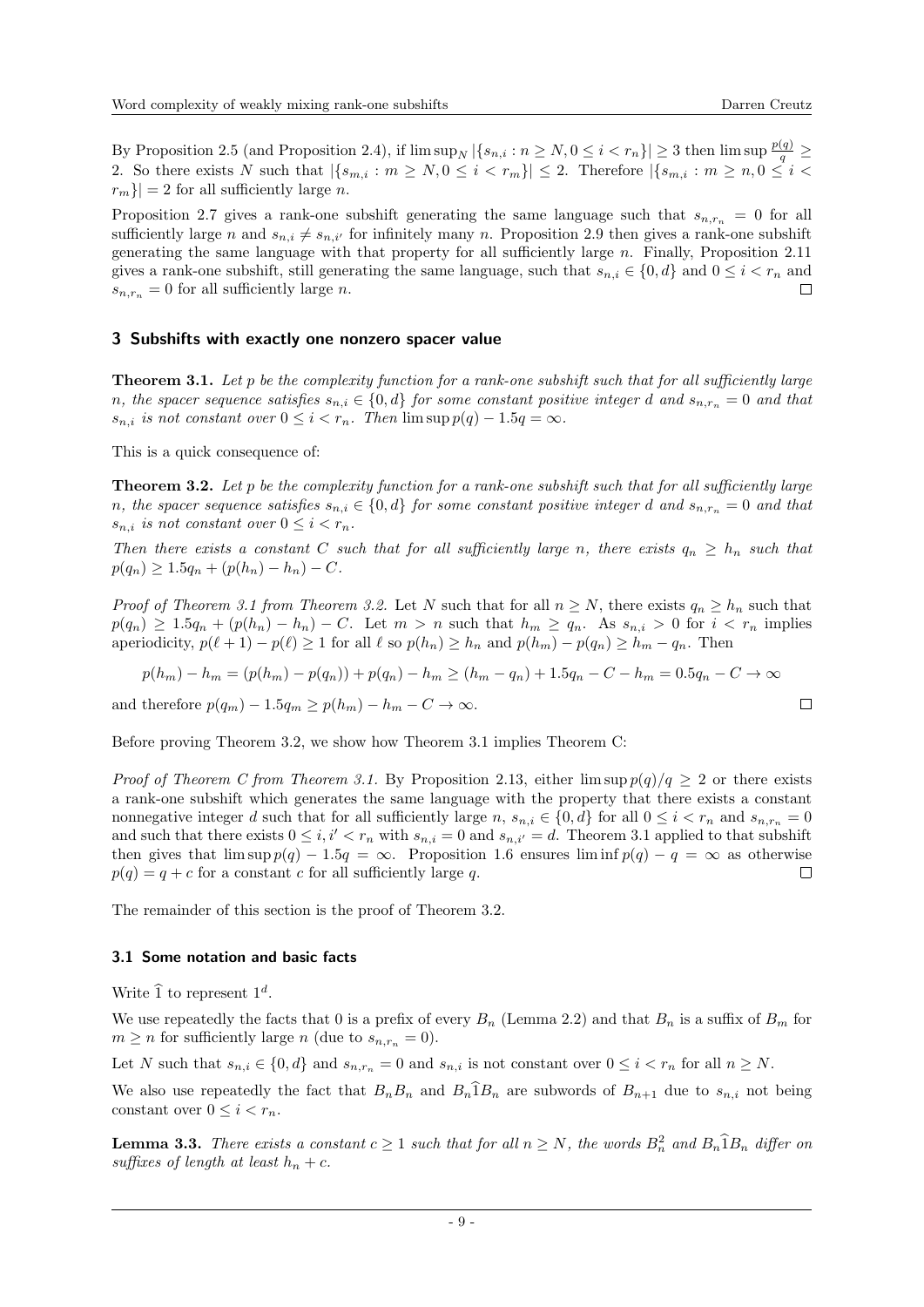*Proof.* Choose c such that  $B_N$  has  $01^{c-1}$  as a suffix (possible as  $B_N$  has 0 as a prefix). Since  $B_nB_n$  has  $B_N B_n$  as a suffix,  $B_n B_n$  has  $01^{c-1} B_n$  as a suffix. As  $B_n \hat{1} B_n$  has  $1^{c-1} 1^d B_n$  as a suffix, this shows the words differ on the suffixes  $01^{c-1}B_n$  and  $1^cB_n$ .  $\Box$ 

## 3.2 Counting via right-special words

<span id="page-9-0"></span>**Lemma 3.4.**  $B_n \in \mathcal{L}^{RS}$  for all n.

*Proof.*  $B_{n+1}$  contains  $B_n B_n$  and  $B_n \hat{1}$  as subwords.  $B_n$  has 0 as a prefix so  $B_n \in \mathcal{L}^{RS}$ .  $\Box$ 

<span id="page-9-4"></span>Lemma 3.5. Write  $f_n = p(h_n) - h_n$ 

If there are  $t_n$  distinct right-special words, all of length at least  $h_n$  and less than  $q_n$ , which are not suffixes of  $B_{n+m}$  for any  $m \geq 1$  then

$$
p(q_n) \ge q_n + f_n + t_n
$$

*Proof.* Since  $p(q_n) - p(h_n) = |\{w \in \mathcal{L}^{RS} : h_n \leq \ell en(w) < q_n\}|$ , and since by Lemma [3.4](#page-9-0) we have at least  $q_n - h_n$  suffixes of some  $B_{n+m}$  of length at least  $h_n$  and less than  $q_n$  which are right-special and distinct from the  $t_n$  hypothesized,  $p(q_n) \geq p(h_n) + q_n - h_n + t_n$ .  $\Box$ 

The proof of Theorem [3.2](#page-8-2) will proceed by establishing the existence of right-special words which are not suffixes of any  $B_{n+m}$ . To this end, rewrite the defining words as

$$
B_{n+1} = \left(\prod_{j=1}^{z_n - 1} B_n^{a_{n,j}} \widehat{1}\right) B_n^{a_{n,z_n}}
$$

where  $a_{n,j} \geq 1$  and  $z_n \geq 2$  and  $a_{n,j} \geq 2$  for at least one j as 0 and d both occur in  $\{s_{n,i} : 0 \leq i \leq r_n\}$ .

## 3.3 The (straightforwardly) 5/3 cases

<span id="page-9-1"></span>**Proposition 3.6.** If for  $n > N$  one of the following holds

- an,z<sup>n</sup> ≥ 2 and an,<sup>1</sup> = 1, i.e. B<sup>n</sup> <sup>b</sup><sup>1</sup> <sup>B</sup><sup>2</sup> n
- an,z<sup>n</sup> = 1 and an,<sup>1</sup> ≥ 2, i.e. B<sup>2</sup> n <sup>b</sup>1B<sup>n</sup>
- $a_{n,z_n} = 1$  and  $a_{n,1} = 1$  and  $a_{n,j} \ge 3$  for some j, i.e.  $B_n\hat{1}$   $B_n^3$   $\hat{1}B_n$

then there exists  $q_n \geq h_n$  such that  $p(q_n) \geq \frac{5}{3}q_n + f_n - c$ .

<span id="page-9-2"></span>**Lemma 3.7.** Words of the form  $B_n 1B_n 1$ For  $n \geq N$ , if  $a_{n,1} = a_{n,2} = 1$  then  $B_n \hat{1} B_n \hat{1} B_n \in \mathcal{L}^{RS}$ .

*Proof.* Let j minimal such that  $a_{n,j} \geq 2$ .

If  $j > 3$  then  $B_{n+1}$  has the subword  $B_n^{a_{n,j-3}}$  $\hat{1}B_n^{a_{n,j-2}}$  $\hat{1}B_n^{a_{n,j-1}}$  $\hat{1}B_n^{a_{n,j}} = B_n \hat{1}B_n \hat{1}B_n \hat{1}B_n^{a_{n,j}}$  which has  $B_n \hat{1} B_n \hat{1} B_n \hat{1} B_n^2$  as a prefix.

If  $j = 3$  then the word  $B_{n+1} \hat{1} B_{n+1}$  has the subword  $B_n^{a_{n,n}} \hat{1} B_n^{a_{n,1}} \hat{1} B_n^{a_{n,2}} \hat{1} B_n^{a_{n,3}}$  as a subword which has  $B_n \hat{1} B_n \hat{1} B_n \hat{1} B_n^2$  as a subword.

Then  $B_n \hat{1} B_n \hat{1} B_n \in \mathcal{L}^{RS}$  as  $B_n \hat{1} B_n \hat{1} B_n \hat{1} B_n \hat{1} B_n \hat{1} B_n B_n$  are both subwords of  $B_n \hat{1} B_n \hat{1} B_n \hat{1} B_n^2$ .  $\Box$ 

<span id="page-9-3"></span>**Lemma 3.8.** Words of the form  $B_n \hat{1} B_n^2 \longrightarrow B_n^2$ For  $n \ge N$ , if  $a_{n,z_n} \ge 2$  and  $a_{n,1} = 1$  and  $a_{n,2} \ge 2$  then  $B_n^2 \widehat{1} B_n \in \mathcal{L}^{RS}$ .

*Proof.*  $B_{n+1}\hat{\mathbf{1}}B_{n+1} \in \mathcal{L}$  implies  $B_n^{a_{n,2n}}\hat{\mathbf{1}}B_n^{a_{n,1}}\hat{\mathbf{1}}B_n^{a_{n,2}} \in \mathcal{L}$  so  $B_n^2\hat{\mathbf{1}}B_n\hat{\mathbf{1}} \in \mathcal{L}$  as  $a_{n,z_n} \geq 2$  and  $a_{n,1} = 1$ .  $B_{n+1}B_{n+1} \in \mathcal{L}$  implies  $B_n^{a_{n,2}} B_n^{a_{n,1}} \hat{\mathbb{1}} B_n^{a_{n,2}} \in \mathcal{L}$ . Since  $a_{n,2} \ge 2$  this gives  $B_n^2 \hat{\mathbb{1}} B_n^2$  so  $B_n^2 \hat{\mathbb{1}} B_n^2 0 \in \mathcal{L}$ .  $\Box$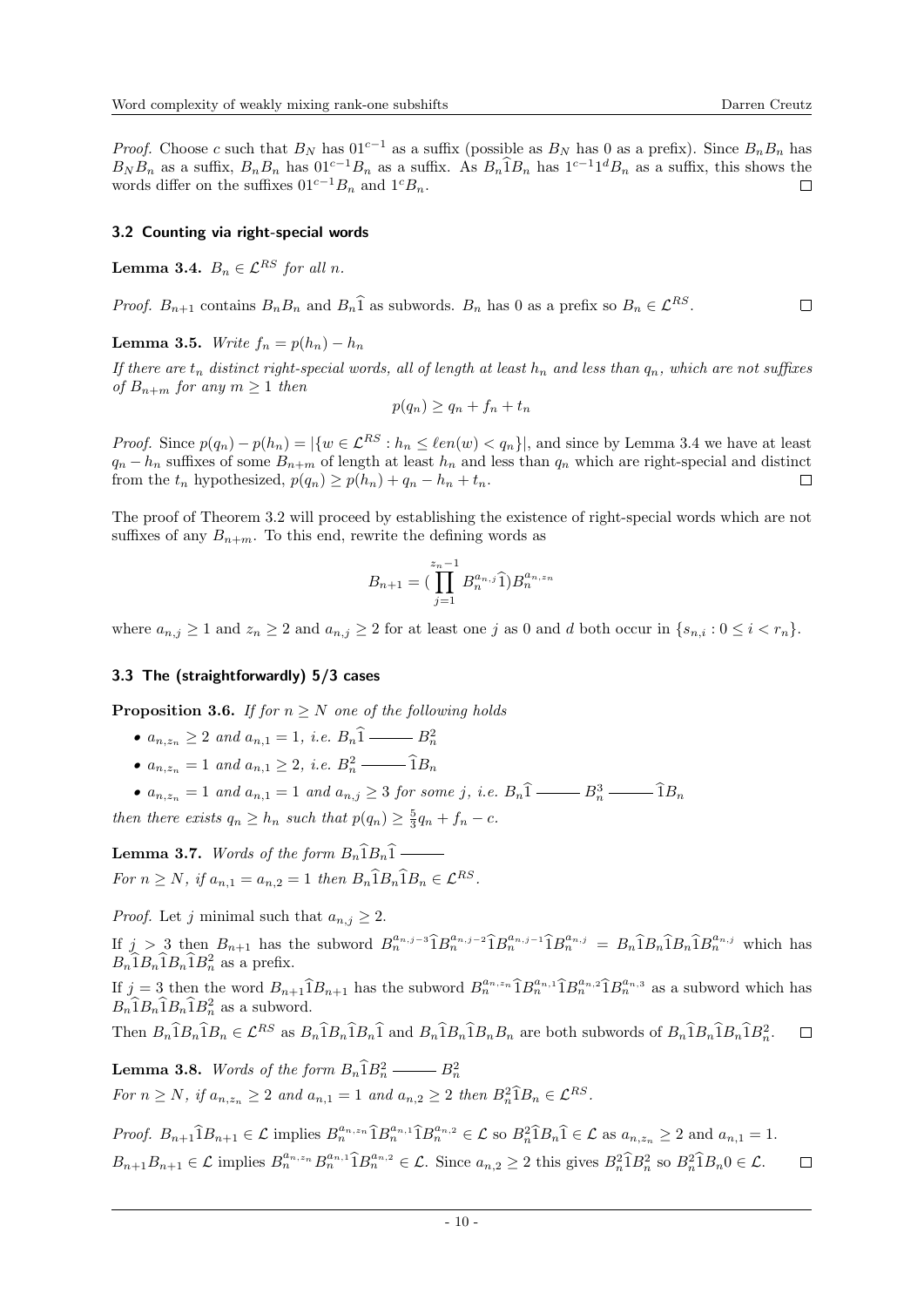<span id="page-10-0"></span>**Lemma 3.9.** Words of the form  $B_n^2 \hat{1}$ For  $n \geq N$ , if  $a_{n,1} = 2$  then  $B_n \widehat{1} B_n^2 \in \mathcal{L}^{RS}$ .

Proof.  $B_n^{a_{n,z_n-1}}\hat{B}_n^{a_{n,z_n}}B_n^{a_{n,1}} \in \mathcal{L}$  as it is a subword of  $B_{n+1}B_{n+1}$  so, as  $a_{n,z_n-1} \geq 1$  and  $a_{n,z_n} + a_{n,1} \geq 3$ , also  $B_n \hat{\mathbf{1}} B_n^3 \in \mathcal{L}$ .  $B_n^{a_{n,2n}} \hat{\mathbf{1}} B_n^{a_{n,1}} \hat{\mathbf{1}}$  is a subword of  $B_{n+1} \hat{\mathbf{1}} B_{n+1}$  so, as  $a_{n,z_n} \geq 1$ , also  $B_n \hat{\mathbf{1}} B_n^2 \hat{\mathbf{1}} \in \mathcal{L}$ .  $\Box$ 

<span id="page-10-1"></span>**Lemma 3.10.** Words of the form  $B_n^3 \longrightarrow or \longrightarrow B_n^4$ For  $n \ge N$ , if  $a_{n,1} > 2$  or  $a_{n,j} > 3$  for some j then  $B_n^3 \in \mathcal{L}^{RS}$ .

*Proof.* If  $a_{n,j} \geq 4$ , since  $B_n^{a_{n,j}}\hat{1}$  is a subword of  $B_{n+1}$  so is  $B_n^4\hat{1}$ . If  $a_{n,1} \geq 3$  then since  $B_n^{a_{n,z_n}}B_n^{a_{n,1}}\hat{1}$  is a subword of  $B_{n+1}B_{n+1}$  and  $a_{n,z_n} + a_{n,1} \geq 4$ , also  $B_n^4 \hat{1} \in \mathcal{L}$ .

<span id="page-10-2"></span>Lemma 3.11. Words of the form B<sup>n</sup> <sup>b</sup><sup>1</sup> <sup>b</sup>1B<sup>3</sup> n <sup>b</sup><sup>1</sup> <sup>b</sup>1B<sup>n</sup> For  $n \ge N$ , if  $a_{n,1} = a_{n,z_n} = 1$  and  $a_{n,j} = 3$  for some  $j > 1$  then  $B_n \widehat{1} B_n^2 \in \mathcal{L}^{RS}$ .

Proof. The word  $B_{n+1}B_{n+1} \in \mathcal{L}$  so  $B_n^{a_{n,n-1}}\hat{1}B_n^{a_{n,n}}B_n^{a_{n,1}}\hat{1} \in \mathcal{L}$  so  $B_n\hat{1}B_n^2\hat{1} \in \mathcal{L}$ . As  $B_n^{a_{n,j-1}}\hat{1}B_n^{a_{n,j}} \in \mathcal{L}$ , also  $B_n \hat{1} B_n^3 \in \mathcal{L}$ .

*Proof of Proposition [3.6.](#page-9-1)* First consider when  $a_{n,z_n} \geq 2$  and  $a_{n,1} = 1$ . If  $a_{n,2} = 1$  then Lemma [3.7](#page-9-2) gives  $D_n = B_n \hat{1} B_n \hat{1} B_n \in \mathcal{L}^{RS}$ . Since  $B_{n+1}$  has  $B_n^2$  as a suffix, every suffix of  $D_n$  of length at least  $h_n + c$  is not a suffix of  $B_{n+1}$  (Lemma [3.3\)](#page-8-3) and is right-special. If  $a_{n,2} \geq 2$  then Lemma [3.8](#page-9-3) gives  $D_n = B_n^2 \hat{1} B_n \in \mathcal{L}^{RS}$ which likewise has the property that every suffix of  $D_n$  of length at least  $h_n + c$  is right-special and not a suffix of  $B_{n+1}$ .

Now consider when  $a_{n,z_n} = 1$  and  $a_{n,1} \geq 2$ . If  $a_{n,1} = 2$  then Lemma [3.9](#page-10-0) gives  $D_n = B_n \hat{1} B_n^2 \in \mathcal{L}^{RS}$ . As  $1B_n$  is a suffix of  $B_{n+1}$  in this case, again every suffix of  $D_n$  of length at least  $h_n + c$  is not a suffix of  $B_{n+1}$  and is right-special. If  $a_{n,1} > 2$  then Lemma [3.10](#page-10-1) gives  $D_n = B_n^3$  which has the same property.

Last consider the case when  $a_{n,z_n} = 1$  and  $a_{n,1} = 1$  and  $a_{n,j} \geq 3$  for some j. If  $a_{n,j} = 3$  then Lemma [3.11](#page-10-2) gives  $D_n = B_n \widehat{1} B_n^2 \in \mathcal{L}^{RS}$  and as  $\widehat{1} B_n$  is a suffix of  $B_{n+1}$  in this case,  $D_n$  has the same property as above. If  $a_{n,j} > 3$  then Lemma [3.10](#page-10-1) gives  $D_n = B_n^3$  with the same property.

In all cases, we have a word  $D_n$  of length at least  $3h_n$  with every suffix of length at least  $h_n + c$  being right-special and not a suffix of  $B_{n+1}$ , so  $2h_n - c$  right-special words which are not suffixes of  $B_{n+1}$  all of length less than  $3h_n$ . By Lemma [3.5,](#page-9-4) then  $p(3h_n) \ge 3h_n + f_n + 2h_n - c = \frac{5}{3}(3h_n) + f_n - c$ .  $\Box$ 

3.4 Words of the form 
$$
B_n^2 \longrightarrow B_n^2
$$

<span id="page-10-3"></span>**Proposition 3.12.** If  $a_{n,1} \geq 2$  and  $a_{n,z_n} \geq 2$  and  $a_{n+1,z_{n+1}} \geq 2$  then there exists  $q_n \geq h_n$  such that  $p(q_n) \geq 1.5q_n + f_n - 3c$ .

These subshifts include the examples studied in [\[Fer95\]](#page-28-9) defined by  $B_{n+1} = B_n^p B_n^q$  for  $p, q > 1$ . The proof of Proposition [3.12](#page-10-3) is a series of lemmas. Write

$$
B_{n+1} = B_n^{\alpha} \widehat{1} u B_n^{\beta}
$$

for some word u which is either empty or ends in  $\hat{1}$ . Then  $\alpha, \beta \geq 2$ .

<span id="page-10-4"></span>**Lemma 3.13.** If  $\alpha \neq \beta$  then there exists  $q_n \geq h_n$  such that  $p(q_n) \geq 1.5q_n + f_n - c$ .

*Proof.* The word  $B_{n+1}B_{n+1}$  has  $\hat{1}B_n^{\alpha+\beta}\hat{1}$  as a subword so  $B_n^{\alpha+\beta-1} \in \mathcal{L}^{RS}$ . The word  $B_{n+1}$  has  $\hat{1}B_n^{\beta}$ as a suffix so our word differs from  $B_{n+1}$  on suffixes of length at least  $\beta h_n + c$  (Lemma [3.3,](#page-8-3) which we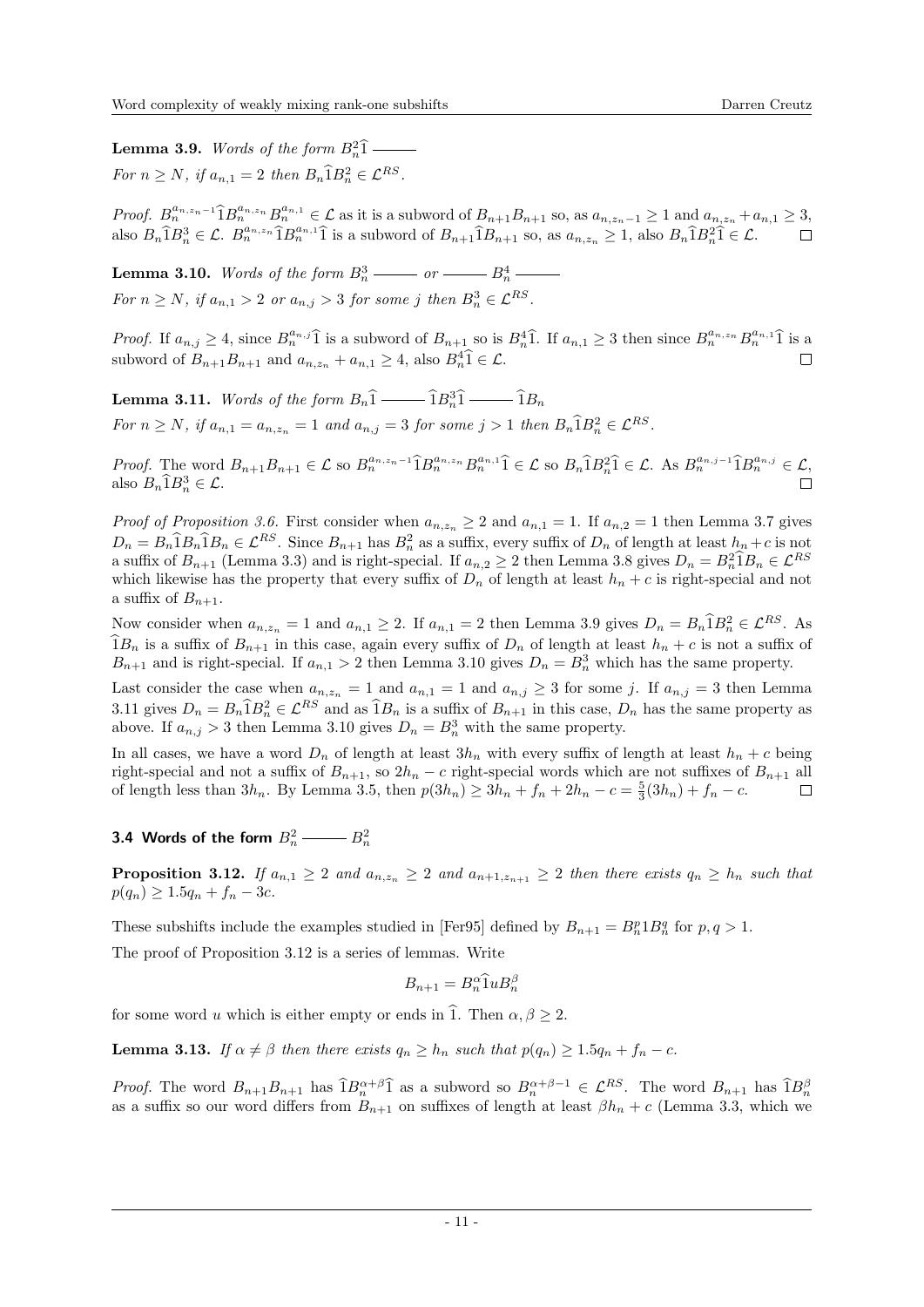henceforth use implicitly) and so gives at least  $(\alpha - 1)h_n - c$  right-special words which are not suffixes of  $B_{n+1}$  with length less than  $(\alpha + \beta - 1)h_n$ . Then by Lemma [3.5,](#page-9-4)

$$
p((\alpha + \beta - 1)h_n) \geq (\alpha + \beta - 1)h_n + f_n + (\alpha - 1)h_n - c = \frac{3}{2}(\alpha + \beta - 1)h_n + \frac{1}{2}(\alpha - 1 - \beta)h_n + f_n - c
$$

If  $\alpha \ge \beta + 1$  then  $\frac{3}{2}(\alpha + \beta - 1)h_n + \frac{1}{2}(\alpha - 1 + \beta)h_n + f_n - c \ge \frac{3}{2}(\alpha + \beta - 1)h_n + f_n - c$ .

Now consider when  $\alpha < \beta$ . Let  $\alpha'$  minimal such that  $\hat{1}B_n^{\alpha'}\hat{1}$  is a subword of  $\hat{1}B_{n+1}$ . Then  $\alpha' \leq \alpha < \beta$ . If  $\alpha' < \alpha$  then  $B_n^{\alpha'} \hat{1} B_n^{\alpha'} \hat{1}$  is a subword of  $B_{n+1}$  as  $\alpha'$  is minimal so  $B_n^{\alpha'}$  must precede  $\hat{1} B_n^{\alpha'} \hat{1}$  in  $B_{n+1}$ . n α < α then  $D_n$  i  $D_n$  i is a subword of  $D_{n+1}$  as α is minimal so  $D_n$  must precede  $D_n$  i m  $D_{n+1}$ .<br>If  $\alpha' = \alpha$  then, as  $\alpha < \beta$ , the word  $B_n^{\alpha'}$  is a subword of  $B_{n+1}$  i  $B_{n+1}$  (with the first i in our wor being the middle  $\hat{1}$  in  $B_{n+1}\hat{1}B_{n+1}$ ). Since  $\alpha'$  is minimal,  $B_{n+1}$  has  $B_n^{\alpha'}\hat{1}B_n^{\beta}$  as a suffix and, as  $\alpha' < \beta$ , that word has  $B_n^{\alpha'} \hat{B}_n^{\alpha'} B_n$  as a subword. Then  $B_n^{\alpha'} \hat{B}_n^{\alpha'} \in \mathcal{L}^{RS}$ .

Since  $B_{n+1}$  has  $B_n^{\alpha'+1}$  as a suffix, our word gives at least  $\alpha'h_n + d - c$  right-special words which are not suffixes of  $B_{n+1}$  with length less than  $2\alpha' h_n + d$ . Then by Lemma [3.5](#page-9-4) (which we will henceforth use implicitly),

$$
p(2\alpha' h_n + d) \ge 2\alpha' h_n + d + f_n + \alpha' h_n + d - c = \frac{3}{2}(2\alpha' h_n + d) + \frac{1}{2}d - c + f_n
$$

From here on, assume  $\alpha = \beta$ .

<span id="page-11-0"></span>**Lemma 3.14.** If  $\hat{1}B_n^t\hat{1}$  is a subword of  $B_{n+1}$  for some  $t \neq \beta$  and  $t \neq 2\beta$  then there exists  $q_n \geq h_n$  such that  $p(q_n) \geq 1.5q_n + f_n - c$ .

*Proof.* As  $B_{n+1}$  has  $B_n^{\beta}$  as a prefix, there is some  $t' \neq \beta$ ,  $2\beta$  such that  $B_n^{\beta}$   $B_n^{t'}$  is a subword of  $B_{n+1}$ . Suppose first that there is such a  $t' < \beta$ . As  $B_n^{\beta} \hat{\mathbf{1}} B_n^{\beta}$  is a subword of  $B_{n+1} \hat{\mathbf{1}} B_{n+1}$ , then  $B_n^{\beta} \hat{\mathbf{1}} B_n^{t'} \in \mathcal{L}^{RS}$ . Since  $B_n^{t'+1}$  is a suffix of  $B_{n+1}$  (as  $t' < \beta$ ), this gives at least  $\beta h_n + d - c$  right-special suffixes that are not suffixes of  $B_{n+1}$ , all of length less than  $(\beta + t')h_n + d$ . Then as  $t' < \beta$ ,

$$
p((\beta + t')h_n + d) \geq (\beta + t')h_n + d + f_n + \beta h_n + d - c
$$
  
= 
$$
\frac{3}{2}((\beta + t')h_n + d) + \frac{1}{2}(\beta - t')h_n + \frac{1}{2}d + f_n - c > \frac{3}{2}((\beta + t')h_n + d) + f_n - c
$$

So we may assume that for all t such that  $\widehat{\mathbf{1}}B_n^t\widehat{\mathbf{1}}$  is a subword of  $B_{n+1}$ , we have  $t \geq \beta$ .

Suppose now that  $\beta < t' < 2\beta$ . As  $B_{n+1}$  has  $B_n^{\beta} \hat{\mathbf{i}} B_n^{\beta}$  as a suffix (since we have ruled out  $t < \beta$ ), the word  $B_{n+1}B_{n+1}$  has  $B_n^{\beta}\hat{\mathbb{1}}B_n^{2\beta}$  as a subword. Then  $B_n^{\beta}\hat{\mathbb{1}}B_n^{t'} \in \mathcal{L}^{RS}$  as  $t' < 2\beta$ . This gives at least  $(\beta + t' - \beta)h_n + d - c$  right-special suffixes which are not suffixes of  $B_{n+1}$  (which ends in  $\widehat{B}_{n}^{\beta}$ ) all of length less than  $(\beta + t')h_n + d$ . Then, as  $t' > \beta$ ,

$$
p((\beta + t')h_n + d) \geq (\beta + t')h_n + d + f_n + t'h_n + d - c
$$
  
= 
$$
\frac{3}{2}((\beta + t')h_n + d) + \frac{1}{2}(t' - \beta)h_n + \frac{1}{2}d - c + f_n > \frac{3}{2}((\beta + t')h_n + d) + \frac{1}{2}d - c + f_n
$$

If  $t' > 2\beta$  then  $B_n^{2\beta+1}$   $\widehat{I} \in \mathcal{L}$  so  $B_n^{2\beta} \in \mathcal{L}^{RS}$  which gives at least  $\beta h_n - c$  right-special suffixes which are not suffixes of  $B_{n+1}$ , all of length less than  $2\beta h_n$ . Then

$$
p(2\beta h_n) \ge 2\beta h_n + f_n + \beta h_n - c = \frac{3}{2}(2\beta h_n) + f_n - c
$$

We are left with the case when every  $\hat{1}B_n^t\hat{1}$  in  $B_{n+1}$  has  $t = \beta$  or  $t = 2\beta$ .

<span id="page-11-1"></span>**Lemma 3.15.** If  $\widehat{\mathbb{1}}B_n^{2\beta}\widehat{\mathbb{1}}$  is a subword of  $B_{n+1}$  then there exists  $q_n \geq h_n$  such that  $p(q_n) \geq 1.5q_n + f_n - 2c$ .

*Proof.* First observe that  $B_n^{2\beta-1} \in \mathcal{L}^{RS}$  which gives at least  $(\beta - 1)h_n - c$  right-special suffixes of length less than  $(2\beta - 1)h_n$  which are not suffixes of  $B_{n+1}$ .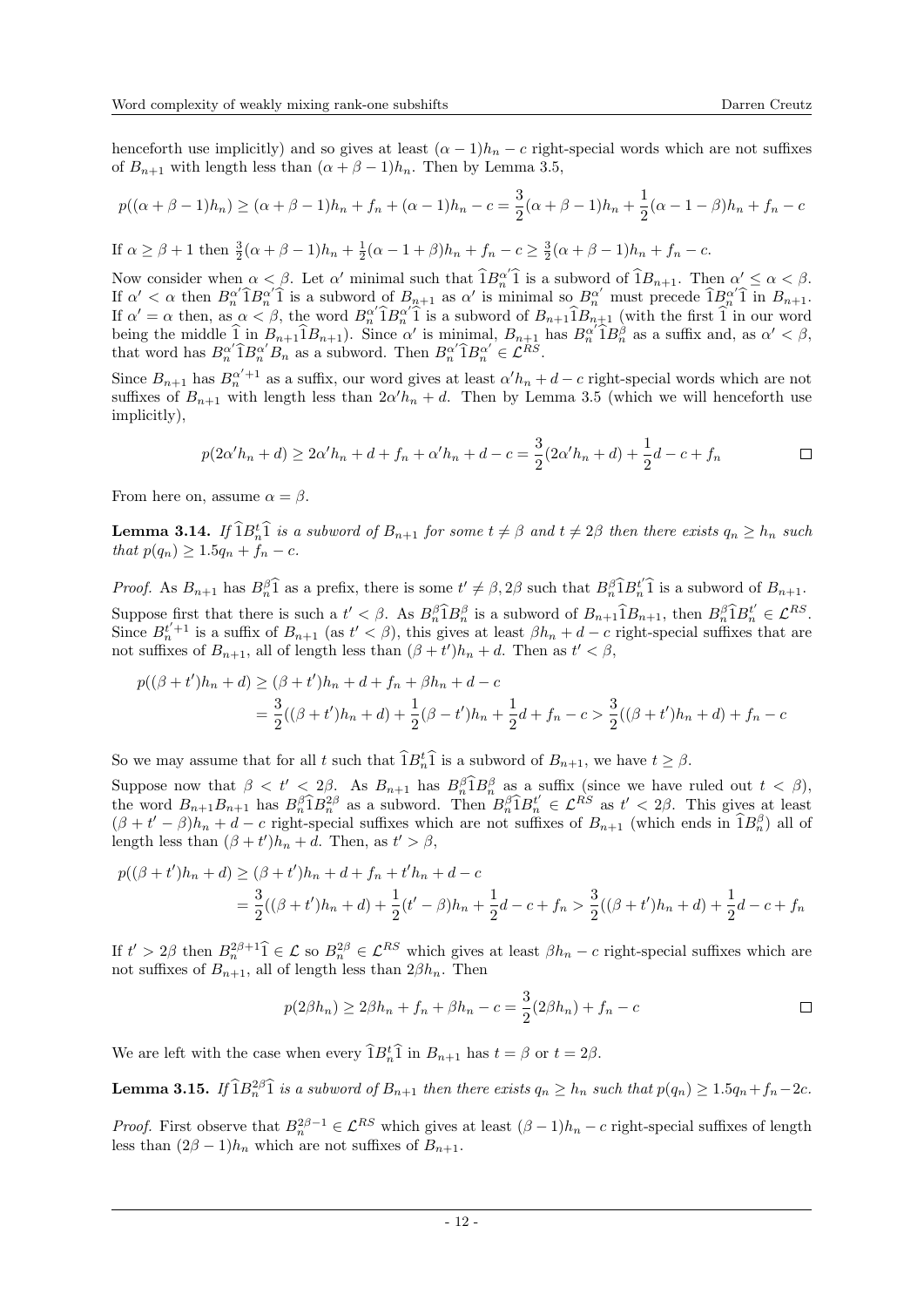Choose  $x, y \ge 1$  so that  $B_{n+1}$  has  $(B_n^{\beta}\hat{1})^x B_n^{2\beta}$  as a prefix and  $B_n^{2\beta}(\hat{1}B_n^{\beta})^y$  as a suffix.

Then  $B_{n+1}$  $\hat{1}B_{n+1}$  has the subword  $(B_n^{\beta}\hat{1})^{x+y+1}B_n^{2\beta}$  which means that  $(B_n^{\beta}\hat{1})^{x+y}B_n^{\beta} \in \mathcal{L}^{RS}$ . This gives at least  $x(\beta h_n + d) - c$  right-special suffixes which are not suffixes of  $B_{n+1}$  of length less than  $(x + y + d)$  $1\beta h_n + (x+y)d$ . As there is no overlap between these and the suffixes of  $B_n^{2\beta-1}$ , this gives a total of at least  $((x+1)\beta-1)h_n+xd-2c$  right-special suffixes of length less than  $(x+y+1)\beta h_n+(x+y)d$  which are not suffixes of  $B_{n+1}$ . Then

$$
p((x+y+1)\beta h_n + (x+y)d) \ge (x+y+1)\beta h_n + (x+y)d + f_n + ((x+1)\beta - 1)h_n + xd - 2c
$$
  
= 
$$
\frac{3}{2}((x+y+1)\beta h_n + (x+y)d) + \frac{1}{2}(x+1-y)\beta h_n - h_n + \frac{1}{2}(x-y)d - 2c + f_n
$$

and, as  $\beta \geq 2$ , this means that if  $x \geq y$  then

$$
p((x+y+1)\beta h_n + (x+y)d) \ge \frac{3}{2}((x+y+1)\beta h_n + (x+y)d) + \frac{1}{2}\beta h_n - h_n - 2c + f_n
$$
  

$$
\ge \frac{3}{2}((x+y+1)\beta h_n + (x+y)d) - 2c + f_n
$$

So we may assume from here on that  $x < y$ .

Write  $B_{n+1} = \left(\prod_{i=1}^s (B_n^{\beta} \hat{1})^{x_i} B_n^{2\beta} \hat{1}\right) (B_n^{\beta} \hat{1})^{y-1} B_n^{\beta}$  for some  $s \ge 1$  and  $x_i \ge 1$  with  $x_1 = x$ . Choose i' such that  $x_{i'}$  is minimal and i' is the minimal such i.

First we consider the case when  $i' > 1$ . Then  $x_{i'} < x$  since otherwise we would have chosen  $i' = 1$ . Since  $B_{n+1}\hat{1}$  has  $B_n^{2\beta}\hat{1}(B_n^{\beta}\hat{1})^{x_s}B_n^{2\beta}\hat{1}(B_n^{\beta}\hat{1})^{y-1}B_n^{\beta}\hat{1}$  as a suffix, it also has  $(B_n^{\beta}\hat{1})^{x_{i'}+1}B_n^{2\beta}(\hat{1}B_n^{\beta})^{y}\hat{1}$  as a suffix since  $x_s \ge x_{i'}$ . As  $y > x_{i'}$ , then  $(B_n^{\beta}\hat{1})^{x_{i'}+1}B_n^{2\beta}(\hat{1}B_n^{\beta})^{x_{i'}+1}\hat{1} \in \mathcal{L}$ .

Since  $i' > 1$ ,  $B_{n+1}$  has  $(B_n^{\beta}\hat{1})^{x_{i'}-1}B_n^{2\beta}(\hat{1}B_n^{\beta})^{x_i}\hat{1}B_n^{2\beta}$  as a subword. Then  $(B_n^{\beta}\hat{1})^{x_{i'}+1}B_n^{2\beta}(\hat{1}B_n^{\beta})^{x_i}\hat{1}B_n^{2\beta} \in \mathcal{L}$ as  $x_{i'-1} \ge x_{i'} + 1$  by the choice of i', so  $(B_n^{\beta}\hat{1})^{x_{i'}+1}B_n^{2\beta}(\hat{1}B_n^{\beta})^{x_{i'}}\hat{1}B_n^{\beta}$  is right-special.

Since  $x_{i'} < x < y$  implies  $x_{i'} < y - 1$  and  $B_{n+1}$  has  $\hat{1}(B_n^{\beta}\hat{1})^{y-1}B_n^{\beta}$  as a suffix, this gives at least  $(x_{i'}+2)\beta h_n + (x_{i'}+1)d - c$  right-special words which are not suffixes of  $B_{n+1}$ , all of length less than  $(2x_{i'} + 4)\beta h_n + (2x_{i'} + 2)d$ . Therefore

$$
p((2x_{i'}+4)\beta h_n + (2x_{i'}+2)d) \ge (2x_{i'}+4)\beta h_n + (2x_{i'}+2)d + f_n + (x_{i'}+2)\beta h_n + (x_{i'}+1)d - c
$$
  
= 
$$
\frac{3}{2}((2x_{i'}+4)\beta h_n + (2x_{i'}+2)d) - c + f_n
$$

Now consider when  $i = 1$ , i.e.  $x_i \geq x$  for all i. Here  $B_{n+1}B_{n+1}$  has  $B_n^{2\beta}\hat{1}(B_n^{\beta}\hat{1})^{y-1}B_n^{2\beta}\hat{1}(B_n^{\beta}\hat{1})^{x-1}B_n^{2\beta}$  as a subword and  $B_{n+1}\hat{1}$  has  $(B_n^{\beta}\hat{1})^{x_s}B_n^{2\beta}\hat{1}(B_n^{\beta}\hat{1})^{y-1}B_n^{\beta}\hat{1}$  as a subword. As  $x < y$  and  $x \le x_s$ , this means  $(B_n^{\beta}\hat{1})^xB_n^{2\beta}\hat{1}(B_n^{\beta}\hat{1})^{x-1}B_n^{\beta} \in \mathcal{L}^{RS}$ .

This gives at least  $(x + 1)\beta h_n + xd - c$  right-special words which are not suffixes of  $B_{n+1}$ , all of length less than  $(2x+2)\beta h_n + 2xd$ . Therefore

$$
p((2x+2)\beta h_n + 2xd) \ge (2x+2)\beta h_n + 2xd + f_n + (x+1)\beta h_n + xd - c = \frac{3}{2}((2x+2)\beta h_n + 2xd) + f_n - c \square
$$

#### 3.4.1 Proof of Proposition [3.12](#page-10-3)

*Proof of Proposition [3.12.](#page-10-3)* By Lemmas [3.13,](#page-10-4) [3.14](#page-11-0) and [3.15,](#page-11-1) we are left with the situation when  $B_{n+1}$  =  $(B_n^{\beta}\hat{1})^L B_n^{\beta}$  for some  $L \geq 1$ .

Since  $B_{n+2}$  has  $B_{n+1}B_{n+1}$  as a suffix, and since Proposition [3.6](#page-9-1) then covers the case when  $B_{n+2}$  has  $B_{n+1}\hat{1}$  as a prefix, we may assume that  $B_{n+2} = B_{n+1}^{\alpha_{n+1}}\hat{1}uB_{n+1}^{\beta_{n+1}}$  for some  $\alpha_{n+1}, \beta_{n+1} \geq 2$  where u is either empty or ends with  $\hat{1}$ . Lemmas [3.13](#page-10-4) and [3.14](#page-11-0) applied to  $n+1$  mean we may assume  $\alpha_{n+1} = \beta_{n+1}$ .

As  $B_{n+2}B_{n+2} \in \mathcal{L}$ , the word  $B_{n+1}^{2\beta_{n+1}} \hat{\mathbf{1}} \in \mathcal{L}$ . Then  $B_{n+1}^{2\beta_{n+1}-1} \in \mathcal{L}^{RS}$ . As  $B_{n+2}$  has  $\hat{\mathbf{1}}B_{n+1}^{\beta_{n+1}}$  as a suffix, this gives at least  $(\beta_{n+1}-1)h_{n+1}-c$  right-special words of length less than  $(2\beta_{n+1}-1)h_{n+1}$  which are not suffixes of  $B_{n+2}$ .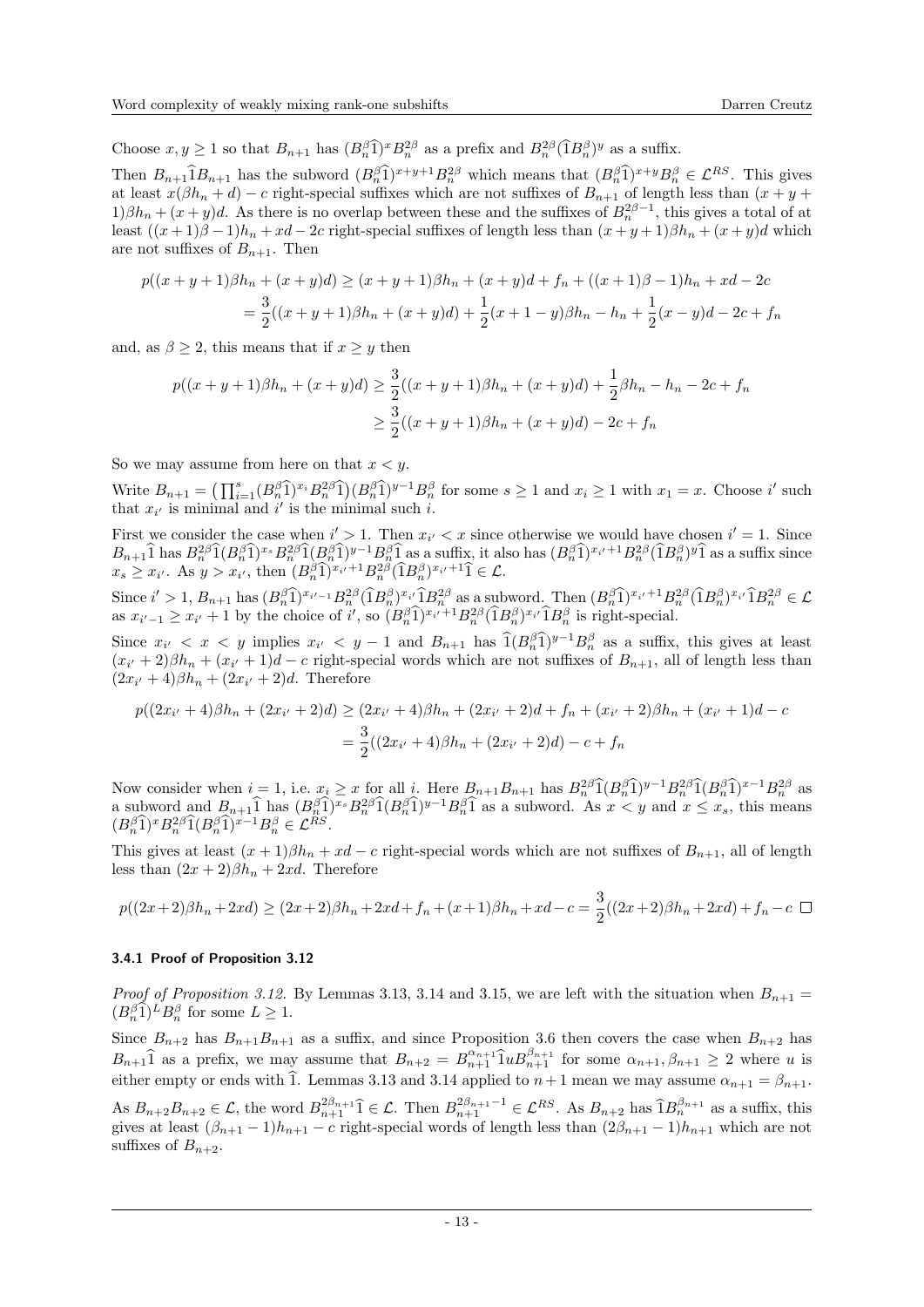As  $B_{n+2}\hat{B}_{n+2} \in \mathcal{L}$  and  $B_{n+2}$  has  $B_{n+1}B_{n+1}$  as a prefix,  $B_{n+2}\hat{B}_{n+2}$  has  $B_{n+1}\hat{B}_{n+1}B_n^{\beta}$  as a subword. Then  $B_{n+1}\hat{B}_{n+1}^{\beta}B_{n}^{\beta} = (B_{n}^{\beta}\hat{1})^{2L+1}B_{n}^{2\beta} \in \mathcal{L}$ . Therefore  $(B_{n}^{\beta}\hat{1})^{2L}B_{n}^{\beta} \in \mathcal{L}^{RS}$ . As  $B_{n+2}$  has  $B_{n+1}B_{n+1}$  as a suffix and that word has  $B_n^{2\beta}(\hat{\Pi}B_n^{\beta})^L$  as a suffix, this gives at least  $(L\beta - 1)h_n + Ld - c$  right-special words of length less than  $(2L+1)(\beta h_n + d)$  which are not suffixes of  $B_{n+2}$ .

As  $B_n^{2\beta}$  is a subword of  $B_{n+1}B_{n+1}$ , this means  $B_n^{2\beta-1} \in \mathcal{L}^{RS}$  which gives at least  $(\beta - 1)h_n - c$  rightspecial words of length less than  $(2\beta - 1)h_n$  which are not suffixes of  $B_{n+1}$  hence not of  $B_{n+2}$  as  $B_{n+1}$ has  $\widehat{1}B_n^{\beta}$  as a suffix.

As none of these right-special words overlap with one another, the three cases above provide at least  $(\beta_{n+1}-1)h_{n+1}+(L\beta-1)h_n+(\beta-1)h_n+Ld-3c$  right-special words which are not suffixes of  $B_{n+2}$ all of length less than  $(2\beta_{n+1} - 1)h_{n+1}$ .

Since  $h_{n+1} = (L + 1)\beta h_n + Ld$ , we then have  $(\beta_{n+1} - 1)h_{n+1} + (L\beta - 1 + \beta - 1)h_n + Ld - 3c =$  $\beta_{n+1}h_{n+1}-2h_n-3c=\beta_{n+1}h_{n+1}-\frac{2}{(L+1)\beta}(h_{n+1}-Ld)-3c$  extra right-special words of length at most  $(2\beta_{n+1}-1)h_{n+1}$ . Therefore, since  $L \geq 1$  and  $\beta \geq 2$  so  $\frac{2}{(L+1)\beta} \leq \frac{2}{4}$ , we have

$$
p((2\beta_{n+1}-1)h_{n+1}) \ge (2\beta_{n+1}-1)h_{n+1} + f_n + \beta_{n+1}h_{n+1} - \frac{2}{(L+1)\beta}h_{n+1} - 3c
$$
  
=  $\frac{3}{2}(2\beta_{n+1}-1)h_{n+1} + f_n + \left(\frac{1}{2} - \frac{2}{(L+1)\beta}\right)h_{n+1} - 3c$   
 $\ge \frac{3}{2}(2\beta_{n+1}-1)h_{n+1} + f_n - 3c$ 

# 3.5 Words of the form  $B_n\widehat{1}$  —— $\widehat{1}B_n^2\widehat{1}$  —— $\widehat{1}B_n$  with  $B_n^3$  never appearing

This section handles the most difficult case when  $a_{n,1} = a_{n,z_n} = 1$  and  $a_{n,j} \leq 2$  for all j. This difficulty is likely unavoidable as this case contains the examples we exhibit which are near  $1.5q$  in complexity.

<span id="page-13-0"></span>**Proposition 3.16.** If for infinitely many  $n \geq N$ , it holds that  $a_{n,1} = a_{n,z_n} = a_{n+1,z_{n+1}} = 1$  and  $a_{n,j} \leq 2$ for all j and  $a_{n,j} = 2$  for at least one j then for all sufficiently large n there exists  $q_n \geq h_n$  such that  $p(q_n) \geq 1.5q_n + f_n - 2c$ .

Let  $n \geq N$  such that  $a_{n,1} = a_{n,z_n} = a_{n,z_{n+1}} = 1$  and  $a_{n,j} \leq 2$  for all j and  $a_{n,j} = 2$  for at least one j. Then we may write

$$
B_{n+1} = (B_n \widehat{1})^{\alpha} (B_n^2 \widehat{1})^{\beta} u (B_n^2 \widehat{1})^{\kappa} (B_n \widehat{1})^{\gamma - 1} B_n
$$

for some word u, which has prefix  $B_n$ 1 and suffix  $1B_n$ 1, and where  $\alpha, \beta, \gamma, \kappa \ge 1$ , or else u is empty and  $\kappa = 0$  and  $\alpha, \beta, \gamma \geq 1$ . Then

$$
B_{n+1}B_{n+1} = \underline{B_n^2 \hat{1}(B_n \hat{1})^{\gamma-1} B_n^2 \hat{1}(B_n \hat{1})^{\alpha-1} (B_n^2 \hat{1})^{\beta} B_n \hat{1}} \underline{B_{n+1} \hat{1} B_{n+1}} = \underline{B_n^2 \hat{1}(B_n \hat{1})^{\gamma+\alpha} (B_n^2 \hat{1})^{\beta} B_n \hat{1}} \underline{B_{n+1}}
$$

The proof of Proposition [3.16](#page-13-0) is a series of lemmas.

<span id="page-13-1"></span>**Lemma 3.17.** There are at least  $\alpha(h_n + d) - c$  right-special words which are not suffixes of  $B_{n+1}$  and with length less than  $(\alpha + \gamma + 1)(h_n + d)$ , all of which do not contain  $B_n^2$  as a subword.

Proof.  $B_n \hat{1}(B_n \hat{1})^{\gamma+\alpha} B_n^2$  is a subword of  $B_{n+1} \hat{1} B_{n+1}$  so  $(B_n \hat{1})^{\gamma+\alpha} B_n \in \mathcal{L}^{RS}$ . Since  $B_{n+1}$  has suffix  $B_n^2 \hat{1}(B_n \hat{1})^{\gamma-1}B_n$ , every suffix of  $(B_n \hat{1})^{\gamma+\alpha}B_n$  at least c longer than  $(B_n \hat{1})^{\gamma}B_n$  is not a suffix of  $B_{n+1}$ .

<span id="page-13-2"></span>**Lemma 3.18.** If  $\alpha = 1$  and  $\gamma = 1$  then there exists  $q_n \geq h_n$  such that  $p(q_n) \geq 1.5q_n + f_n - 2c$ .

Proof. First consider the case when  $\kappa = 0$  and u is empty. Here  $B_{n+1} = (B_n \hat{1})^{\alpha} (B_n^2 \hat{1})^{\beta} (B_n \hat{1})^{\gamma-1} B_n = B_n \hat{1} (B_n^2 \hat{1})^{\beta} B_n$ . Since  $a_{n+1, z_{n+1}} = 1$  and  $a_{n+1, j} \ge 2$  for some j, we have  $B_{n+1} B_{n+1} \hat$  $B_{n+1}B_{n+1}\hat{1} = B_n\hat{1}(B_n^2\hat{1})^{2\beta+1}B_n\hat{1}$ , we then have  $B_n\hat{1}(B_n^2\hat{1})^{2\beta}B_n \in \mathcal{L}^{RS}$ .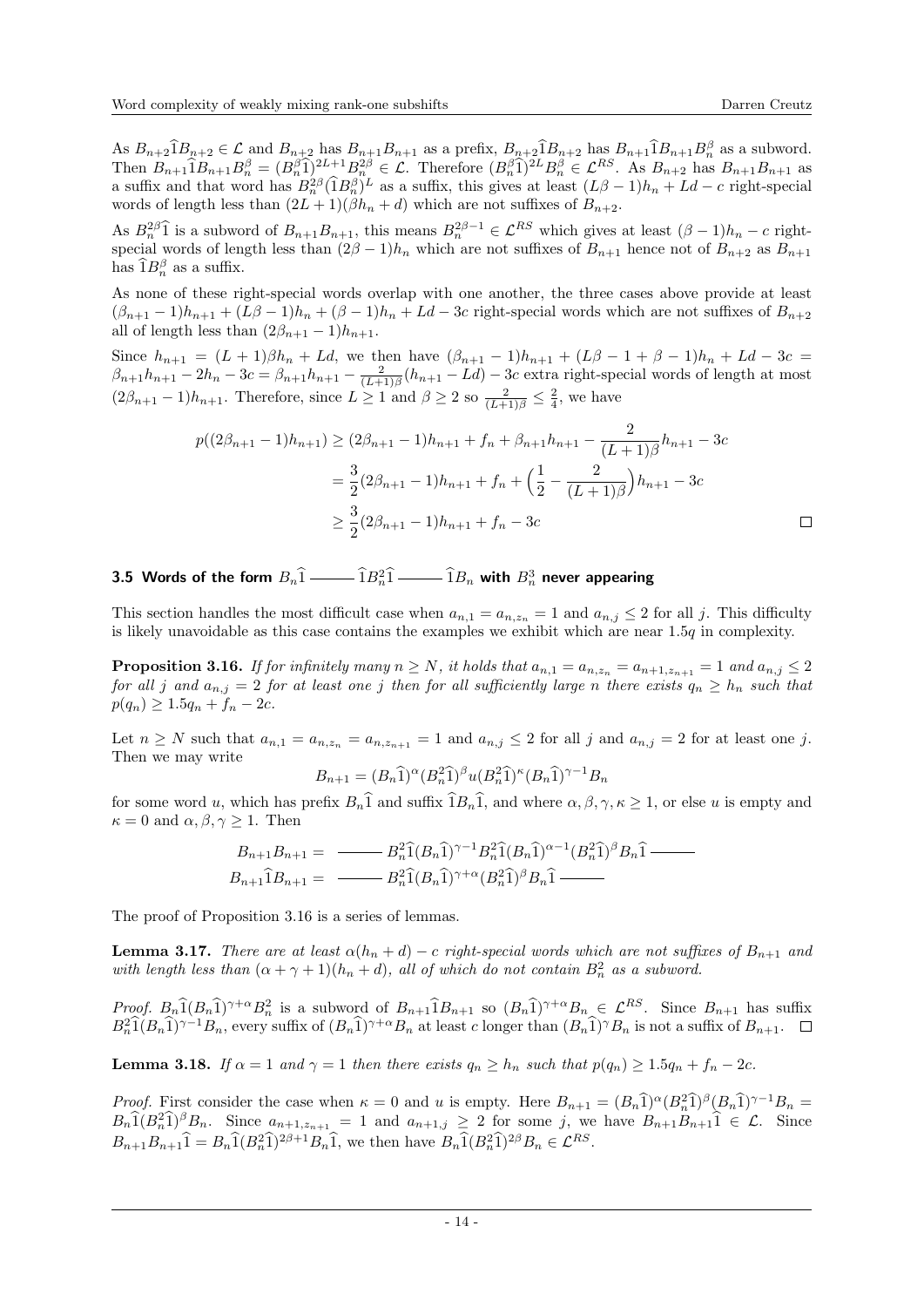Since  $B_{n+2}$  has  $B_{n+1}$  $\hat{1}B_{n+1}$  as a suffix, it has  $\hat{1}B_n \hat{1}B_n \hat{1} (B_n^2 \hat{1})^{\beta}B_n$  as a suffix. This means our rightspecial word gives at least  $(4\beta+2)h_n+(2\beta+1)d-(2\beta+2)h_n-(\beta+1)d-c=2\beta h_n+\beta d-c$  right-special words which are not suffixes of  $B_{n+2}$ , all of length less than  $(2\beta+1)(2h_n+d)$ . As Lemma [3.17](#page-13-1) gives at least  $h_n + d - c$  additional right-special words which are not suffixes of  $B_{n+2}$  and do not contains  $B_n^2$ , we conclude that

$$
p((2\beta+1)(2h_n+d)) \ge (2\beta+1)(2h_n+d) + f_n + (2\beta+1)h_n + (\beta+1)d - 2c
$$
  
= 
$$
\frac{3}{2}(2\beta+1)(2h_n+d) + \frac{1}{2}d + f_n - 2c
$$

We now consider when  $\kappa \geq 1$  and u is nonempty.

Here  $B_{n+1}B_{n+1} = \frac{B_n \hat{1}(B_n^2 \hat{1})^{\kappa+1+\beta} B_n \hat{1}}{B_n \hat{1}(B_n^2 \hat{1})^{\kappa+1}}$  meaning that  $B_n \hat{1}(B_n^2 \hat{1})^{\beta+\kappa} B_n \in \mathcal{L}^{RS}$ . As  $B_{n+1}$  has suffix  $\hat{1}B_n\hat{1}(B_n^2\hat{1})^kB_n$ , every suffix of our word of length at least  $(2\kappa+2)h_n + (\kappa+1)d + c$ is not a suffix of  $B_{n+1}$ . So there are at least  $2\beta h_n + \beta d - c$  right-special words of length less than  $2(\kappa + \beta + 1)h_n + (\kappa + \beta + 1)d$  which are not suffixes of  $B_{n+1}$ .

Lemma [3.17](#page-13-1) in this case also gives  $h_n + d - c$  right-special words of length less than  $3(h_n + d)$  which are not suffixes of  $B_{n+1}$  and do not contain  $B_n^2$ . So,

$$
p(2(\kappa + \beta + 1)h_n + (\beta + \kappa + 1)d) \ge 2(\kappa + \beta + 1)h_n + (\beta + \kappa + 1)d + f_n + (2\beta + 1)h_n + (\beta + 1)d - 2c
$$
  
= 
$$
\frac{3}{2}(2(\kappa + \beta + 1)h_n + (\beta + \kappa + 1)d) + f_n + (\beta - \kappa)h_n + \frac{1}{2}(\beta - \kappa + 1)d - 2c
$$

so if  $\beta > \kappa$  then

$$
p(2(\kappa + \beta + 1)h_n + (\beta + \kappa + 1)d) \ge \frac{3}{2}(2(\kappa + \beta + 1)h_n + (\beta + \kappa + 1)d) + f_n - 2c
$$

So from here on, assume  $\beta < \kappa$ .

Observe that if  $(B_n\hat{1})^4B_n \in \mathcal{L}$  then necessarily  $(B_n\hat{1})^4B_n^2 \in \mathcal{L}$  as  $\gamma = 1$ , so  $(B_n\hat{1})^3B_n \in \mathcal{L}^{RS}$ . As  $B_{n+1}$ has  $B^2\hat{1}B_n$  as a suffix, every suffix of our word of length at least  $2h_n + d + c$  is not a suffix of  $B_{n+1}$ . This gives at least  $2h_n + 2d - c$  right-special words of length less than  $4h_n + 3d$  which are not suffixes of  $B_{n+1}$ . Then

$$
p(4h_n + 3d) \ge 4h_n + 3d + f_n + 2h_n + 2d - c = \frac{3}{2}(4h_n + 3d) + f_n + \frac{1}{2}d - c
$$

So, from here on we assume that  $1B_n 1B_n 1B_n 1 \notin \mathcal{L}$ .

Suppose that  $B_n^2 \hat{1} B_n \hat{1} B_n^2$  is a subword of  $B_{n+1}$ . Then  $B_n \hat{1} B_n^2 \hat{1} B_n \hat{1} B_n 0 \in \mathcal{L}$  as the initial  $B_n^2 \hat{1}$  is preceded<br>by  $B_n \hat{1}$ . Also,  $B_{n+1} \hat{1} B_{n+1}$  has the subword  $B_n \hat{1} B_n^2 \hat{1} B_n \hat$ between the  $B_{n+1}$  in  $B_{n+1}$  $\hat{1}B_{n+1}$ . Then  $B_n \hat{1}B_n^2 \hat{1}B_n \hat{1}B_n \in \mathcal{L}^{RS}$ .

As  $B_{n+1}$  has  $B_n^2 \hat{1} B_n$  as a suffix, our word gives at least  $3h_n + 2d - c$  right-special words which are not suffixes of  $B_{n+1}$ , all of length less than  $5h_n + 3d$ . Therefore

$$
p(5h_n + 3d) \ge 5h_n + 3d + f_n + 3h_n + 2d - c = \frac{8}{5}(5h_n + 3d) + \frac{1}{5}d + f_n - c
$$

So, from here on assume also that  $B_n^2 \hat{\mathbb{1}} B_n \hat{\mathbb{1}} B_n^2$  is not a subword of  $B_{n+1}$ . Therefore we can write

$$
B_{n+1} = B_n \widehat{1}(\prod_{i=1}^y (B_n^2 \widehat{1})^{\beta_i} (B_n \widehat{1})^2) (B_n^2 \widehat{1})^{\kappa} B_n
$$

for some  $y \ge 1$  (since u is nonempty) and  $\beta_i \ge 1$  and  $\beta_1 = \beta < \kappa$ .

Suppose first that  $\beta_y < \beta$ . Set  $m = \min\{\beta_i\}$ . Take i such that  $\beta_i = m$  then  $\beta_i \le \beta_y < \beta$  so  $i > 1$ . Then  $B_n \hat{1}(B_n^2 \hat{1})^{\beta_{i-1}}(B_n \hat{1})^2(B_n^2 \hat{1})^{\beta_i}B_n \hat{1} \in \mathcal{L}$ . This means  $B_n \hat{1}(B_n^2 \hat{1})^m(B_n \hat{1})^2(B_n^2 \hat{1})^m B_n \hat{1} \in \mathcal{L}$  as  $m \leq \beta_{i-1}$ .  $B_n\hat{1}(B_n^2\hat{1})^{\beta_y}(B_n\hat{1})^2(B_n^2\hat{1})^{\kappa}B_n$  is a suffix of  $B_{n+1}$ , so  $B_n\hat{1}(B_n^2\hat{1})^m(B_n\hat{1})^2(B_n^2\hat{1})^mB_n^2 \in \mathcal{L}$  since  $m \leq \beta_y$  and  $m < \beta < \kappa$ . Therefore  $B_n \widehat{1}(B_n^2 \widehat{1})^m (B_n \widehat{1})^2 (B_n^2 \widehat{1})^m B_n \in \mathcal{L}^{RS}$ .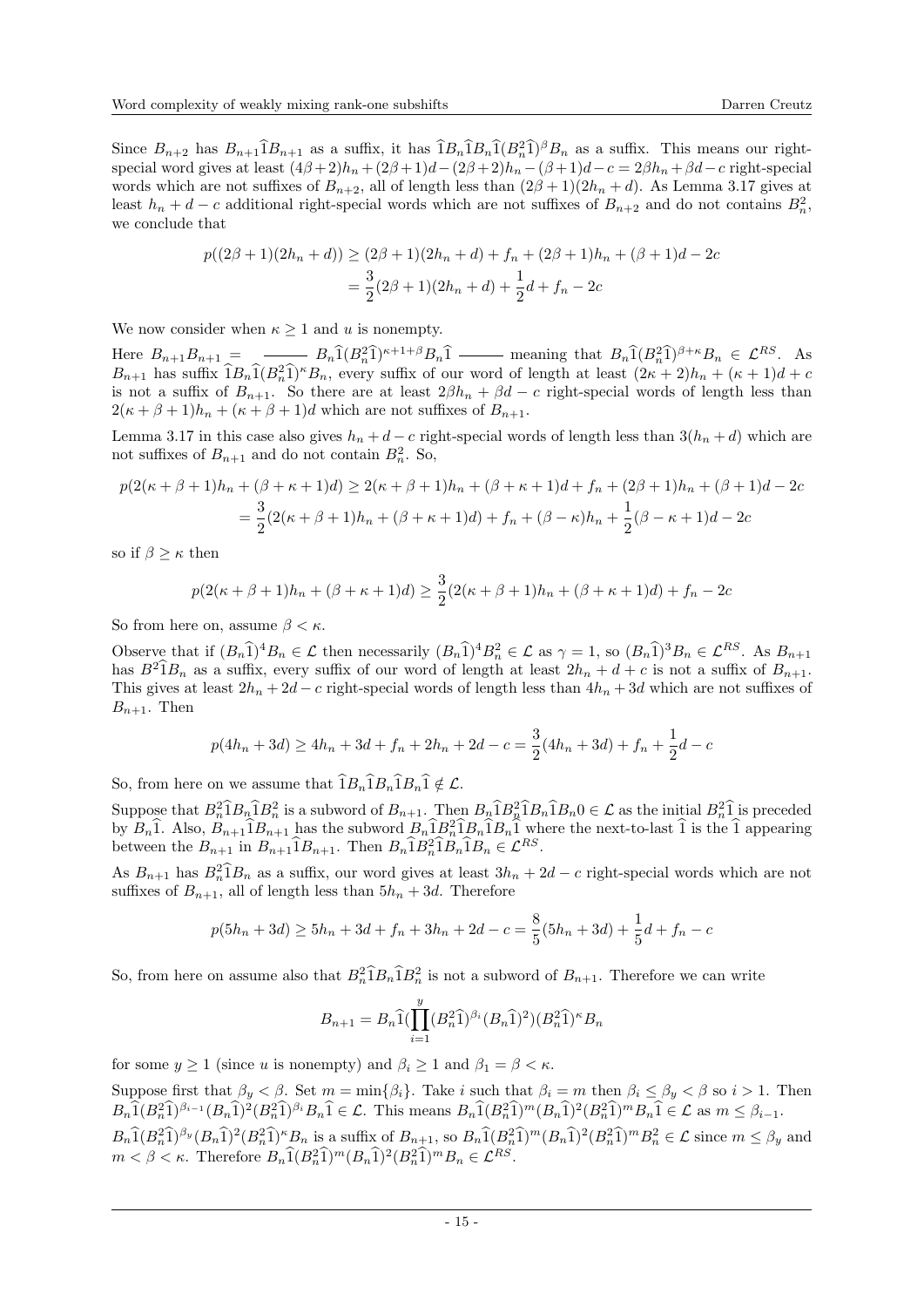This gives at least  $(2m + 2)h_n + (m + 2)d - c$  right-special words which are not suffixes of  $B_{n+1}$ , all of length less than  $(4m + 4)h_n + (2m + 3)d$ . Therefore

$$
p((4m+4)h_n + (2m+3)d) \ge (4m+4)h_n + (2m+3)d + f_n + (2m+2)h_n + (m+2)d - c
$$
  
= 
$$
\frac{3}{2}((4m+4)h_n + (2m+3)d) + f_n + \frac{1}{2}d - c
$$

So, we may assume that  $\beta_y \geq \beta$ .

 $B_{n+1}\hat{\mathbf{1}}B_{n+1}$  has the subword  $(B_n^2\hat{\mathbf{1}})^{\kappa}B_n\hat{\mathbf{1}}B_n\hat{\mathbf{1}}(B_n^2\hat{\mathbf{1}})^{\beta}B_n\hat{\mathbf{1}}$ . As  $\beta < \kappa$ ,  $B_n\hat{\mathbf{1}}(B_n^2\hat{\mathbf{1}})^{\beta}B_n\hat{\mathbf{1}}B_n\hat{\mathbf{1}}(B_n^2\hat{\mathbf{1}})^{\beta}B_n\hat{\mathbf{1}} \in \mathcal{L}$ .  $B_{n+1}B_{n+1}$  has the subword  $B_n\hat{1}(B_n^2\hat{1})^{\beta_y}(B_n\hat{1})^2(B_n^2\hat{1})^{\kappa}B_nB_n$  which has  $B_n\hat{1}(B_n^2\hat{1})^{\beta_y}(B_n\hat{1})^2(B_n^2\hat{1})^{\beta}B_nB_n$ as a subword.

As  $\beta_y \ge \beta$ , then  $B_n \widehat{1}(B_n^2 \widehat{1})^{\beta} (B_n \widehat{1})^2 (B_n^2 \widehat{1})^{\beta} B_n \in \mathcal{L}^{RS}$ . Since  $\beta < \kappa$ , this gives at least  $2(\beta + 1)h_n + (\beta + \beta)$ 2)d – c right-special words which are not suffixes of  $B_{n+1}$ , all of length less than  $(4\beta + 4)h_n + (2\beta + 3)d$ . Therefore

$$
p((4\beta + 4)h_n + (2\beta + 3)d) \ge (4\beta + 4)h_n + (2\beta + 3)d + f_n + 2(\beta + 1)h_n + (\beta + 2)d - c
$$
  
= 
$$
\frac{3}{2}((4\beta + 4)h_n + (2\beta + 3)d) + f_n + \frac{1}{2}d - c
$$

<span id="page-15-0"></span>**Lemma 3.19.** If  $\alpha = 1$  and  $\gamma > 1$  then there exists  $q_n \geq h_n$  such that  $p(q_n) \geq 1.5q_n + f_n - c$ .

*Proof.* In this case,  $B_{n+1}B_{n+1}$  contains the subword  $B_n^2\hat{1}(B_n\hat{1})^{\gamma-1}(B_n^2\hat{1})^{\beta+1}B_n$  and  $B_{n+1}\hat{1}B_{n+1}$  contains  $B_n^2\hat{1}(B_n\hat{1})^{\gamma-1}(B_n^2\hat{1})^{\beta+1}B_n$  and  $B_{n+1}\hat{1}B_{n+1}$  contains  $B_n^2 \hat{1}(B_n \hat{1})^{\gamma} (B_n^2 \hat{1})^{\beta} B_n \hat{1}$ . Therefore  $(B_n \hat{1})^{\gamma} (B_n^2 \hat{1})^{\beta} B_n^2$  appears in  $B_{n+1} B_{n+1}$  and  $(B_n \hat{1})^{\gamma} (B_n^2 \hat{1})^{\beta} B_n \hat{1}$  in  $B_{n+1}B_{n+1}$ . As  $B_{n+1}$  has  $\hat{i}B_n\hat{i}B_n$  as a suffix (as  $\gamma > 1$ ), every suffix of  $(B_n\hat{i})^{\gamma}(B_n^2\hat{i})^{\beta}B_n$  longer than  $01^{c-1}B_n\hat{1}B_n$  is not a suffix of  $B_{n+1}$  and is right-special. This gives at least  $(\gamma+2\beta-1)h_n+(\gamma+\beta-1)d-c$ right-special words which are not suffixes of  $B_{n+1}$  of length less than  $(\gamma + 2\beta + 1)h_n + (\gamma + \beta)d$ . Therefore, as  $\gamma + 2\beta - 3 > 2 + 2 - 3$ ,

$$
p((\gamma + 2\beta + 1)h_n + (\gamma + \beta)d)
$$
  
\n
$$
\geq (\gamma + 2\beta + 1)h_n + (\gamma + \beta)d + f_n + (\gamma + 2\beta - 1)h_n + (\gamma + \beta - 1)d - c
$$
  
\n
$$
= \frac{3}{2}((\gamma + 2\beta + 1)h_n + (\gamma + \beta)d) + \frac{1}{2}(\gamma + 2\beta - 3)h_n + \frac{1}{2}(\gamma + \beta - 2)d + f_n - c
$$
  
\n
$$
> \frac{3}{2}((\gamma + 2\beta + 1)h_n + (\gamma + \beta)d) + f_n - c
$$

<span id="page-15-1"></span>**Lemma 3.20.** If  $\alpha > \gamma \geq 1$  then there exists  $q_n \geq h_n$  such that  $p(q_n) \geq 1.5q_n + f_n - c$ .

*Proof.* Lemma [3.17](#page-13-1) states there are at least  $\alpha(h_n + d) - c$  right-special words which are not suffixes of  $B_{n+1}$  all of length less than  $(\alpha + \gamma + 1)(h_n + d)$ . Since  $\alpha \geq \gamma + 1$ ,

$$
p((\alpha + \gamma + 1)(h_n + d)) \ge (\alpha + \gamma + 1)(h_n + d) + f_n + \alpha(h_n + d) - c
$$
  
= 
$$
\frac{3}{2}(\alpha + \gamma + 1)(h_n + d) + \frac{1}{2}(\alpha - \gamma - 1)(h_n + d) + f_n - c
$$
  

$$
\ge \frac{3}{2}(\alpha + \gamma + 1)(h_n + d) + f_n - c
$$

<span id="page-15-2"></span>**Lemma 3.21.** If  $\alpha > 1$  and  $\gamma > 1$  and  $\beta > 1$  then there exists  $q_n \geq h_n$  such that  $p(q_n) \geq 2q_n + f_n - 2c$ .

*Proof.* The word  $(B_n \hat{I})^{\gamma} B_n^2 \hat{I} B_n \hat{I}$  is a subword of  $B_{n+1} B_{n+1}$  since  $\alpha > 1$ . The word  $(B_n \hat{I})^{\alpha+\gamma} B_n^2 \hat{I} B_n^2$  is a subword of  $B_{n+1} \hat{1} B_{n+1}$  since  $\beta > 1$ . Therefore  $(B_n \hat{1})^{\gamma} B_n^2 \hat{1} B_n \in \mathcal{L}^{RS}$ .

Since  $\gamma > 1$ ,  $B_{n+1}$  has suffix  $1B_n 1B_n$  so there are at least  $(\gamma + 1)h_n + \gamma d - c$  right-special words which are not suffixes of  $B_{n+1}$  with length less than  $(\gamma + 3)h_n + (\gamma + 1)d$ . By Lemma [3.17,](#page-13-1) there are at least  $\alpha(h_n+d)-c$  right-special words which are not suffixes of  $B_{n+1}$  and with length less than  $(\alpha+\gamma+1)(h_n+d)$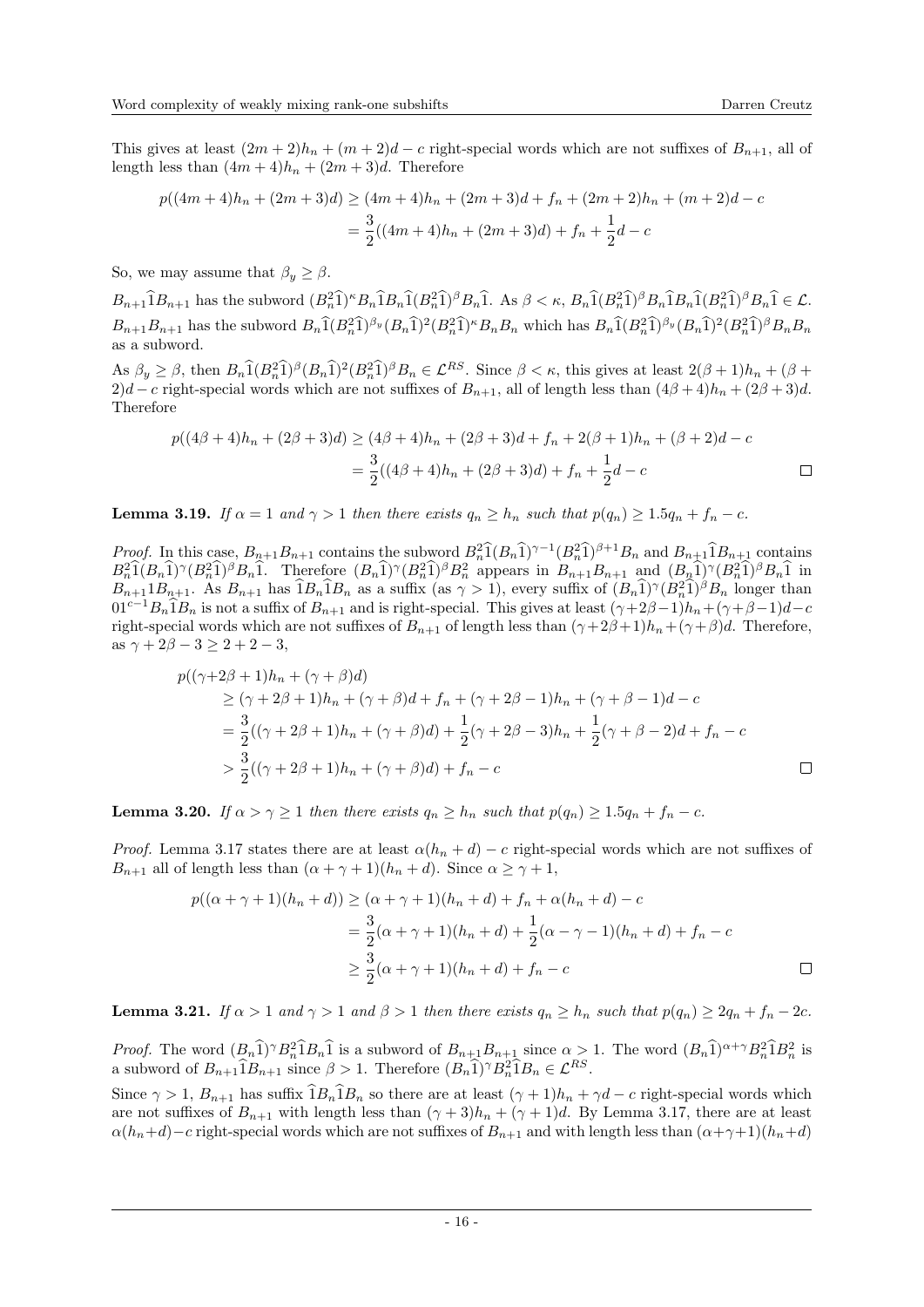and all with suffix  $\hat{1}B_n\hat{1}B_n$  and which do not contain  $B_n^2$  so there is no overlap with the right-special words already identified.

Therefore there are at least  $(\gamma + 1 + \alpha)h_n + (\gamma + \alpha)d - 2c$  right-special words which are not suffixes of  $B_{n+1}$  all of length less than  $(\gamma + 1 + \alpha)h_n + (\gamma + \alpha)d$  (as  $\alpha \ge 2$  implies  $\gamma + 1 + \alpha \ge \gamma + 3$ ). Then

$$
p((\gamma + \alpha + 1)h_n + (\gamma + \alpha)d) \geq (\gamma + \alpha + 1)h_n + (\gamma + \alpha)d + f_n + (\gamma + 1 + \alpha)h_n + (\gamma + \alpha)d - 2c
$$
  
= 2((\gamma + \alpha + 1)h\_n + (\gamma + \alpha)d) + f\_n - 2c

<span id="page-16-0"></span>**Lemma 3.22.** If  $\alpha > 1$  and  $\gamma > 1$  and  $B_n^2 \widehat{B}_n^2 \widehat{B}_n \in \mathcal{L}$  then there exists  $q_n \geq h_n$  such that  $p(q_n) \geq$  $1.5q_n + f_n - c.$ 

*Proof.* If the word  $(B_n^2\hat{1})^2 \in \mathcal{L}$  then necessarily  $B_n\hat{1}(B_n^2\hat{1})^2B_n\hat{1} \in \mathcal{L}$  since somewhere to the right of  $(B_n^2\hat{I})^2$  in  $B_{n+1}$  must be  $B_n\hat{I}$  as  $\gamma > 1$ . Then  $B_n\hat{I}B_n^2\hat{I}B_n \in \mathcal{L}^{RS}$  which gives at least  $2h_n + d - c$ right-special words of length less than  $4h_n + 2d$  which are not suffixes of  $B_{n+1}$ . Then

$$
p(4h_n + 2d) \ge 4h_n + 2d + f_n + 2h_n + d - c = \frac{3}{2}(4h_n + 2d) + f_n - c
$$

**3.5.1** The  $1 < \alpha \leq \gamma$  and  $B_n^2 \widehat{1} B_n^2 \notin \mathcal{L}$  case

From here on, we assume  $B_n^2 \hat{\mathbf{I}} B_n^2 \notin \mathcal{L}$ . Therefore we can write

$$
B_{n+1} = (\prod_{t=1}^{L} ((B_n \widehat{1})^{\alpha_t} B_n^2 \widehat{1})) (B_n \widehat{1})^{\gamma - 1} B_n
$$

for some  $\alpha_t \geq 1$  and  $L \geq 1$  where  $\alpha_1 = \alpha$  and we write  $\alpha_{L+1} = \gamma - 1$ .

<span id="page-16-1"></span>**Lemma 3.23.** If  $1 < \alpha \leq \gamma$  and  $\alpha_t < \gamma - 1$  for some  $t \geq 2$  then there exists  $q_n \geq h_n$  such that  $p(q_n) \geq 1.5q_n + f_n - c.$ 

*Proof.* Observe that  $B_n \widehat{1}(B_n \widehat{1})^{\alpha_k} B_n^2 \widehat{1}(B_n \widehat{1})^{\alpha_{k+1}} B_n^2 \in \mathcal{L}$  for all  $1 \le k \le L$  since, in the case when  $k > 1$ , it is a subword of  $B_{n+1}$  and, in the case when  $k = 1$ , it is a subword of  $B_n \overline{1}B_{n+1}$  which is a subword of  $B_{n+1}IB_{n+1}$ .

If  $\alpha_{t+1} < \alpha_{k+1}$  for some  $1 \leq t, k \leq L$  then the word  $B_n \widehat{1}(B_n \widehat{1})^{\alpha_k} B_n^2 \widehat{1}(B_n \widehat{1})^{\alpha_{k+1}} B_n^2$  has the subword  $B_n \hat{1}(B_n \hat{1})^{\alpha_k} B_n^2 \hat{1}(B_n \hat{1})^{\alpha_{t+1}} B_n \hat{1}$ . As  $B_n \hat{1}(B_n \hat{1})^{\alpha_t} B_n^2 \hat{1}(B_n \hat{1})^{\alpha_{t+1}} B_n^2 \in \mathcal{L}$ , this implies that the word  $B_n \hat{1}(B_n \hat{1})^{\min(\alpha_t, \alpha_k)} B_n^2 \hat{1}(B_n \hat{1})^{\alpha_{t+1}} B_n \in \mathcal{L}^{RS}.$ 

Since  $B_{n+1}$  ends in  $B_n^2(\hat{B}_n)^\gamma$ , if  $\alpha_{t+1} < \gamma - 1$  then suffixes of our right-special word which are longer than  $01^{c-1}B_n\hat{1}(B_n\hat{1})^{\alpha_{t+1}}B_n$  are not suffixes of  $B_{n+1}$ . This gives at least  $(\min(\alpha_t, \alpha_k) + 2)(h_n + d) - d - c$ right-special words which are not suffixes of  $B_{n+1}$  which have length less than  $(\min(\alpha_t, \alpha_k) + \alpha_{t+1} + \alpha_t)$  $4(h_n + d) - 2d$ .

By hypothesis  $\min\{\alpha_t : t \geq 2\} < \gamma - 1$ . Let t such that  $\alpha_{t+1} = \min\{\alpha_t : t \geq 2\}$ . Then there exists k such that  $\alpha_{t+1} < \alpha_{k+1}$  since the last  $\alpha_k$  is followed by  $\gamma - 1 > \alpha_{t+1}$ . Write  $m = \min(a_t, a_k)$ . Then  $a_{t+1} \leq m$ since it is chosen to be minimal. We then have, as  $m - \alpha_{t+1} \geq 0$ ,

$$
p((\alpha_{t+1} + m + 4)(h_n + d) - 2d) \ge (\alpha_{t+1} + m + 4)(h_n + d) - 2d + f_n + (m+2)(h_n + d) - d - c
$$
  
= 
$$
\frac{3}{2}((\alpha_{t+1} + m + 4)(h_n + d) - 2d) + \frac{1}{2}(m - \alpha_{t+1})(h_n + d) + f_n - c
$$
  

$$
\ge \frac{3}{2}((\alpha_{t+1} + m + 4)(h_n + d) - 2d) + f_n - c
$$

<span id="page-16-2"></span>**Lemma 3.24.** If  $1 < \alpha < \gamma$  and  $\alpha_t \geq \gamma - 1$  for all  $t \geq 2$  then there exists  $q_n \geq h_n$  such that  $p(q_n) \geq 1.5q_n + f_n - c.$ 

Proof. The word  $B_{n+1}B_{n+1}$  contains  $B_n(\hat{1}B_n)^{\gamma-1}\hat{1}B_n^2\hat{1}(B_n\hat{1})^{\alpha-1}B_n^2$  as a subword, so, as  $\alpha < \gamma$ , the word  $(B_n\widehat{1})^{\alpha}B_n^2\widehat{1}(B_n\widehat{1})^{\alpha-1}B_n0 \in \mathcal{L}.$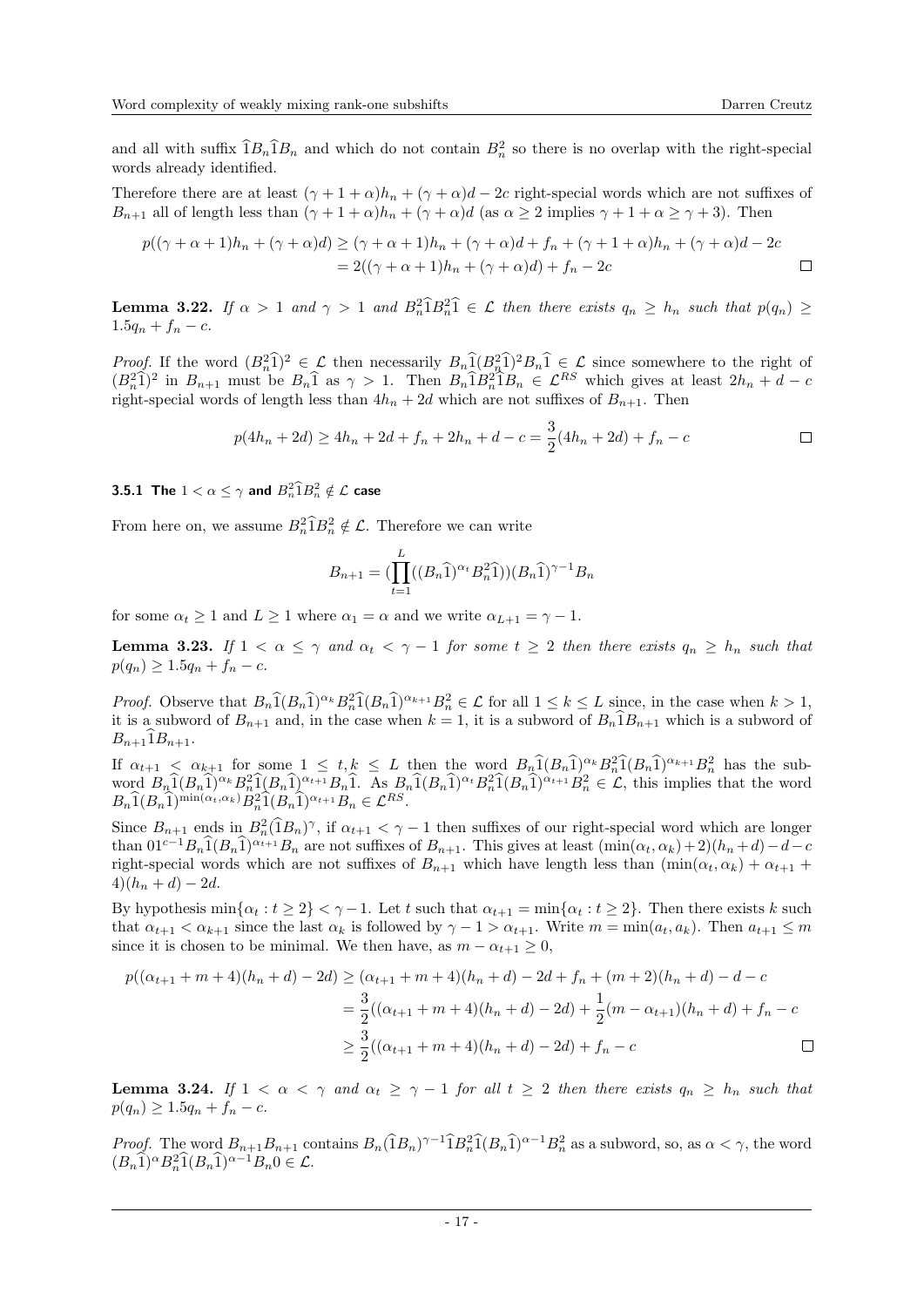In the case  $L = 1$ , the word  $B_{n+1} \hat{1} = (B_n \hat{1})^\alpha B_n^2 (\hat{1}B_n)^\gamma \hat{1}$  so  $(B_n \hat{1})^\alpha B_n^2 \hat{1} (B_n \hat{1})^{\alpha-1} B_n \hat{1} \in \mathcal{L}$  since  $\alpha < \gamma$ . In the case when  $L > 1$ , since  $\alpha_L \geq \gamma - 1 \geq \alpha$ , the word  $B_{n+1}\hat{1}$  ends in  $(B_n\hat{1})^{\alpha_L}B_n^2(\hat{1}B_n)^{\gamma}\hat{1}$  which has  $(B_n \hat{1})^{\alpha} B_n^2 \hat{1}(B_n \hat{1})^{\alpha-1} B_n \hat{1}$  as a subword.

So  $(B_n \hat{1})^{\alpha} B_n^2 \hat{1}(B_n \hat{1})^{\alpha-1} B_n \in \mathcal{L}^{RS}$ . As  $B_{n+1}$  has  $(\hat{1}B_n)^{\gamma}$  as a suffix, our word gives at least  $(\alpha+1)(h_n+\alpha)$ d) − d − c right-special words which are not suffixes of  $B_{n+1}$  all of length less than  $(2\alpha+1)(h_n+d)-d$ . Then

$$
p((2\alpha+1)(h_n+d)-d) \ge (2\alpha+1)(h_n+d)-d+f_n+(\alpha+1)(h_n+d)-d-c
$$
  
= 
$$
\frac{3}{2}((2\alpha+1)(h_n+d)-d)+\frac{1}{2}h_n+f_n-c
$$

<span id="page-17-0"></span>**Lemma 3.25.** If  $\alpha = \gamma > 1$  and  $\alpha_t \geq \gamma - 1$  for all  $t \geq 2$  and for some  $t \geq 2$ ,  $\alpha_t \geq \gamma$  with  $\alpha_t \neq 2\gamma$  then there exists  $q_n \geq h_n$  such that  $p(q_n) \geq 1.5q_n + f_n - 2c$ .

*Proof.* First consider the case when  $\alpha_t > 2\gamma$ . As  $B_n^2 \hat{1}(B_n \hat{1})^{\alpha_t} B_n^2$  is a subword of  $B_{n+1}$  and  $\alpha_t \geq 2\gamma + 1$ , this means  $(B_n \hat{1})^{2\gamma+2} B_n^2 \in \mathcal{L}$ . Then  $(B_n \hat{1})^{2\gamma+1} B_n \in \mathcal{L}^{RS}$ . Since  $B_{n+1}$  has  $B_n^2 \hat{1}(B_n \hat{1})^{\gamma-1} B_n$  as a suffix, there are at least  $(\gamma + 1)h_n + (\gamma + 1)d - c$  right-special suffixes of our word all of length less than  $(2\gamma + 2)h_n + (2\gamma + 1)d$ . Then

$$
p((2\gamma + 2)h_n + (2\gamma + 1)d) \ge (2\gamma + 2)h_n + (2\gamma + 1)d + f_n + (\gamma + 1)h_n + (\gamma + 1)d - c
$$
  
= 
$$
\frac{3}{2}((2\gamma + 2)h_n + (2\gamma + 1)d) + f_n + \frac{1}{2}d - c
$$

Next consider when  $\alpha_t < 2\gamma$ . Then  $B_n \hat{1}(B_n \hat{1})^{\gamma-1} B_n^2 \hat{1}(B_n \hat{1})^{\alpha_t} B_n^2$  is a subword of  $B_{n+1}$  since  $\alpha_{t-1} \geq \gamma-1$ . As the word  $(B_n\hat{1})^{\gamma}B_n^2\hat{1}(B_n\hat{1})^{2\gamma}$  is a subword of  $B_{n+1}\hat{1}B_{n+1}$ , this means  $(B_n\hat{1})^{\gamma}B_n^2\hat{1}(B_n\hat{1})^{\alpha_t}B_n \in \mathcal{L}^{RS}$ . Since  $\alpha_t > \gamma - 1$  and  $B_{n+1}$  has  $B_n^2 \hat{1}(B_n \hat{1})^{\gamma - 1} B_n$  as a suffix, our word gives at least  $(\gamma + 2 + \alpha_t + 1 \gamma - 1/h_n + (\gamma + \alpha_t - \gamma)d - c$  right-special suffixes which are not suffixes of  $B_{n+1}$ , all of length less than  $(\gamma + \alpha_t + 3)h_n + (\gamma + \alpha_t + 1)d$ . Then, as  $\alpha_t \geq \gamma$ ,

$$
p((\gamma + \alpha_t + 3)h_n + (\gamma + \alpha_t + 1)d) \ge (\gamma + \alpha_t + 3)h_n + (\gamma + \alpha_t + 1)d + f_n + (\alpha_t + 2)h_n + (\alpha_t + 1)d - 2c
$$
  
= 
$$
\frac{3}{2}((\gamma + \alpha_t + 3)h_n + (\gamma + \alpha_t + 1)d) + \frac{1}{2}(\alpha_t - \gamma + 1)h_n + \frac{1}{2}(\alpha_t - \gamma + 1)d + f_n - 2c
$$
  

$$
\ge \frac{3}{2}((\gamma + \alpha_t + 3)h_n + (\gamma + \alpha_t + 1)d) + f_n - 2c
$$

<span id="page-17-1"></span>**Lemma 3.26.** If  $\alpha = \gamma > 1$  and  $\alpha_t \in {\gamma - 1, 2\gamma}$  for all t and  $\alpha_t = 2\gamma$  for some t then there exists  $q_n \geq h_n$  such that  $p(q_n) \geq 1.5q_n + f_n - 2c$ .

Proof. Here we can write

$$
B_{n+1} = B_n \hat{1} \Big( \prod_{i=1}^s ((B_n \hat{1})^{\gamma - 1} B_n^2 \hat{1})^{y_i} (B_n \hat{1})^{2\gamma} B_n^2 \hat{1} \Big) ((B_n \hat{1})^{\gamma - 1} B_n^2 \hat{1})^z (B_n \hat{1})^{\gamma - 1} B_n
$$

for some  $s \geq 1$  and  $y_i, z \geq 0$  and  $y_1 \geq 1$  (as  $\alpha = \gamma > 1$ ). Rearranging the grouping and writing  $D_n = (B_n \widehat{1})^{\gamma} B_n,$ 

$$
B_{n+1} = B_n \hat{1} \Big( \prod_{i=1}^s ((B_n \hat{1})^{\gamma - 1} B_n B_n \hat{1})^{y_i} (B_n \hat{1})^{2\gamma} B_n B_n \hat{1} \Big) ((B_n \hat{1})^{\gamma - 1} B_n B_n \hat{1})^z (B_n \hat{1})^{\gamma - 1} B_n
$$
  
= 
$$
\Big( \prod_{i=1}^s ((B_n \hat{1})^{\gamma} B_n)^{y_i} (B_n \hat{1})^{2\gamma + 1} B_n \Big) ((B_n \hat{1})^{\gamma} B_n)^{z+1}
$$
  
= 
$$
\Big( \prod_{i=1}^s D_n^{y_i} D_n \hat{1} D_n \Big) D_n^{z+1} = D_n^{y_i+1} \hat{1} \Big( \prod_{i=2}^s D_n^{y_i+2} \hat{1} \Big) D_n^{z+2}
$$

Write  $k_n = \ell en(D_n)$ .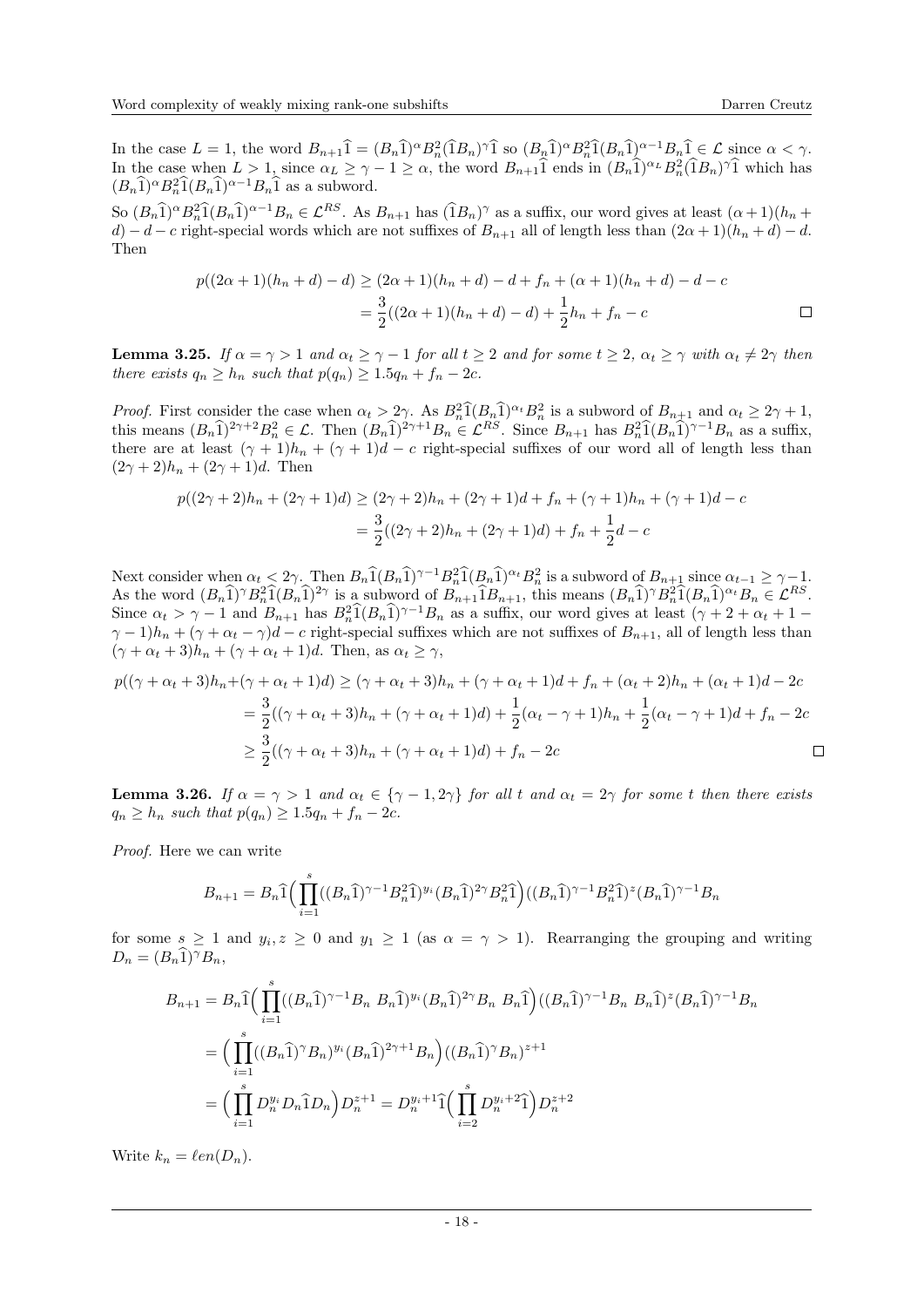First consider when  $y_1 > z$ . Since  $B_{n+1}B_{n+1}$  has the subword  $D_n^{z+2}D_n^{y_1+1}$  and  $D_n$  has 0 as a prefix (as  $B_n$  does), then  $D_n^{y_1+z+2} \in \mathcal{L}^{RS}$ . Since  $D_n$  has  $B_n$  as a suffix, this word disagrees with  $B_{n+$ suffixes longer than  $1^{c-1}D_n^{z+2}$ . We then have at least  $y_1k_n - c$  right-special words of length less than  $(y_1 + z + 2)k_n$  which are not suffixes of  $B_{n+1}$ .

Lemma [3.17](#page-13-1) states there are at least  $\gamma h_n + \gamma d = k_n - h_n$  right-special words of length less than  $(2\gamma +$  $1/h_n + 2\gamma d$  which are not suffixes of  $B_{n+1}$  and which do not contain  $B_n^2$  as a subword, hence do not overlap with the words above.

Then, as  $y_1 \geq z + 1$  (and  $k_n \geq 2h_n$  since  $\gamma > 1$ ),

$$
p((y_1 + z + 2)k_n) \ge (y_1 + z + 2)k_n + f_n + y_1k_n - c + k_n - h_n - c
$$
  
= 
$$
\frac{3}{2}(y_1 + z + 2)k_n + \frac{1}{2}(y_1 - z)k_n - h_n + f_n - 2c
$$
  

$$
\ge \frac{3}{2}(y_1 + z + 2)k_n + \frac{1}{2}k_n - h_n + f_n - 2c \ge \frac{3}{2}(y_1 + z + 2)k_n + f_n - 2c
$$

Now consider the case when  $y_i < z$  for some  $1 \leq i \leq s$ . Set  $m = \min\{y_i : 1 \leq i \leq s\}$  so that  $m < z$  and take  $i$  minimal such that  $y_i$  is minimal.

Since  $B_{n+1}$  has  $D_{n}^{y_{s}+2} \hat{\mathbf{1}} D_{n}^{z+2}$  as a suffix, then  $D_{n}^{m+2} \hat{\mathbf{1}} D_{n}^{z+2} \in \mathcal{L}$ . When  $i > 1$ , as  $D_{n}^{y_{i-1}+1} \hat{\mathbf{1}} D_{n}^{y_{i}+2} \hat{\mathbf{1}}$  is a subword of  $B_{n+1}$ , then  $D_n^{m+2}$  $\hat{1}D_n^{m+2}$  $\hat{1} \in \mathcal{L}$  as  $y_{i-1} \ge y_i + 1$  as i was taken minimal. Then  $D_n^{m+2}$  $\hat{1}D_n^{m+2} \in \mathcal{L}$ <br>  $\mathcal{L}^{BS}$  $\mathcal{L}^{RS}$  as  $m < z$ . As this word disagrees with suffixes of  $B_{n+1}$  on words longer than  $1^{c-1}D_n^{m+2}$ , this gives at least  $(m+2)k_n + d - c$  right-special words of length less than  $2(m+2)k_n + d$  which are not suffixes of  $B_{n+1}$ . Then

$$
p(2(m+2)k_n + d) \ge 2(m+2)k_n + d + f_n + (m+2)k_n + d - c = \frac{3}{2}(2(m+2)k_n + d) + \frac{1}{2}d + f_n - c
$$

When  $i = 1$ , as  $B_{n+1}$  has  $D_n^{y_s+2} \hat{1} D_n^{z+2}$  as a suffix (or  $D_n^{y_1+1} \hat{1} D_n^{z+2}$  in the case  $s = 1$ ), we have  $D_n^{m+1} \hat{\mathbf{1}} D_n^{z+2} \in \mathcal{L}$ . The word  $B_{n+1} \hat{\mathbf{1}} B_{n+1}$  has the subword  $D_n^{z+2} \hat{\mathbf{1}} D_n^{y+1} \hat{\mathbf{1}}$  which has  $D_n^{m+1} \hat{\mathbf{1}} D_n^{m+1} \hat{\mathbf{1}}$ as a subword. As  $m < z$ , this means  $D_n^{m+1} \hat{D}_n^{m+1} \in \mathcal{L}^{RS}$ . This word disagrees with suffixes of  $B_{n+1}$  on words longer than  $1^{c-1}D_n^{m+1}$  so there at least  $(m+1)k_n + d - c$  right-special words of length less than  $2(m+1)k_n + d$  which are not suffixes of  $B_{n+1}$ . Then

$$
p(2(m+1)k_n + d) \ge 2(m+1)k_n + d + f_n + (m+1)k_n + d - c = \frac{3}{2}(2(m+1)k_n + d) + \frac{1}{2}d + f_n - c
$$

From here on, assume that  $y_i \geq z$  for all i. We are left with the case when  $y_1 = z$ .

Since  $B_{n+1}\hat{1}B_{n+1}$  has the subword  $D_n^{z+2}\hat{1}D_n^{y+1}\hat{1} = D_n^{z+2}\hat{1}D_n^{z+1}\hat{1}$  (as  $y_1 = z$ ) and  $B_{n+1}$  has suffix  $D_n^{y_s+2}\hat{1}D_n^{z+2}$  which has the subword  $D_n^{z+2}\hat{1}D_n^{z+1}D_n$  (as  $y_s \ge z$ ), this gives  $D_n$ disagrees with suffixes of  $B_{n+1}$  on words longer than  $1^{c-1}D_n^{z+1}$  meaning there are at least  $(z+2)k_n+d-c$ right-special words of length less than  $(2z+3)k_n + d$  which are not suffixes of  $B_{n+1}$ . Then

$$
p((2z+3)k_n + d) \ge (2z+3)k_n + d + f_n + (z+2)k_n + d - c
$$
  
= 
$$
\frac{3}{2}((2z+3)k_n + d) + \frac{1}{2}k_n + \frac{1}{2}d + f_n - c \ge \frac{3}{2}((2z+3)k_n + d) + f_n - c
$$

<span id="page-18-0"></span>**Lemma 3.27.** If  $\alpha = \gamma > 1$  and  $\alpha_t = \gamma - 1$  for all  $t \geq 2$  and  $B_{n+2}$  has  $B_{n+1}1B_{n+1}$  as a suffix then there exists  $q_n \geq h_n$  such that  $p(q_n) \geq 1.5q_n + f_n - 2c$ .

*Proof.* We are left with  $B_{n+1} = (B_n \hat{1})^{\gamma} B_n^2 \hat{1}((B_n \hat{1})^{\gamma-1} B_n^2 \hat{1})^{L-1}(B_n \hat{1})^{\gamma-1} B_n = ((B_n \hat{1})^{\gamma} B_n)^{L+1}$ .

Since  $B_{n+1}B_{n+1}$  must occur somewhere in  $B_{n+2}$  and not as a suffix,  $B_{n+1}B_{n+1}1 \in \mathcal{L}$ , and since  $B_{n+1}B_{n+1}\hat{1} = ((B_n\hat{1})^{\gamma}B_n)^{2L+2}\hat{1}$  we have  $((B_n\hat{1})^{\gamma}B_n)^{2L+1} \in \mathcal{L}^{RS}$ . Since  $h_{n+1} = (L+1)((\gamma+1)h_n + \gamma d)$ , our right-special word has length

$$
(2L+1)((\gamma+1)h_n + \gamma d) = 2h_{n+1} - ((\gamma+1)h_n + \gamma d)
$$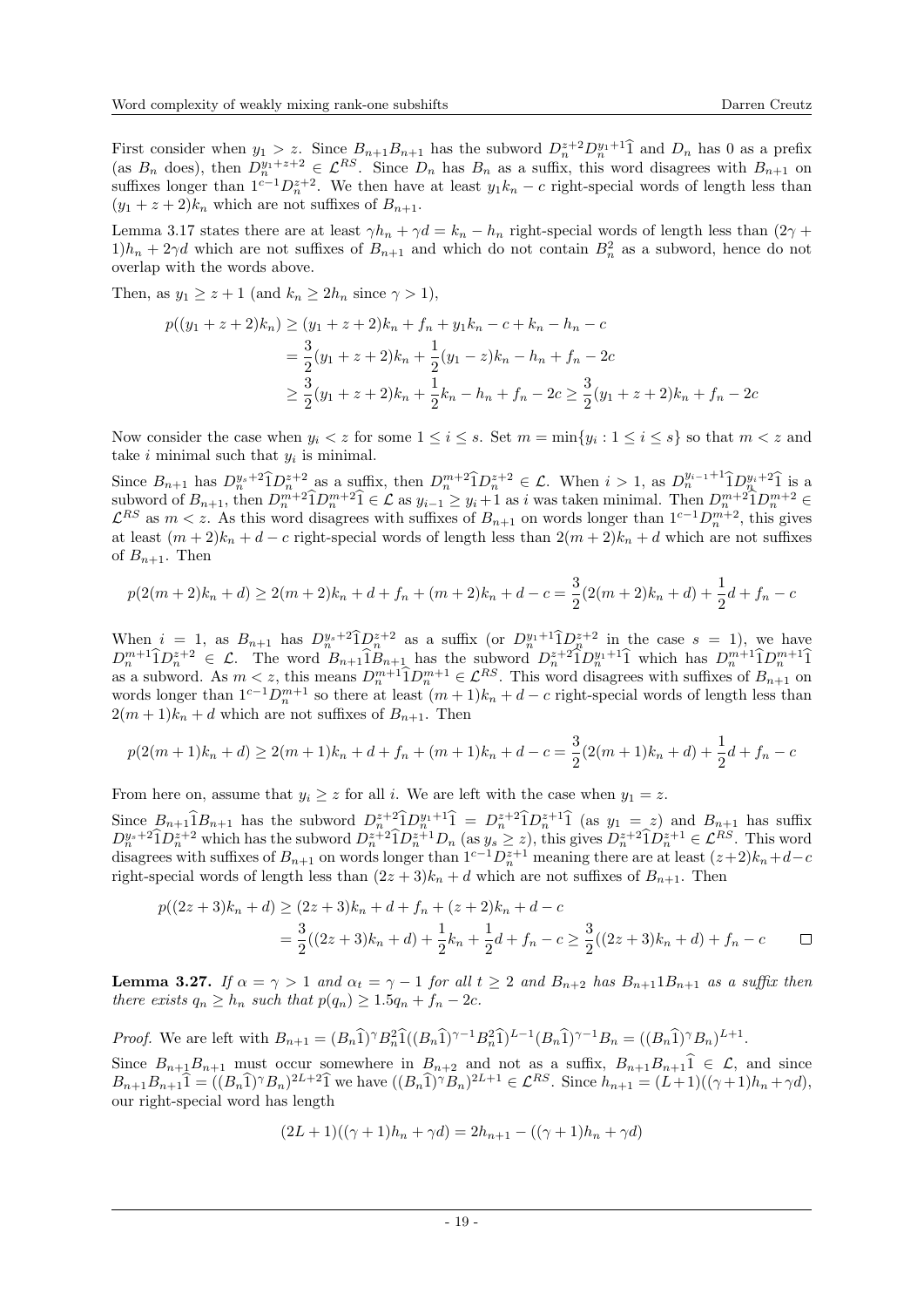Since  $B_{n+2}$  has  $B_{n+1}1B_{n+1}$  as a suffix, this word disagrees with  $B_{n+2}$  on suffixes of length at least  $h_{n+1} + c$ . Therefore there are at least  $h_{n+1} - ((\gamma + 1)h_n + \gamma d) - c$  right-special suffixes of our word which are not suffixes of  $B_{n+2}$ .

Lemma [3.17](#page-13-1) states there are also at least  $\gamma(h_n + d) - c$  right-special words which do not have  $B_n^2$  as a subword, hence do not overlap with those above nor with suffixes of  $B_{n+2}$ , all of length at most  $(2\gamma+1)(h_n+d)$ . Then, as  $\gamma>1$ ,

$$
p(2h_{n+1} - ((\gamma + 1)h_n + \gamma d))
$$
  
\n
$$
\ge 2h_{n+1} - ((\gamma + 1)h_n + \gamma d) + f_n + h_{n+1} - ((\gamma + 1)h_n + \gamma d) - c + \gamma(h_n + d) - c
$$
  
\n
$$
= \frac{3}{2}(2h_{n+1} - ((\gamma + 1)h_n + \gamma d)) + \frac{1}{2}(\gamma - 1)h_n + \frac{1}{2}\gamma d + f_n - 2c
$$
  
\n
$$
> \frac{3}{2}(2h_{n+1} - ((\gamma + 1)h_n + \gamma d)) + f_n - 2c
$$

#### 3.5.2 Proof of Proposition [3.16](#page-13-0)

Proof of Proposition [3.16.](#page-13-0) Lemma [3.18](#page-13-2) gives  $q_n \geq h_n$  such that  $p(q_n) \geq 1.5q_n + f_n - 2c$  when  $\alpha = \gamma = 1$ . Lemma [3.19](#page-15-0) takes care of  $\alpha = 1$  and  $\gamma > 1$ . When  $\alpha > \gamma \ge 1$ , Lemma [3.20](#page-15-1) gives such a  $q_n$ .

We are left with the case when  $\gamma \ge \alpha > 1$ . Lemma [3.21](#page-15-2) covers  $\alpha, \gamma > 1$  and  $\beta > 1$  so we proceed with  $\beta = 1$ . Lemma [3.22](#page-16-0) covers the situation when  $B_n^2 \hat{1} B_n^2 \hat{1} \in \mathcal{L}$  so we can assume that word does not appear from here on so  $B_{n+1}$  is of the form written above Lemma [3.23.](#page-16-1) That Lemma handles when  $\alpha_t < \gamma - 1$ so we may assume  $\alpha_t \geq \gamma - 1$  for all t.

Lemma [3.24](#page-16-2) then covers the case when  $\alpha < \gamma$  so we may proceed with  $\alpha = \gamma$ . Then Lemma [3.25](#page-17-0) shows that if  $\alpha_t \geq \gamma$  with  $\alpha_t \neq 2\gamma$  for some t then we have such a  $q_n$  so we may assume  $\alpha_t \in {\gamma - 1, 2\gamma}$  for all t. Lemma [3.26](#page-17-1) handles the case when  $\alpha_t = 2\gamma$  for some t so we can assume  $\alpha_t = \gamma - 1$  for all t.

By hypothesis,  $a_{n+1,z_{n+1}} = 1$  meaning that  $B_{n+2}$  ends with  $B_{n+1}1B_{n+1}$ . Lemma [3.27](#page-18-0) then guarantees the existence of such a  $q_n$ .

There are then  $q_n > h_n$  with  $p(q_n) > 1.5q_n + f_n - 2c$  for infinitely many, hence all sufficiently large n.  $\square$ 

#### 3.6 Proof of Theorem [3.2](#page-8-2)

*Proof of Theorem [3.2.](#page-8-2)* Set  $C = 3c$ . Every  $n \ge N$  satisfies one of (1)  $a_{n,1} = 1$  and  $a_{n,z_n} \ge 2$ ; (2)  $a_{n,1} \ge 2$ and  $a_{n,z_n} = 1$ ; (3)  $a_{n,1} = a_{n,z_n} = 1$  and  $a_{n,j} \ge 3$  for some j; (4)  $a_{n,1}, a_{n,z_n} \ge 2$ ; or (5)  $a_{n,1} = a_{n,z_n} = 1$ ,  $a_{n,j} \leq 2$  and  $a_{n,j} = 2$  for some j. At least one of those cases happens infinitely often. For cases (1)–(3), Proposition [3.6](#page-9-1) gives the result.

For case (4), by Proposition [2.10,](#page-7-3) there exists a rank-one subshift generating the same language such that  $a_{n,1} \geq 2$  and  $a_{n,z_n} \geq 2$  and  $a_{n+1,z_{n+1}} \geq 2$  for infinitely many n. Proposition [3.12](#page-10-3) applied to that subshift gives the claim.

If cases  $(1)$ – $(4)$  all do not happen infinitely often then for all sufficiently large n, we are in case  $(5)$  in which case Proposition [3.16](#page-13-0) gives the claim.  $\Box$ 

#### <span id="page-19-0"></span>4 Low complexity weakly mixing rank-one subshifts

Consider the following class of rank-one subshifts:

<span id="page-19-1"></span>**Definition 4.1.** Let  $L_n > 1$  and  $\gamma_n > 1$  for all n. Define the rank-one subshift with  $B_1 = 0$  and

$$
B_{n+1} = ((B_n 1)^{\gamma_n} B_n)^{L_n}
$$

Observe that  $h_{n+1} = L_n((\gamma_n + 1)h_n + \gamma_n)$  and  $B_{n+1}B_{n+1} = ((B_n 1)^{\gamma_n} B_n)^{2L_n}$  and

$$
B_{n+1}1B_{n+1} = ((B_n 1)^{\gamma_n} B_n)^{L_n-1} (B_n 1)^{2\gamma_n+1} B_n ((B_n 1)^{\gamma_n} B_n)^{L_n-1}
$$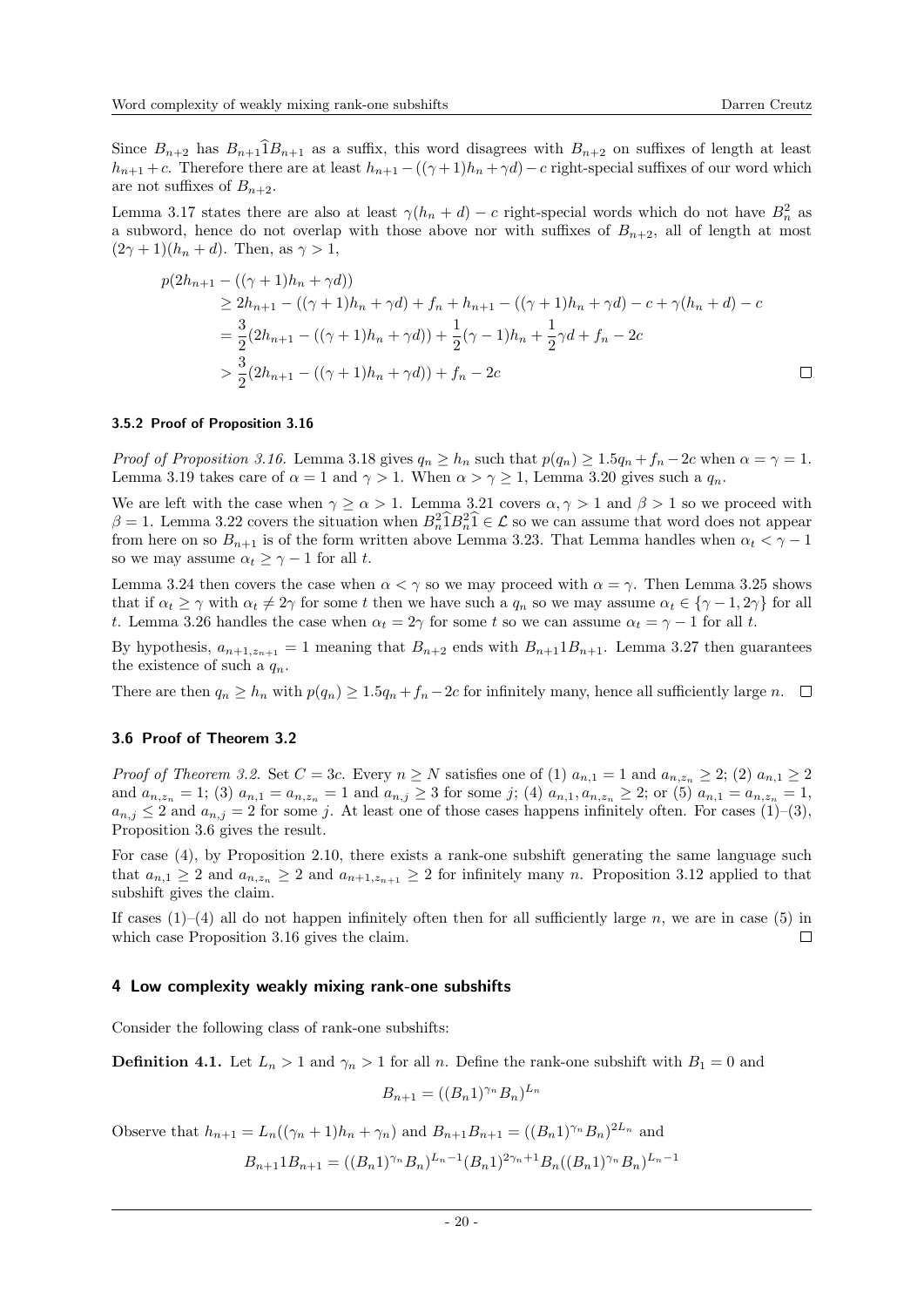## 4.1 Right-special words

<span id="page-20-0"></span>**Lemma 4.2.** Let  $w \in \mathcal{L}^{RS}$  with  $1B_n$  as a suffix. Then w is a suffix of  $(B_n 1)^{2\gamma_n} B_n$  or w is a suffix of  $B_{n+1}$  or w has  $B_{n+1}$  as a proper suffix.

*Proof.* Observe that  $1B_n$  is always preceded by  $B_n$  so w shares a suffix with  $B_n1B_n$ .

First consider when w has  $0B_n1B_n$  as a suffix. As  $B_n1$  is always preceded by  $B_n$  or 1, in this case w shares a suffix with  $B_n^2 1B_n$ . Since  $1B_n 0$  only appears as a prefix of  $1B_n^2$ , having  $w0 \in \mathcal{L}$  would then mean  $B_n^2 1B_n^2 \in \mathcal{L}$  but that word is not in  $\mathcal{L}$  since  $\gamma_n > 1$ .

So w has  $1B_n1B_n$  as a suffix (or else is a suffix of  $B_n1B_n$  which is a suffix of  $B_{n+1}$ ) and therefore shares a suffix with  $B_n1B_n1B_n$ . Following the same logic, if w shares a suffix with  $0(B_n1)^tB_n$  then w0 shares a suffix with  $0(B_n 1)^t B_n 0$  which can only occur as a subword of  $B_n^2 1(B_n 1)^{t-1} B_n^2$ , requiring that  $t \geq \gamma_n$ .

So w shares a suffix with  $B_n 1(B_n 1)^{\gamma_n-1}B_n = (B_n 1)^{\gamma_n}B_n$ . As  $B_n 1$  is always preceded by 1 or  $B_n$ , we have two cases to consider (if w is a suffix of  $(B_n 1)^{\gamma_n} B_n$  then it is a suffix of  $B_{n+1}$ ).

First consider when w has  $1(B_n 1)^{\gamma_n} B_n$  as a suffix. The only occurrence of that word is in  $B_{n+1} 1 B_{n+1}$  and it is always preceded by  $(B_n 1)^{\gamma_n} B_n$  so w must share a suffix with  $(B_n 1)^{2\gamma_n+1} B_n$ . Since  $1(B_n 1)^{2\gamma_n} B_n 1 \notin$  $\mathcal L$  as  $(B_n^1)^{2\gamma_n+1}$  is always preceded by  $B_n$  (as  $L_n > 1$ ) and since  $w1 \in \mathcal L$ , either w is a suffix of  $(B_n 1)^{2\gamma_n} B_n$  or w has  $0(B_n 1)^{2\gamma_n} B_n$  as a suffix. Since  $0(B_n 1)^{2\gamma_n} B_n 0 \notin \mathcal{L}$  because  $B_n (B_n 1)^{2\gamma_n} B_n B_n =$  $B_n^2 \hat{1}(B_n \hat{1})^{2\gamma_n-1} B_n^2 \notin \mathcal{L}$  as  $\gamma_n > 1$ , it must be that w is a suffix of  $(B_n 1)^{2\gamma_n} B_n$ .

Now consider when w has  $0(B_n1)^{\gamma_n}B_n$  as a suffix. Then w shares a suffix with  $B_n(B_n1)^{\gamma_n}B_n$ . Since  $(B_n 1)^{\gamma_n} B_n$  is always preceded by  $(B_n 1)^{\gamma_n} B_n$  or 1, then w shares a suffix with  $((B_n 1)^{\gamma} B_n)^2$ . Then w1 shares a suffix with  $((B_n 1)^{\gamma} B_n)^2 1$  and since  $((B_n 1)^{\gamma} B_n)^2 1$  is always a suffix of  $B_{n+1} 1$ , this shows that w shares a suffix with  $B_{n+1}$ . Then either w is a suffix of  $B_{n+1}$  or w has  $B_{n+1}$  as a proper suffix.  $\Box$ 

<span id="page-20-1"></span>**Lemma 4.3.** Let  $w \in \mathcal{L}^{RS}$  with  $0B_n$  as a suffix. Then w is a suffix of  $((B_{n-1}1)^{\gamma_{n-1}}B_{n-1})^{L_{n-1}-1}B_n$ and  $n > 1$ .

*Proof.* Since  $0B_1 = 00$  and  $000 = B_1^3 \notin \mathcal{L}$ , we have  $n > 1$ .

Every occurrence of  $B_n$  appears either as  $1B_n1$  or  $1B_nB_n1$ . The word  $0B_n$  is not a subword of  $1B_n1$ and occurs as a subword of  $1B_nB_n1$  at  $L_{n-1}$  + 1 distinct starting locations.

The word  $0B_n1$  only appears as a suffix of  $1B_nB_n1$  since it must appear somewhere in  $1B_nB_n1$  and the only appearance of  $B_n 1$  in that word is as a suffix as  $B_n 1 = ((B_{n-1}1)^{\gamma_{n-1}}B_{n-1})^{L_{n-1}-1}(B_{n-1}1)^{\gamma_{n-1}+1}$ and  $(B_{n-1}1)^{\gamma_{n-1}+1}$  is not a subword of  $B_nB_n = ((B_{n-1}1)^{\gamma_{n-1}}B_{n-1})^{2L_{n-1}}$ .

So w1 shares a suffix with  $B_nB_n1$  so w shares a suffix with  $B_nB_n$ . Since  $B_n0$  must be a prefix of  $B_n^2$ and  $B_n^3 \notin \mathcal{L}$ , then  $B_n B_n 0 \notin \mathcal{L}$ . As  $w0 \in \mathcal{L}$ , w is then a proper suffix of  $B_n B_n$ .

Suppose w has  $0((B_{n-1})^{\gamma_{n-1}}B_{n-1})^{L_{n-1}-1}B_n$  as a suffix. As that word only appears as a subword of  $B_n B_n$  when the leading 0 is the tail 0 of the first  $(B_{n-1}1)^{\gamma_{n-1}}B_{n-1}$  in the first  $B_n$  of  $B_n^2$ , the word  $0((B_{n-1}1)^{\gamma_{n-1}}B_{n-1})^{L_{n-1}-1}B_n$   $\notin \mathcal{L}$  as  $0((B_{n-1}1)^{\gamma_{n-1}}B_{n-1})^{L_{n-1}-1}B_n$  must be a suffix of  $B_nB_n$  hence be followed by a 1. But then  $w0 \notin \mathcal{L}$ .

Suppose that w has  $1((B_{n-1})^{\gamma_{n-1}}B_{n-1})^{L_{n-1}-1}B_n$  as a suffix. As  $1B_{n-1}$  is always preceded by  $B_{n-1}$ , then w would share a suffix with  $B_{n-1}1((B_{n-1}1)^{\gamma_{n-1}}B_{n-1})^{L_{n-1}-1}B_n$  but that contains  $(B_{n-1}1)^{\gamma_{n-1}+1}$ as a subword which is not a subword of  $B_nB_n = (B_{n-1}1)^{\gamma_{n-1}}B_{n-1}$ <sup>2L<sub>n−1</sub>+.</sup>

Therefore w must be a suffix of  $((B_{n-1})^{\gamma_{n-1}}B_{n-1})^{L_{n-1}-1}B_n$ .

 $\Box$ 

<span id="page-20-2"></span>**Proposition 4.4.** Let  $w \in \mathcal{L}^{RS}$  with  $\ell en(w) > 1$ . Then there exists a unique n such that exactly one of the following holds (and for  $m \neq n$ , none of them hold):

- w is a suffix of  $B_{n+1}$  and  $h_n < \ell en(w) \leq h_{n+1}$
- w is a suffix of  $(B_n 1)^{2\gamma_n} B_n$  and  $(\gamma_n + 1)h_n + \gamma_n < \ell en(w) \leq (2\gamma_n + 1)h_n + 2\gamma_n$
- w is a suffix of  $((B_{n-1}1)^{\gamma_{n-1}}B_{n-1})^{L_{n-1}-1}B_n$  and  $h_n < \ell en(w) \leq h_n(2 \frac{1}{L_{n-1}})$  and  $n > 1$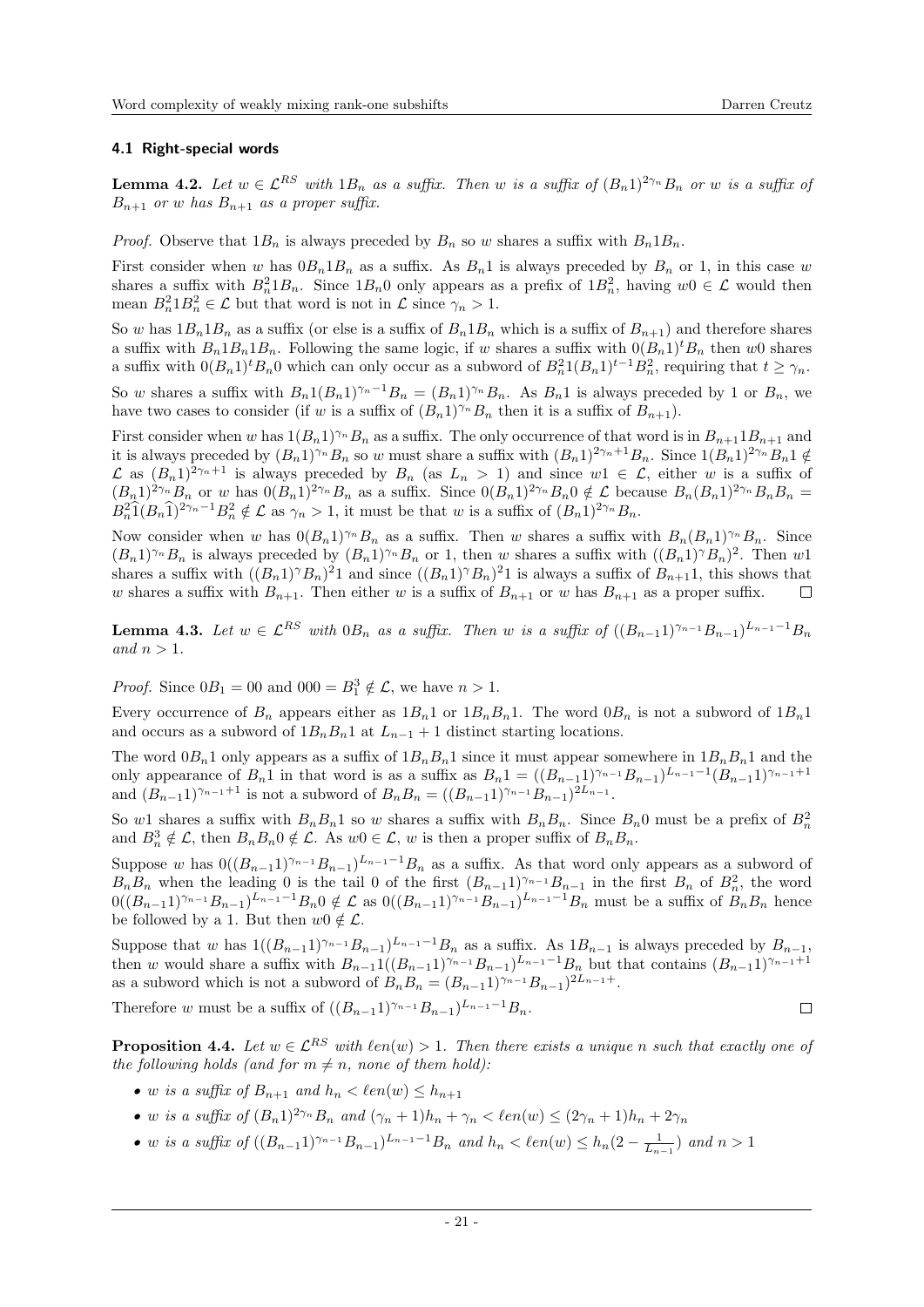In all three cases,  $h_n < \ell en(w) \leq h_{n+1}$ .

*Proof.* As  $11 \notin \mathcal{L}$ , w must end in 0. Let n be the largest integer such that w has  $B_n$  as a proper suffix (such *n* exists since  $B_1 = 0$ ). Then w has either  $0B_n$  or  $1B_n$  as a suffix.

Lemma [4.2](#page-20-0) states that if w has  $1B_n$  as a suffix then either w is a suffix of  $(B_n 1)^{2\gamma_n} B_n$  or is a suffix of  $B_{n+1}$ , which are the second and first cases of the proposition, respectively, or else w has  $B_{n+1}$  as a proper suffix which would contradict the choice of  $n$ .

Lemma [4.3](#page-20-1) states that if w has  $0B_n$  as a suffix then  $n > 1$  and w is a suffix of  $((B_{n-1})^{\gamma_{n-1}}B_n)^{L_{n-1}-1}B_n$ . This puts us in the third case as  $(\gamma_{n-1} + 1)h_{n-1} + \gamma_{n-1} = \frac{1}{L_{n-1}}h_n$ .

Suffixes of  $(B_n 1)^{2\gamma_n} B_n$  of length less than or equal to  $(\gamma_n + 1)h_n + \gamma_n$  are suffixes of  $(B_n 1)^{\gamma_n} B_n$  which is a suffix of  $B_{n+1}$  but all suffixes longer than that are not suffixes of  $B_{n+1}$  as  $B_{n+1}$  has  $0(B_n 1)^{\gamma_n} B_n$  as a suffix. Suffixes of  $((B_{n-1})^{\gamma_{n-1}}B_{n-1})^{L_{n-1}-1}B_n$  of length at least  $h_n+1$  have  $0B_n$  as a suffix so are not suffixes of  $B_{n+1}$  as  $B_{n+1}$  has  $1B_n$  as a suffix. Clearly there is no overlap between the second and third cases as the second has  $1B_n$  as a suffix and the third has  $0B_n$  as a suffix. Therefore the length restrictions make the cases a partition of  $\mathcal{L}^{RS}$ .

Since  $(2 - \frac{1}{L_{n-1}})h_n < (2\gamma_n + 1)h_n + 2\gamma_n < 2((\gamma_n + 1)h_n + \gamma_n) \le L_n((\gamma_n + 1)h_n + \gamma_n) = h_{n+1}$ , in all three cases  $h_n < \ell en(w) \leq h_{n+1}$ .  $\Box$ 

## 4.2 The complexity function

<span id="page-21-0"></span>**Proposition 4.5.** The complexity function satisfies  $p(h_2 + 1) = h_2(1 + \frac{1}{L_1}) + 1$  and for  $q > h_2$ , choosing n to be the unique integer such that  $h_n < q \leq h_{n+1}$ ,

$$
p(q+1) - p(q) = \begin{cases} 2 & \text{when } h_n < q \le (2 - \frac{1}{L_{n-1}})h_n \\ 1 & \text{when } (2 - \frac{1}{L_{n-1}})h_n < q \le (\gamma_n + 1)h_n + \gamma_n \\ 2 & \text{when } (\gamma_n + 1)h_n + \gamma_n < q \le (2\gamma_n + 1)h_n + 2\gamma_n \\ 1 & \text{when } (2\gamma_n + 1)h_n + 2\gamma_n < q \le h_{n+1} \end{cases}
$$

*Proof.* In Proposition [4.4,](#page-20-2) there is no overlap among n since  $h_n < \ell en(w) \leq h_{n+1}$  for all three cases. Recall that  $p(q + 1) - p(q) = |\{w \in \mathcal{L}^{RS} : \ell en(w) = q\}|.$ 

Let q and n such that  $h_n < q \leq h_{n+1}$ . There is exactly one suffix of  $B_{n+1}$  of length q. There is a suffix of the second form in Proposition [4.4](#page-20-2) of length q precisely when  $(\gamma_n + 1)h_n + \gamma_n < q \leq (2\gamma_n + 1)h_n + 2\gamma_n$ . There is a suffix of the third form in Proposition [4.4](#page-20-2) of length q precisely when  $h_n < q \leq (2 - \frac{1}{L_{n-1}})h_n$ and  $n > 1$ .

For  $1 < q \le h_2$ , Proposition [4.4](#page-20-2) applies with  $n = 1$  and the third case is vacuous. Then  $p(q+1)-p(q) = 1$ for  $1 < q \le (\gamma_1 + 1)h_1 + \gamma_1 = 2\gamma_1 + 1$ . For  $2\gamma_1 + 1 < q \le (2\gamma_1 + 1)h_1 + 2\gamma_1 = 4\gamma_1 + 1$ , we have  $p(q + 1) - p(q) = 2$  and for  $4\gamma_1 + 1 < q \le h_2$ ,  $p(q + 1) - p(q) = 1$ . Therefore, as  $p(2) = 3$  and  $h_2 = L_1((\gamma_1 + 1)h_1 + \gamma_1) = L_1(2\gamma_1 + 1),$ 

$$
p(h_2 + 1) = p(2) + (p(2\gamma_1 + 1) - p(2)) + (p(4\gamma_1 + 1) - p(2\gamma_1 + 1) + (p(h_2 + 1) - p(4\gamma_1 + 1))
$$
  
= 3 + (2\gamma\_1 - 1) + 2(2\gamma\_1) + (h\_2 - 4\gamma\_1) = h\_2 + 2\gamma\_1 + 2 = h\_2 + \frac{1}{L\_1}h\_2 + 1

<span id="page-21-1"></span>**Theorem 4.6.** The transformations in Definition [4.1](#page-19-1) satisfy  $p(h_{n+1}) = (1 + \frac{1}{L_n})h_{n+1}$ . If  $\frac{\gamma_n}{h_n} \to 0$  then they also satisfy

$$
\liminf \frac{p(q)}{q} = 1 + \liminf \frac{1}{\max(L_{n-1}, \gamma_n + 1)}
$$

$$
\limsup \frac{p(q)}{q} = \frac{3}{2} + \limsup \frac{1}{4\min(L_{n-1}, \gamma_n + 1) - 2}
$$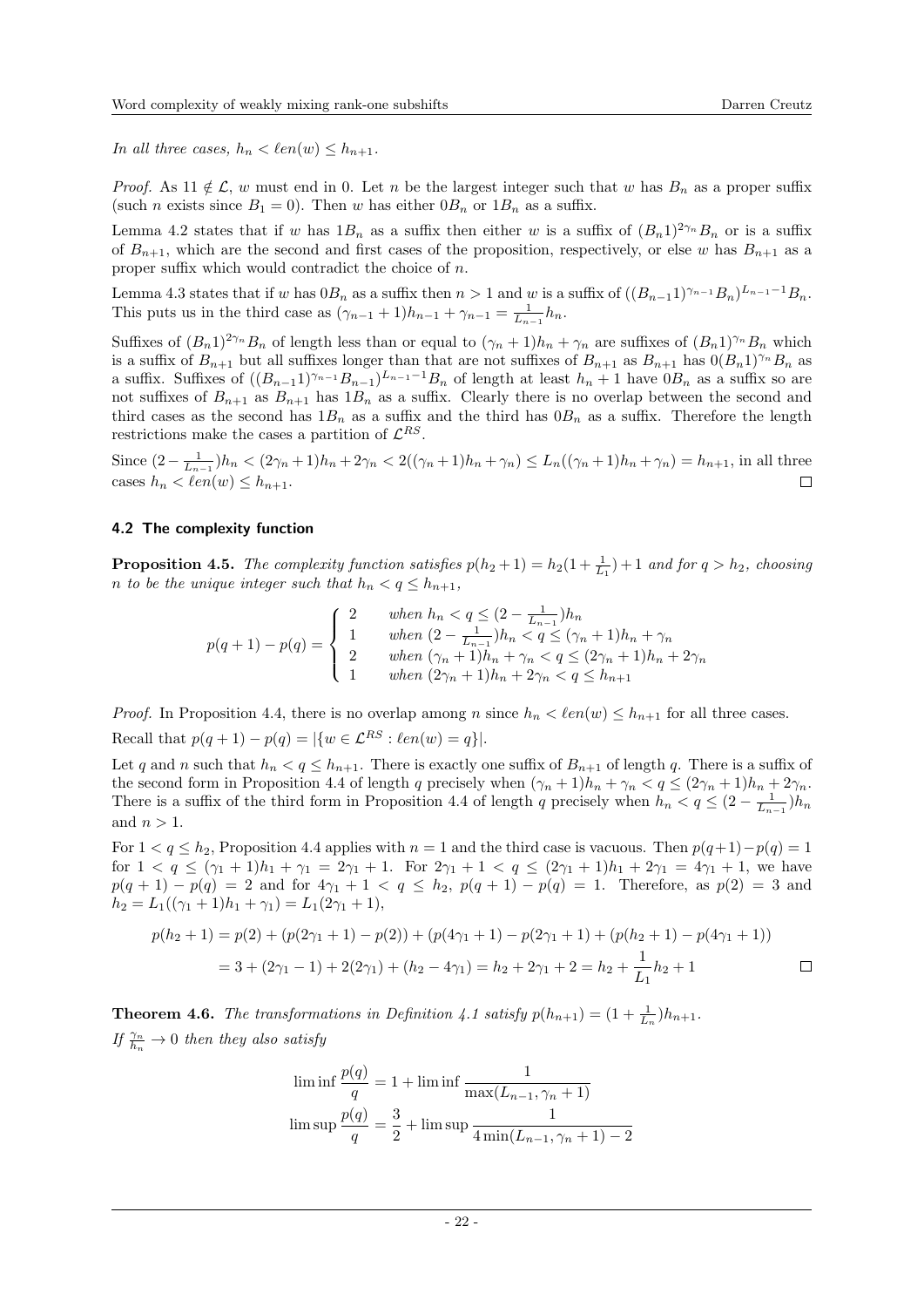*Proof.* For  $n \geq 2$ , by Proposition [4.5,](#page-21-0)

$$
p(\left(2-\frac{1}{L_{n-1}}\right)h_n+1)-p(h_n+1)=2\left(1-\frac{1}{L_{n-1}}\right)h_n
$$

$$
p((\gamma_n+1)h_n+\gamma_n+1)-p(\left(2-\frac{1}{L_{n-1}}\right)h_n+1)=\left(\gamma_n-1+\frac{1}{L_{n-1}}\right)h_n+\gamma_n
$$

$$
p((2\gamma_n+1)h_n+2\gamma_n+1)-p((\gamma_n+1)h_n+\gamma_n+1)=2(\gamma_nh_n+\gamma_n)
$$

$$
p(h_{n+1}+1)-p((2\gamma_n+1)h_n+2\gamma_n+1)=h_{n+1}-(2\gamma_n+1)h_n-2\gamma_n
$$

and therefore

$$
p(h_{n+1} + 1) - p(h_n + 1) = \left(2 - \frac{2}{L_{n-1}} + \gamma_n - 1 + \frac{1}{L_{n-1}} + 2\gamma_n - 2\gamma_n - 1\right)h_n + \gamma_n + 2\gamma_n - 2\gamma_n + h_{n+1}
$$

$$
= h_{n+1} + \left(\gamma_n - \frac{1}{L_{n-1}}\right)h_n + \gamma_n = h_{n+1} + (\gamma_n + 1)h_n + \gamma_n - h_n - \frac{1}{L_{n-1}}h_n
$$

$$
= h_{n+1} + \frac{1}{L_n}h_{n+1} - h_n - \frac{1}{L_{n-1}}h_n
$$

which implies that

$$
p(h_{n+1} + 1) = p(h_2 + 1) + \sum_{m=2}^{n} (p(h_{m+1} + 1) - p(h_m + 1))
$$
  
= 1 + \left(1 + \frac{1}{L\_1}\right)h\_2 + \sum\_{m=2}^{n} \left(\left(1 + \frac{1}{L\_m}\right)h\_{m+1} - \left(1 + \frac{1}{L\_{m-1}}\right)h\_m\right) = 1 + \left(1 + \frac{1}{L\_n}\right)h\_{n+1}

Since  $p(h_{n+1} + 1) - p(h_{n+1}) = 1$ , then  $p(h_{n+1}) = (1 + \frac{1}{L_n})h_{n+1}$ . Combining this with our initial observations,

$$
p(\left(2-\frac{1}{L_{n-1}}\right)h_n+1)-1=\left(1+\frac{1}{L_{n-1}}\right)h_n+2\left(1-\frac{1}{L_{n-1}}\right)h_n=\left(3-\frac{1}{L_{n-1}}\right)h_n
$$
  
\n
$$
p((\gamma_n+1)h_n+\gamma_n+1)-1=\left(3-\frac{1}{L_{n-1}}\right)h_n+\left(\gamma_n-1+\frac{1}{L_{n-1}}\right)h_n+\gamma_n=(\gamma_n+2)h_n+\gamma_n
$$
  
\n
$$
p((2\gamma_n+1)h_n+2\gamma_n+1)-1=(\gamma_n+2)h_n+\gamma_n+2\gamma_nh_n+2\gamma_n=(3\gamma_n+2)h_n+3\gamma_n
$$
 (†)

and so

$$
\frac{p(h_n)}{h_n} = 1 + \frac{1}{L_{n-1}}
$$

$$
\frac{p((2 - \frac{1}{L_{n-1}})h_n + 1) - 1}{(2 - \frac{1}{L_{n-1}})h_n} = \frac{3 - \frac{1}{L_{n-1}}}{2 - \frac{1}{L_{n-1}}} = \frac{3}{2} + \frac{\frac{1}{2}\frac{1}{L_{n-1}}}{2 - \frac{1}{L_{n-1}}} = \frac{3}{2} + \frac{1}{4L_{n-1} - 2}
$$

$$
\frac{p((\gamma_n + 1)h_n + \gamma_n + 1) - 1}{(\gamma_n + 1)h_n + \gamma_n} = \frac{(\gamma_n + 2)h_n + \gamma_n}{(\gamma_n + 1)h_n + \gamma_n} = 1 + \frac{1}{\gamma_n + 1 + \frac{\gamma_n}{h_n}}
$$

$$
\frac{p((2\gamma_n + 1)h_n + 2\gamma_n + 1) - 1}{(2\gamma_n + 1)h_n + 2\gamma_n} = \frac{(3\gamma_n + 2)h_n + 3\gamma_n}{(2\gamma_n + 1)h_n + 2\gamma_n} = \frac{3}{2} + \frac{\frac{1}{2}}{2\gamma_n + 1 + \frac{2\gamma_n}{h_n}}
$$

Now observe that, since  $1 \leq p(q+1) - p(q) \leq 2$  for all q, the function  $p(q)$  is increasing when  $p(q+1)$  $p(q) = 2$  and decreasing when  $p(q + 1) - p(q) = 1$ . Therefore the limit and lim sup are attained along sequences of the four above-mentioned values. Provided  $\frac{\gamma_n}{h_n} \to 0$ , then

$$
\liminf_{q} \frac{p(q)}{q} = \liminf_{n} \min \left( 1 + \frac{1}{L_{n-1}}, 1 + \frac{1}{\gamma_n + 1} \right)
$$

and

$$
\limsup_{q} \frac{p(q)}{q} = \limsup_{n} \max \left( \frac{3}{2} + \frac{1}{4L_{n-1} - 2}, \frac{3}{2} + \frac{1}{4\gamma_n + 2} \right) \qquad \qquad \Box
$$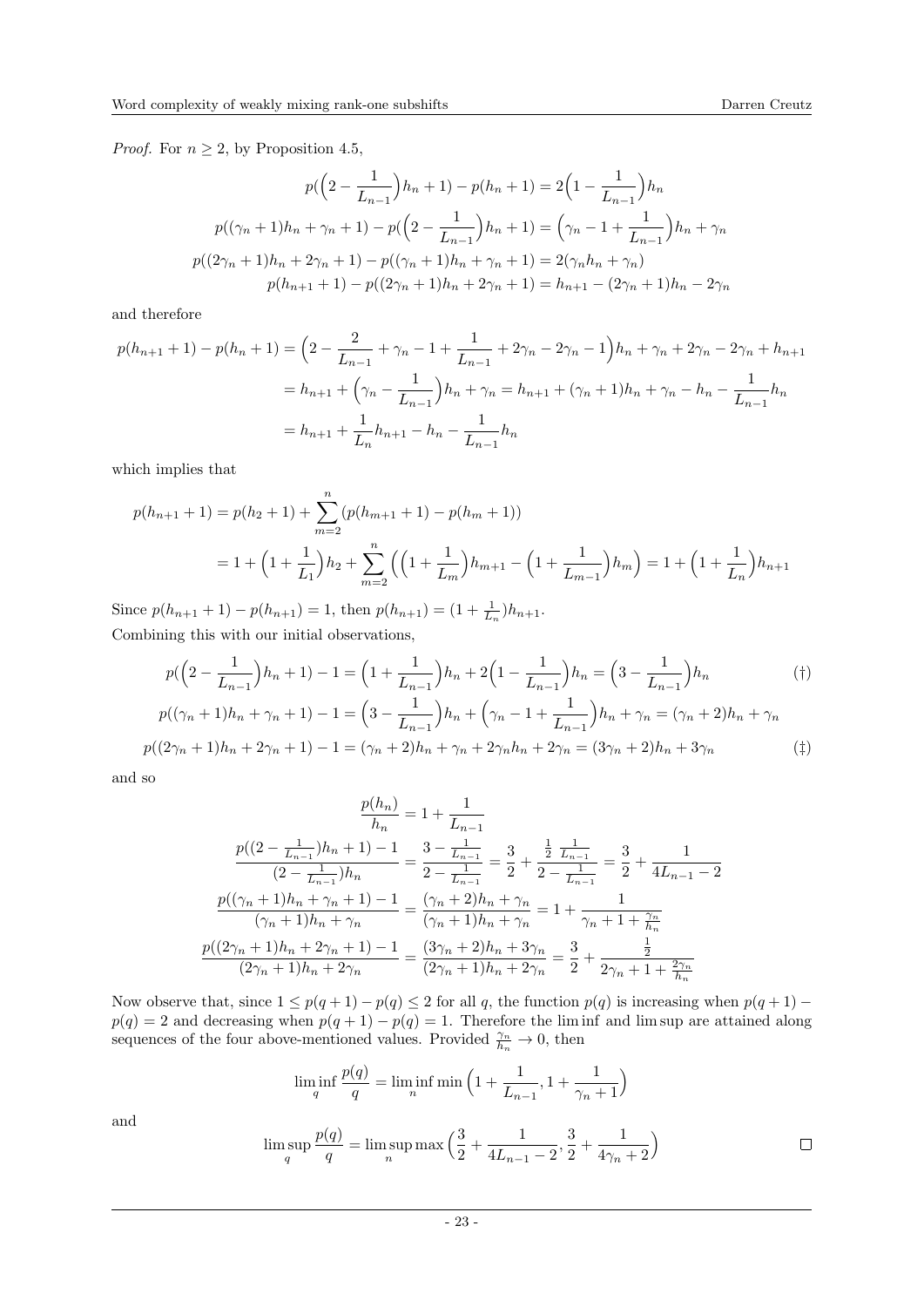## 4.3 Complexity nearing 1.5q

<span id="page-23-6"></span>**Theorem 4.7.** Let  $\epsilon > 0$  and  $f(q) \to \infty$ . Then there exists  $\gamma_n = \gamma > 1$  and  $L_n \to \infty$  such that the transformation in Definition [4.1](#page-19-1) satisfies

$$
\limsup \frac{p(q)}{q} < \frac{3}{2} + \epsilon \qquad \text{and} \qquad p(h_n) < h_n + f(h_n)
$$

*Proof.* Choose  $\gamma > 1$  such that  $\frac{1}{4\gamma + 2} < \epsilon$ .

Given  $h_n$ , choose  $q_n$  such that for all  $q \ge q_n$ , we have  $f(q) > (\gamma + 1)h_n + \gamma$ . Then choose  $L_n$  such that  $L_n((\gamma+1)h_n+\gamma)\geq q_n$ . Then by Theorem [4.6,](#page-21-1)

$$
p(h_{n+1}) = \left(1 + \frac{1}{L_n}\right)h_{n+1} = h_{n+1} + (\gamma + 1)h_n + \gamma < h_{n+1} + f(q_n) \le h_{n+1} + f(h_{n+1})
$$

Since  $L_n \to \infty$ ,  $\limsup \frac{p(q)}{q} = \frac{3}{2} + \frac{1}{4\gamma + 2} < \frac{3}{2} + \epsilon$ .

## <span id="page-23-0"></span>5 Weak mixing for rank-one transformations

<span id="page-23-4"></span>**Theorem 5.1.** Let T be a rank-one transformation with bounded spacers (there exists k such that  $s_{n,i} \leq k$ ) for all  $0 \leq i < r_n$  and all n) and  $\kappa > 0$  such that for all sufficiently large n,

$$
|\{s_{n,i} = 0 : 0 \le i < r_n\}| \ge \kappa(r_n + 1)
$$
 and  $|\{s_{n,i} = 1 : 0 \le i < r_n\}| \ge \kappa(r_n + 1)$ 

Then T is weakly mixing on a finite measure space.

We adapt the proof that Chacon's transformation is weakly mixing from [\[Sil08\]](#page-28-13).

<span id="page-23-1"></span>**Lemma 5.2** (Lemma 2.7.3 [\[Sil08\]](#page-28-13)). For any measurable set A and  $\epsilon > 0$ , there exists N such that for all  $n \geq N$  there exists  $Q \subseteq \{0, \ldots, h_n - 1\}$  such that  $\mu(A \triangle \bigcup_{q \in Q} I_{n,q}) < \epsilon$ .

<span id="page-23-2"></span>**Lemma 5.3** (Lemma 3.7.3 [\[Sil08\]](#page-28-13)). For any positive measure set A and  $\epsilon > 0$ , there exists N such that for all  $n \geq N$  there exists  $0 \leq a < h_n$  such that  $\mu(A \cap I_{n,a}) > (1 - \epsilon) \mu(I_{n,a}).$ 

<span id="page-23-3"></span>**Lemma 5.4.** Let I a level and A a measurable set such that  $\mu(A \cap I) \geq \frac{3}{4}\mu(I)$ . For any  $0 < \delta < 1$ , there exists N such that for all  $n \geq N$ , if  $I = \bigsqcup_{q \in Q} I_{n,q}$  is the partition of I into sublevels in  $C_n$  then  $|\{q \in Q : \mu(A \cap I_{n,q}) \geq \delta \mu(I_{n,q})\}| \geq \frac{1}{2}|Q|.$ 

*Proof.* Choose  $\alpha > 0$  such that  $\alpha < \frac{1}{4}(1 + \frac{1}{\delta})^{-1}$  so that  $\frac{\alpha}{\delta} + \alpha + \frac{1}{4} < \frac{1}{2}$ . Let  $A_1 = A \cap I$ . By Lemma [5.2,](#page-23-1) there exists N such that for any  $n \geq N$  there is  $Q' \subseteq Q$  such that if we set  $I' = \bigsqcup_{a \in Q'} I_{n,a}$  then  $\mu(A_1 \triangle I') < \alpha \mu(I)$ . Now observe that  $\mu(I' \triangle I) \leq \mu(I' \triangle A_1) + \mu(A_1 \triangle I) < \alpha \mu(I) + \frac{1}{4}\mu(I)$ .

Set  $Q'' = \{a \in Q' : \mu(I_{n,a} \setminus A_1) < \delta\mu(I_{n,a})\}\$ and  $I'' = \bigsqcup_{a \in Q''} I_{n,a}$ . Since  $\delta\mu(I_{n,a}) \leq \mu(I_{n,a} \setminus A_1)$  for  $a \in Q' \setminus Q'',$ 

$$
\delta\mu(I'\triangle I'')=\delta\mu(I'\setminus I'')=\sum_{a\in Q'\setminus Q''}\delta\mu(I_{n,a})\leq \sum_{a\in Q'\setminus Q''}\mu(I_{n,a}\setminus A_1)\leq \mu(I'\setminus A_1)<\alpha\mu(I)
$$

so  $\mu(I'' \triangle I) \leq \mu(I'' \triangle I') + \mu(I' \triangle I) < \frac{\alpha}{\delta} \mu(I) + (\alpha + \frac{1}{4}) \mu(I) < \frac{1}{2} \mu(I)$ . Then  $\mu(I'' \cap I) \geq \frac{1}{2} \mu(I)$  which means  $|Q''| \geq \frac{1}{2}|Q|$ .  $\Box$ 

<span id="page-23-5"></span>**Lemma 5.5.** If T is on a finite measure space and there exists  $\kappa > 0$  and  $\{t_{n,\ell}\}\$  such that for any two levels I and J in  $C_n$ , with J being  $\ell$  levels below I,  $\mu(T^{t_{n,\ell}}I \cap I) \geq \kappa^{\ell} \mu(I)$  and  $\mu(T^{t_{n,\ell}}I \cap J) \geq \kappa^{\ell} \mu(J)$ then T is weakly mixing.

*Proof.* Let A and B be any positive measure sets. By Lemma [5.3,](#page-23-2) there exist levels  $I_1$  and  $J_1$  in some column  $C_N$  such that  $\mu(A \cap I_1) > \frac{3}{4}\mu(I_1)$  and  $\mu(B \cap J_1) > \frac{3}{4}\mu(J_1)$ . Let  $0 \leq \ell < h_N$  such that  $I_1$  is  $\ell$ levels above  $J_1$  (interchanging the roles of A and B if necessary).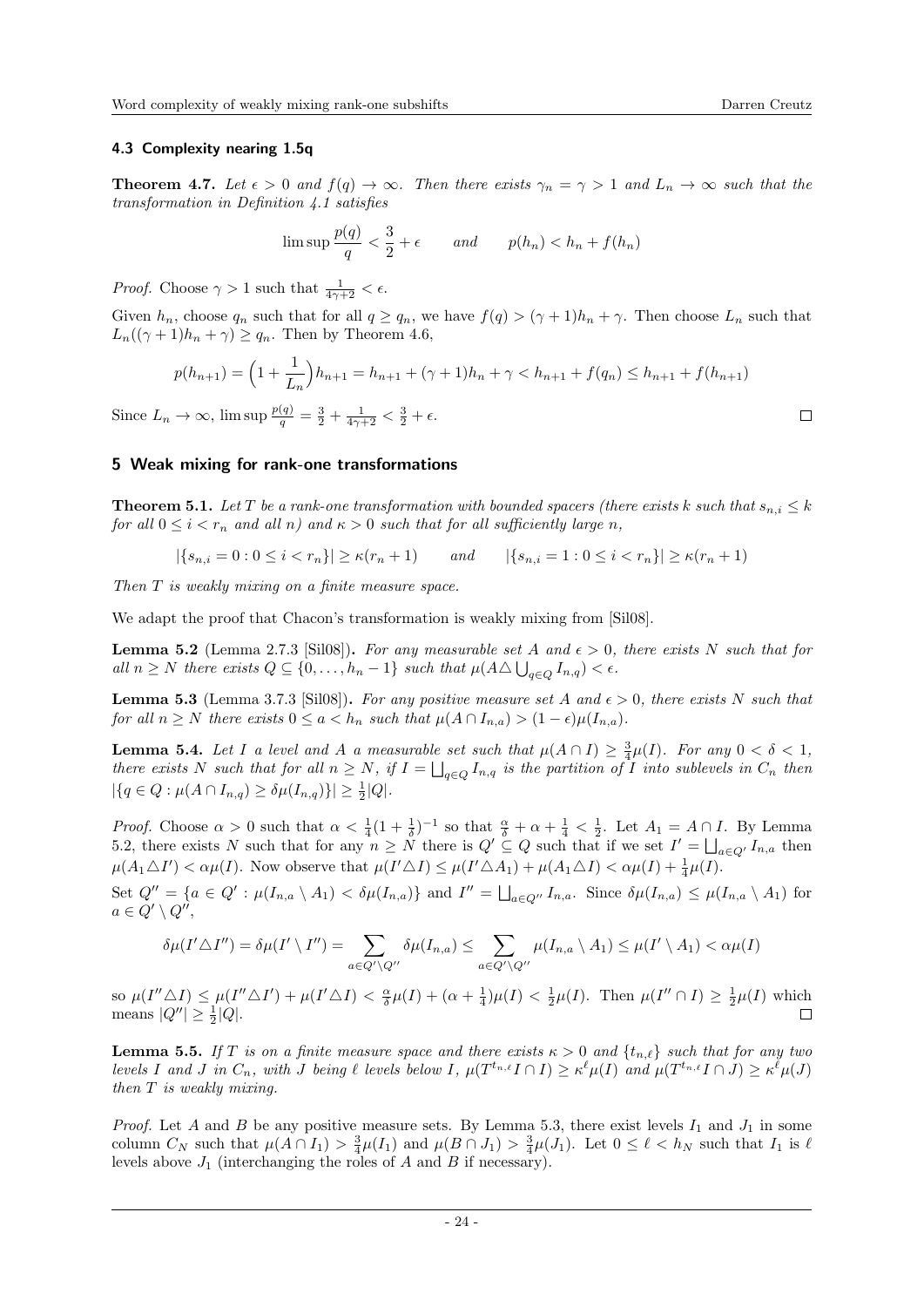Set  $\delta = \frac{\kappa^{\ell}}{3}$  $\frac{S^2}{3}$ . By Lemma [5.4,](#page-23-3) there exists  $n > N$  such that if  $I_1 = \bigcup_{q \in Q_1} I_{n,q}$  and  $J_1 = \bigcup_{q \in Q_2} I_{n,q}$  then  $|\{q \in Q_1 : \mu(A \cap I_{n,q}) \ge (1-\delta)\mu(I_{n,q})\}| \ge \frac{1}{2}|Q_1|$  and  $|\{q \in Q_2 : \mu(B \cap I_{n,q}) \ge (1-\delta)\mu(I_{n,q})\}| \ge \frac{1}{2}|Q_2|$ . Since  $I_1$  is  $\ell$  levels above  $J_1, q \in Q_1$  if and only if  $q - \ell \in Q_2$  and  $|Q_1| = |Q_2|$ . Therefore

$$
|\{q \in Q_1 : \mu(A \cap I_{n,q}) < (1-\delta)\mu(I_{n,q}) \text{ or } \mu(B \cap I_{n,q-\ell}) < (1-\delta)\mu(I_{n,q})\}| < \frac{1}{2}|Q_1| + \frac{1}{2}|Q_2| = |Q_1|
$$

meaning there exists  $q \in Q_1$  such that  $I = I_{n,q}$  and  $J = I_{n,q-\ell}$  satisfy  $\mu(A \cap I) \geq (1 - \delta)\mu(I)$  and  $\mu(B \cap J) \geq (1 - \delta)\mu(J).$ 

By hypothesis,  $\mu(T^{t_{n,\ell}}I \cap I) \geq \kappa^{\ell} \mu(I) = 3\delta \mu(I)$  and  $\mu(T^{t_{n,\ell}}I \cap J) \geq \kappa^{\ell} \mu(J) = 3\delta \mu(I)$ . Set  $A_1 = A \cap I$ and  $B_1 = B \cap J$  so that  $\mu(I \setminus A_1) < \delta \mu(I)$  and  $\mu(J \setminus B_1) < \delta \mu(I)$ . Then

$$
\mu(T^{t_{n,\ell}}A_1 \cap B_1) \ge \mu(T^{t_{n,\ell}}I \cap J) - \mu(I \setminus A_1) - \mu(J \setminus B_1) \ge 3\delta\mu(I) - \delta\mu(I) - \delta\mu(I) = \delta\mu(I) > 0
$$

and similarly

$$
\mu(T^{t_{n,\ell}}A_1 \cap A_1) \ge \mu(T^{t_{n,\ell}}I \cap I) - \mu(I \setminus A_1) - \mu(I \setminus A_1) \ge 3\delta\mu(I) - \delta\mu(I) - \delta\mu(I) = \delta\mu(I) > 0
$$

Hence for all positive measure sets A and B there exists t such that  $\mu(T^t A \cap A) \geq \mu(T^t A_1 \cap A_1) > 0$ and  $\mu(T^t A \cap B) > 0$ , which is equivalent to weak mixing ([\[Fur81\]](#page-28-19)).  $\Box$ 

<span id="page-24-0"></span>**Lemma 5.6.** Let  $\kappa > 0$  and  $n \in \mathbb{N}$  and set  $t_{n,\ell} = \sum_{t=0}^{\ell-1} h_{n+t}$ . Assume

$$
|\{s_{n,i} = 0 : 0 \le i < r_n\}| \ge \kappa(r_n + 1)
$$
 and  $|\{s_{n,i} = 1 : 0 \le i < r_n\}| \ge \kappa(r_n + 1)$ 

Let I and J be levels in  $C_n$  with J being  $\ell$  levels below I. Then

$$
\mu(T^{t_{n,\ell}}I \cap I) \ge \kappa^{\ell} \mu(I) \qquad \text{and} \qquad \mu(T^{t_{n,\ell}}I \cap J) \ge \kappa^{\ell} \mu(J)
$$

*Proof.* Write  $I = I_{n,a}$  for some  $0 \le a < h_n$ . As  $T^{h_n} I_{n,a} \supset \bigcup_{i < r_n : s_{n,i}=0} I_{n,a}^{[i+1]}$ , applying this twice,

$$
T^{h_{n+1}+h_n}I_{n,a}\supset\bigsqcup_{i_0:s_{n,i_0}=0}T^{h_{n+1}}I_{n,a}^{[i+1]}\supset\bigsqcup_{i_0:s_{n,i_0}=0}\bigsqcup_{i_1:s_{n+1,i_1}=0}I_{n,a}^{[i_0+1][i_1+1]}
$$

where  $I_{n,a}^{[i][j]}$  has the obvious meaning: it is the  $j^{th}$  sublevel of the  $i^{th}$  sublevel of  $I_{n,a}$  meaning  $I_{n,a}^{[i][j]}$  is a level in  $C_{n+2}$ . Continuing this process:

$$
T^{\sum_{t=0}^{\ell-1} h_{n+t}} I_{n,a} \supset \bigsqcup_{i_0: s_{n,i_0}=0} \bigsqcup_{i_1: s_{n+1,i_1}=0} \cdots \bigsqcup_{i_{\ell-1}: s_{n+\ell-1,i_{\ell-1}}=0} I_{n,a}^{[i_0+1][i_1+1]\cdots[i_{\ell-1}+1]}
$$

Therefore

$$
\mu(T^{\sum_{t=0}^{\ell-1} h_{n+t}} I_{n,a} \cap I_{n,a}) \geq \sum_{i_0 : s_{n,i_0} = 0} \cdots \sum_{i_{\ell-1} : s_{n+\ell-1,i_{\ell-1}} = 0} \mu(I_{n,a}^{[i_0+1] \cdots [i_{\ell-1}+1]}) \geq \left(\prod_{t=0}^{\ell-1} \kappa(r_{n+t}+1)\right) \mu(I_{n+\ell,a})
$$

$$
= \left(\prod_{t=0}^{\ell-1} \kappa(r_{n+t}+1)\right) \left(\prod_{t=0}^{\ell-1} \frac{1}{r_{n+t}+1}\right) \mu(I_{n,a}) = \kappa^{\ell} \mu(I_{n,a})
$$

Similarly,  $T^{h_n} I_{n,a} \supset \bigsqcup_{i < r_n : s_{n,i}=1} I_{n,a-1}^{[i+1]}$  so

$$
T^{\sum_{t=0}^{\ell-1}h_{n+t}}I_{n,a}\supset \bigsqcup_{i_0:s_{n,i_0}=1}\bigsqcup_{i_1:s_{n,i_1}=1}\cdots\bigsqcup_{i_{\ell-1}:s_{n+\ell-i,i_{\ell-1}}=1}I^{[i_0+1][i_1+1]\cdots[i_{\ell-1}+1]}_{n,a-\ell}
$$

As  $J = I_{n,a-\ell}$  since J is  $\ell$  levels below I in  $C_n$ ,

$$
\mu(T^{\sum_{t=0}^{\ell-1} h_{n+t}} I_{n,a} \cap J) \geq \sum_{i_0: s_{n,i_0} = 1} \cdots \sum_{i_{\ell-1}: s_{n+\ell-1,i_{\ell-1}} = 1} \mu(I_{n,a-\ell}^{[i_0+1] \cdots [i_{\ell-1}+1]}) \geq \kappa^{\ell} \mu(I_{n,a-\ell})
$$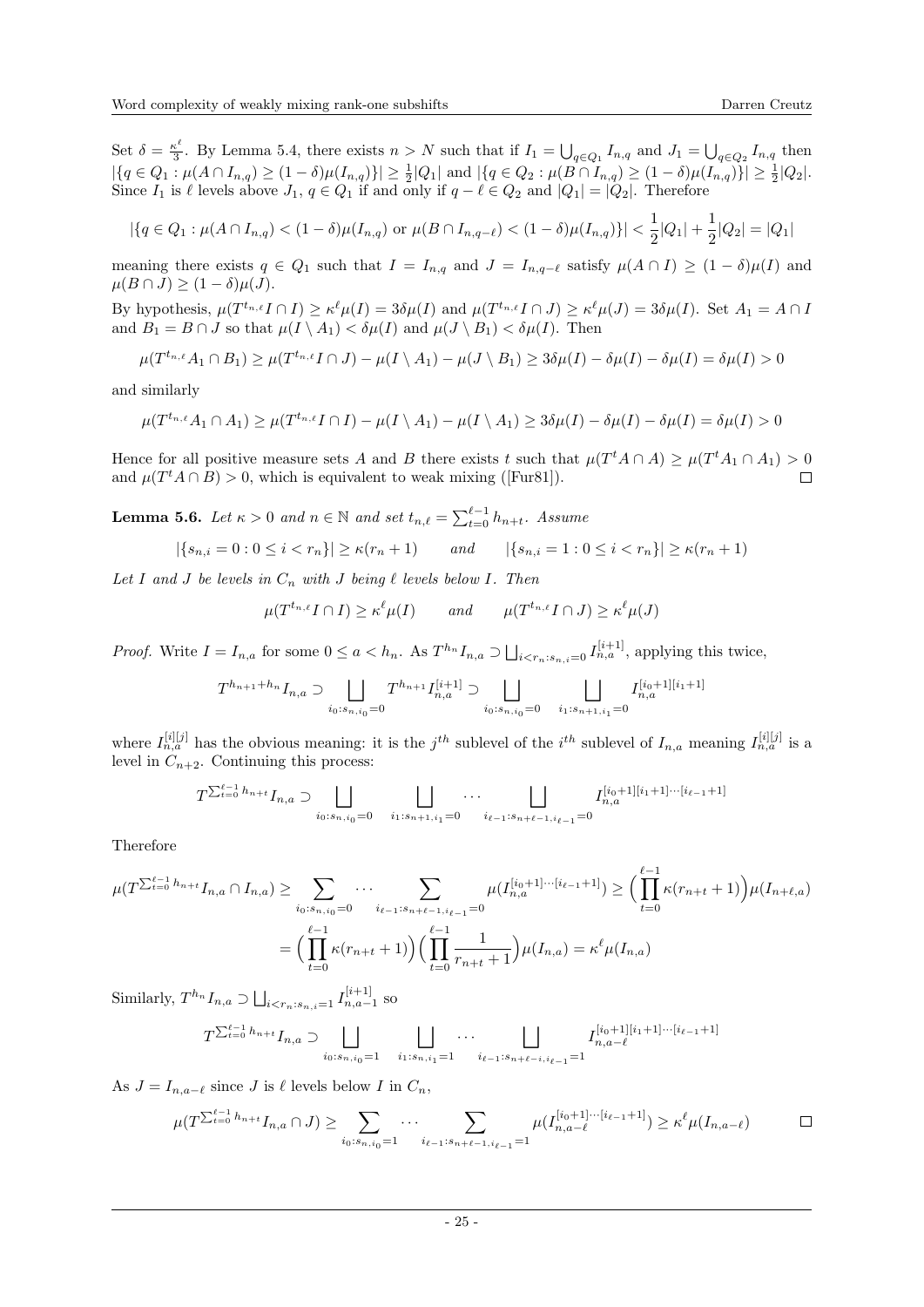<span id="page-25-0"></span>**Proposition 5.7.** Let T be a rank-one transformation. If there exists a constant k such that  $s_{n,i} \leq k$ for all  $0 \leq i \leq r_n$  for all sufficiently large n then T is on a finite measure space.

*Proof.* Writing  $S_n$  for the spacers added above the  $n^{th}$  column  $C_n$ , we have  $\mu(S_n) = \sum_{i=0}^{r_n} s_{n,i} \mu(I_{n+1}) \leq$  $k(r_n+1)\mu(I_{n+1}) = k\mu(I_n) = \frac{k}{h_n}\mu(C_n)$ . Since  $h_n \ge \prod_{j=1}^{n-1}(r_j+1) \ge 2^{n-1}$ , then  $\mu(C_{n+1}) \le (1 + \frac{k}{2^{n-1}})\mu(C_n)$ so  $\lim \mu(C_n) \leq \mu(C_0) \prod_{n=0}^{\infty} (1 + \frac{k}{2^n}) < \infty.$  $\Box$ 

Proof of Theorem [5.1.](#page-23-4) Lemmas [5.5](#page-23-5) and [5.6](#page-24-0) and Proposition [5.7.](#page-25-0)

#### 5.1 Weak mixing for low complexity transformations

<span id="page-25-1"></span>**Corollary 5.8.** The subshifts in Definition [4.1](#page-19-1) are weakly mixing (on finite measure spaces) provided that  $\limsup \gamma_n < \infty$ .

*Proof.* Since  $B_{n+1} = ((B_n 1)^{\gamma_n} B_n)^{L_n}$ , we have  $|\{0 \le i < r_n : s_{n,i} = 0\}| = L_n - 1$  and  $|\{0 \le i < r_n : s_{n,i} = 0\}|$  $|s_{n,i} = 1| = L_n \gamma_n$ . As  $r_n + 1 = L_n(\gamma_n + 1)$ , this means

$$
\frac{|\{0 \le i < r_n : s_{n,i} = 0\}|}{r_n + 1} = \frac{L_n - 1}{L_n(\gamma_n + 1)} \ge \frac{1}{\gamma_n + 1} \frac{1}{2}
$$

Likewise  $|\{i : s_{n,i} = 1\}|/(r_n + 1) = \gamma_n/(\gamma_n + 1)$ . As  $\gamma_n$  is bounded, Theorem [5.1](#page-23-4) gives weak mixing.  $\Box$ 

Proof of Theorems [A](#page-0-1) and [B.](#page-0-2) Corollary [5.8](#page-25-1) and Theorem [4.7.](#page-23-6)

Proof of Theorem [E.](#page-1-0) For  $\epsilon > 0$ , let  $\gamma > 1$  such that  $\frac{1}{\gamma + 1} < \epsilon$ . Then the transformation in Definition [4.1](#page-19-1) with  $\gamma_n = \gamma$  and  $L_n = \gamma + 1$  satisfies, by Theorem [4.6,](#page-21-1)

$$
\liminf \frac{p(q)}{q} = 1 + \frac{1}{\gamma + 1} < 1 + \epsilon \qquad \text{and} \qquad \limsup \frac{p(q)}{q} = \frac{3}{2} + \frac{1}{4\gamma - 2} < \frac{3}{2} + \epsilon
$$

and Corollary [5.8](#page-25-1) gives weak mixing. As  $\{r_n\}$  is bounded, Ryzhikov's theorem [\[Ryz13\]](#page-28-11) gives minimal self-joinings (the transformations are non-rigid since the  $s_{n,i}$  are not constant over  $0 \leq i \leq r_n$  hence are not "flat" in the sense of Theorem 2 in [\[Ryz13\]](#page-28-11)).  $\Box$ 

## **5.2 Totally ergodic subshifts with**  $\limsup p(q)/q = 1.5$

**Theorem 5.9.** For any  $f(q) \to \infty$ , there exists a totally ergodic rank-one subshift (on a probability space) satisfying  $p(q) < 1.5q + f(q)$  for all sufficiently large q and  $p(h_n) < h_n + f(h_n)$  for all  $n \geq 2$ .

*Proof.* Let  $f^*(q) = \inf\{f(q') : q' \geq q\}$ . Then  $f^*(q)$  is nondecreasing and  $f^*(q) \to \infty$ . Set  $\gamma_1 = L_1 = 2$ . Given  $\gamma_{n-1}$  and  $L_{n-1}$  (and therefore  $h_n$ ), choose  $\gamma_n$  such that  $\frac{1}{2}h_n < f^*(\gamma_n)$ . Then choose  $L_n = m_n!$  for some  $m_n > n$  such that  $(\gamma_n + 1)h_n + \gamma_n < f^*(L_n)$ . As  $h_{n+1} = L_n((\gamma_n+1)h_n + \gamma_n)$ , we then have  $\frac{1}{L_n}h_{n+1} < f^*(L_n) \leq f^*(h_{n+1})$ . Theorem [4.6](#page-21-1) gives that

$$
p(h_n) = \left(1 + \frac{1}{L_{n-1}}\right)h_n < h_n + f^*(h_n) \le h_n + f(h_n)
$$

The count (†) in the proof of Theorem [4.6](#page-21-1) gives that

$$
p(\left(2-\frac{1}{L_{n-1}}\right)h_n+1) = \left(3-\frac{1}{L_{n-1}}\right)h_n+1 = \frac{3}{2}\left(2-\frac{1}{L_{n-1}}\right)h_n+\frac{1}{2}\frac{1}{L_{n-1}}h_n+1
$$
  

$$
\leq \frac{3}{2}\left(2-\frac{1}{L_{n-1}}\right)h_n+\frac{1}{2}f^*(h_n)+1 < \frac{3}{2}\left(\left(2-\frac{1}{L_{n-1}}\right)h_n+1\right)+f^*\left(\left(2-\frac{1}{L_{n-1}}\right)h_n+1\right)
$$

 $\Box$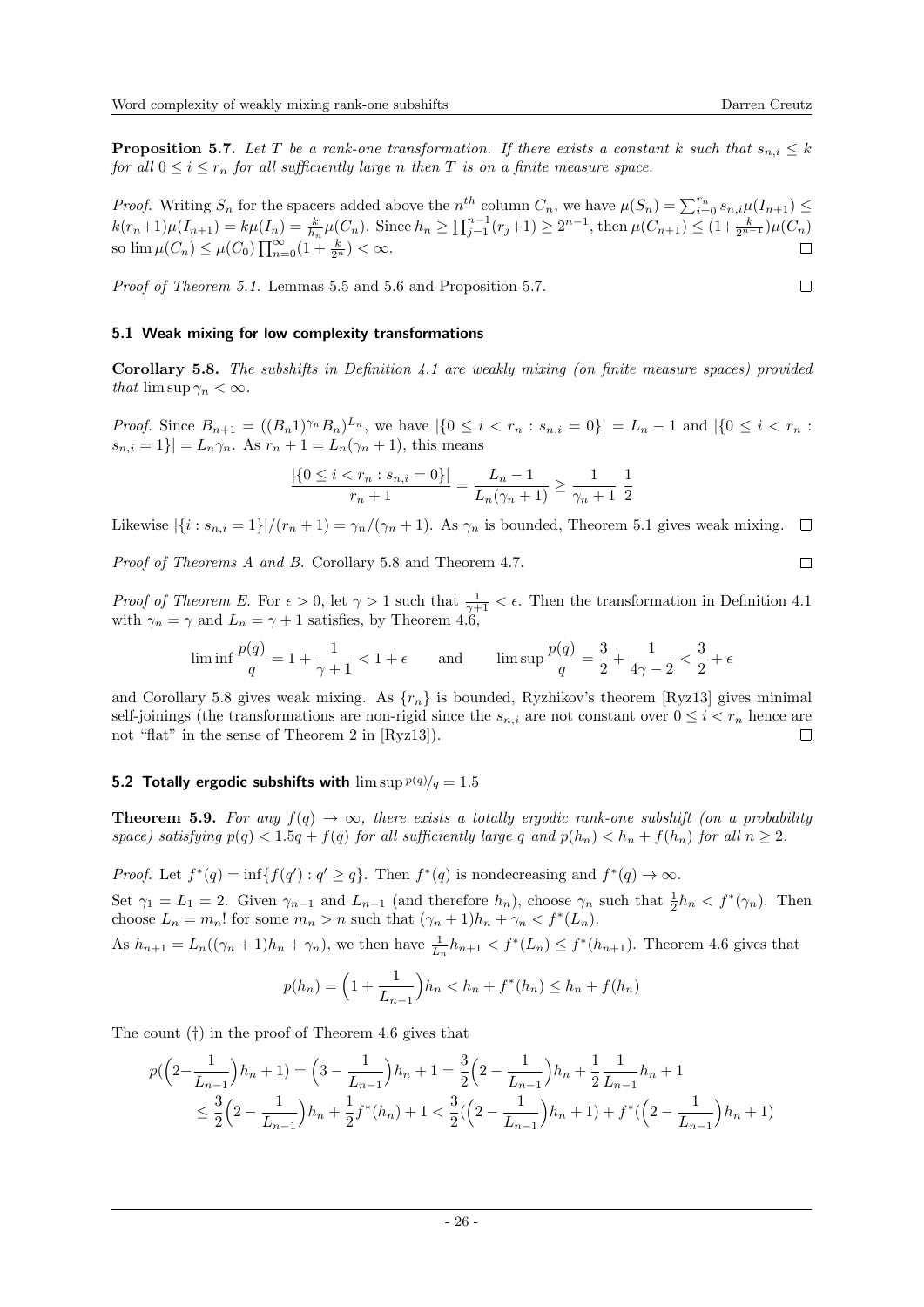and the count  $(\ddagger)$  in the proof of Theorem [4.6](#page-21-1) gives

$$
p((2\gamma_n+1)h_n+2\gamma_n+1)=(3\gamma_n+2)h_n+3\gamma_n+1=\frac{3}{2}((2\gamma_n+1)h_n+2\gamma_n)+\frac{1}{2}h_n+1
$$
  

$$
\leq \frac{3}{2}((2\gamma_n+1)h_n+2\gamma_n)+f^*(\gamma_n)+1
$$
  

$$
<\frac{3}{2}((2\gamma_n+1)h_n+2\gamma_n+1)+f^*((2\gamma_n+1)h_n+2\gamma_n+1)
$$

As  $p(q) - 1.5q$  is maximized at one of these two lengths in each range  $h_n < q \leq h_{n+1}$ , for all  $q > h_2$ ,

$$
p(q) < 1.5q + f^*(q) \le 1.5q + f(q)
$$

It remains to show total ergodicity (as Proposition [5.7](#page-25-0) puts it on a finite measure space).

Let A be a positive measure set and  $t \in \mathbb{N}$  such that  $T^t A = A$ . For  $\epsilon > 0$  and  $n > t$  such that  $\frac{2t}{\gamma_n + 1} < \epsilon$ , define the sets

$$
Q_n(\epsilon) = \{ 0 \le j < h_n : \mu(I_{n,j} \cap A) > (1 - \epsilon)\mu(I_{n,j}) \}
$$

If for some fixed  $\epsilon > 0$ , it holds that  $Q_{n,\epsilon} = \emptyset$  for infinitely many n then  $\mu(A) = 0$  (Lemma [5.3\)](#page-23-2) so we can also define  $j_n(\epsilon) = \min\{j \in Q_n(\epsilon)\}\$ for sufficiently large n.

Observe that for  $j \geq t$ ,

$$
\mu(I_{n,j-t} \cap A) = \mu(T^{-t}I_{n,j} \cap A) = \mu(I_{n,j} \cap T^t A) = \mu(I_{n,j} \cap A)
$$

and so if  $j \in Q_n(\epsilon)$  with  $j \geq t$  then  $j - t \in Q_n(\epsilon)$ . Therefore  $j_n(\epsilon) < t$ . Now observe that, for  $j > 0$ ,

$$
\mu(T^{h_n}I_{n,j} \cap I_{n,j-1}) \ge \sum_{i < r_n : s_{n,i} = 1} \mu(I_{n,j-1}^{[i]}) = \frac{|\{0 \le i < r_n : s_{n,i} = 1\}|}{r_n + 1} \mu(I_{n,j}) = \left(1 - \frac{1}{\gamma_n + 1}\right) \mu(I_{n,j})
$$

since  $s_{n,i} = 1$  for  $L_n \gamma_n$  values of i and  $r_n + 1 = L_n(\gamma_n + 1)$ . Then for  $1 \leq s < t$  and  $j \geq s$ ,

$$
\mu(T^{sh_n}I_{n,j}\triangle I_{n,j-s}) \le \sum_{u=0}^{s-1} \mu(T^{(s-u)h_n}I_{n,j-u}\triangle T^{(s-u-1)h_n}I_{n,j-u-1})
$$
  
= 
$$
\sum_{u=0}^{s-1} \mu(T^{h_n}I_{n,j-u}\triangle I_{n,j-u-1}) < \frac{2s}{\gamma_n+1}\mu(I_{n,j})
$$

and therefore

$$
\mu(T^{sh_n}I_{n,j} \cap I_{n,j-s}) \ge \left(1 - \frac{2s}{\gamma_n + 1}\right) \mu(I_{n,j}) \ge \left(1 - \frac{2t}{\gamma_n + 1}\right) \mu(I_{n,j}) > (1 - \epsilon) \mu(I_{n,j})
$$

Since  $L_{n-1} = m_{n-1}!$  and  $L_{n-1}$  divides  $h_n = L_{n-1}((\gamma_{n-1} + 1)h_{n-1} + \gamma_{n-1})$  and  $m_n > n > t$ , we have that t divides  $h_n$  so  $T^{sh_n}A = A$ . Then, for  $1 \le s < t$  and  $0 \le j < h_n - s$  with  $j \in Q_{\epsilon}(n)$ ,

$$
\mu(I_{n,j+s} \cap A) = \mu(T^{sh_n}(I_{n,j+s} \cap A)) = \mu(T^{sh_n}I_{n,j+s} \cap A)
$$
  
\n
$$
\geq \mu(T^{sh_n}I_{n,j+s} \cap I_{n,j} \cap A) \geq \mu(T^{sh_n}I_{n,j+s} \cap I_{n,j}) - \mu(I_{n,j} \setminus A) > (1 - \epsilon)\mu(I_{n,j}) - \epsilon\mu(I_{n,j})
$$

meaning that if  $j \in Q_n(\epsilon)$  with  $j < h_n - s$  then  $j + s \in Q_n(2\epsilon)$ .

Since  $j \in Q_n(\epsilon)$  implies  $j \in Q_n(2\epsilon)$ , this means that  $j_n(\epsilon) + kt + s \in Q_n(2\epsilon)$  for all  $k \ge 0$  and  $0 \le s < t$ such that  $j_n(\epsilon) + kt + s < h_n$ . So  $Q_n(2\epsilon)$  contains all  $j_n(\epsilon) \leq j < h_n$ . Then  $|Q_n(2\epsilon)| \geq h_n - t$  so

$$
\mu(A) \ge \sum_{j \in Q_n(2\epsilon)} \mu(A \cap I_{n,j}) > |Q_n(2\epsilon)| (1 - 2\epsilon)\mu(I_{n,j}) \ge \left(1 - \frac{t}{h_n}\right)(1 - 2\epsilon)\mu(C_n) \to 1 - 2\epsilon
$$

As  $\epsilon > 0$  was arbitrary, we conclude that  $\mu(A) = 1$ .

**Remark 5.10.** Our proof of weak mixing does not apply when  $\gamma_n$  is unbounded and we strongly suspect our transformations with  $\gamma_n \to \infty$  are not weakly mixing.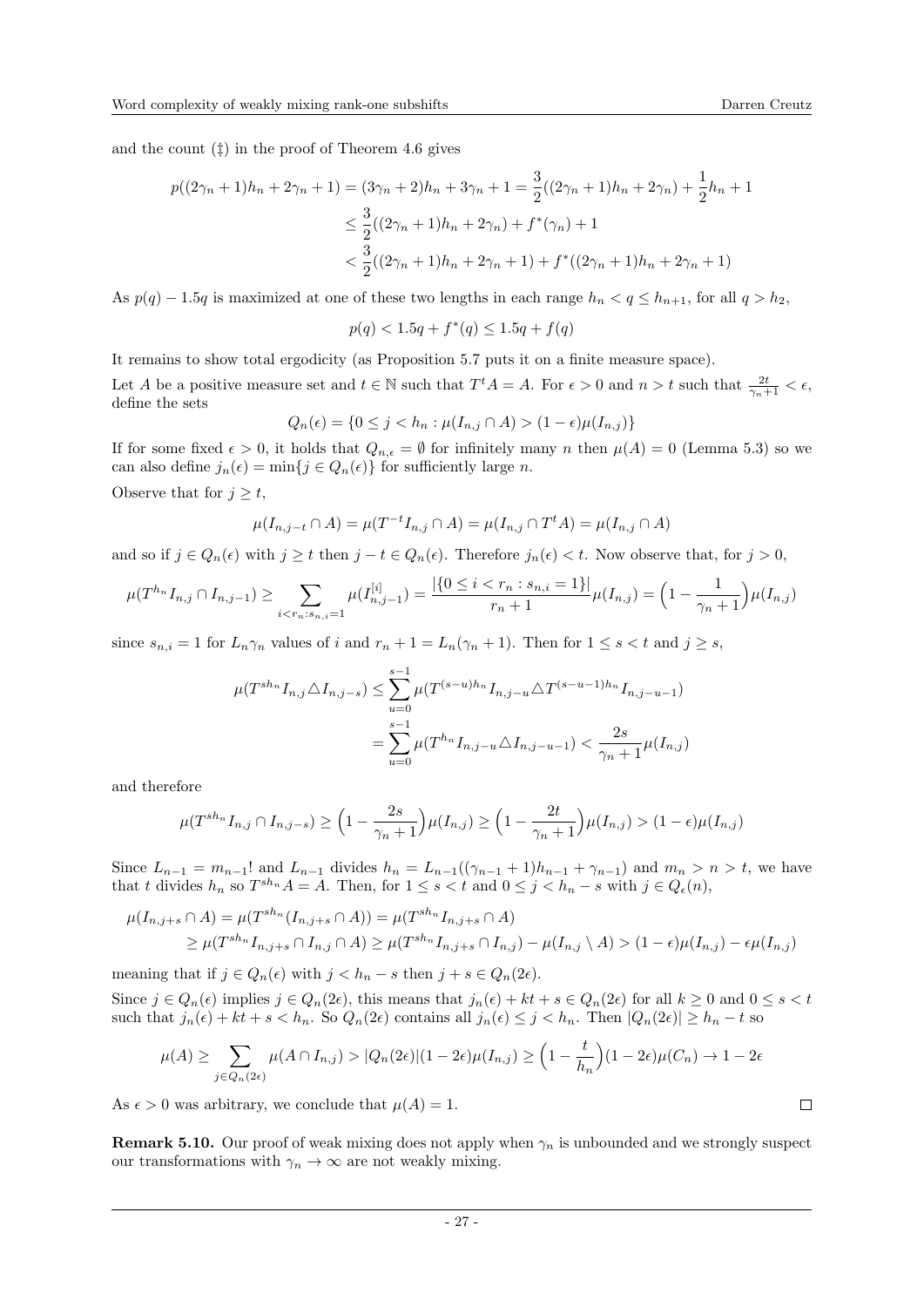## <span id="page-27-7"></span>6 Attaining specific complexities

We conclude with a brief discussion of the main open question:

Question 6.1. For what pairs of values  $1 \le \alpha \le \beta < 2$  does there exists a weakly mixing (rank-one or not) subshift with  $\liminf \frac{p(q)}{q} = \alpha$  and  $\limsup \frac{p(q)}{q} = \beta$ ?

Obviously the most interesting question is whether there exists a weakly mixing subshift, necessarily not rank-one, with  $\beta$  < 1.5. We tentatively conjecture that our examples are the best possible:

Conjecture 6.2. Every subshift admitting a weakly mixing (probability) measure has complexity such that  $\limsup p(q)/q > 1.5$ .

Heinis [\[Hei02\]](#page-28-20) showed that  $\beta \geq 3 - \frac{2}{\alpha}$  for every subshift with  $\limsup \frac{p(q)}{q} < 2$ . Our work shows that  $\beta \geq 1.5$  is necessary for total ergodicity in the rank-one setting.

The values  $\alpha = 1$  and  $\beta = \frac{1}{4\gamma + 2}$  for  $\gamma \in \mathbb{N}$ ,  $\gamma \geq 2$ , are attained by our examples as they have complexity satisfying  $\liminf \frac{p(q)}{q} = 1$  provided  $L_n \to \infty$ , and  $\limsup \frac{p(q)}{q} = 1.5 + \frac{1}{4\gamma + 2}$ .

Ferenczi [\[Fer95\]](#page-28-9) showed that the weakly mixing rank-one subshift given by  $B_{n+1} = B_n^2 1 B_n^2$  has  $\alpha = 1.5$ and  $\beta = 5/3$  (this is the example that was the previously known lowest complexity).

Our examples can be adapted to attain more pairs: for all  $2 \le m < M$ , by setting  $\gamma = M - 1$  and  $L = m$ , Theorem [4.6](#page-21-1) gives a weakly mixing subshift such that

$$
\liminf \frac{p(q)}{q} = 1 + \frac{1}{M}
$$
 and  $\limsup \frac{p(q)}{q} = \frac{3}{2} + \frac{1}{4m - 2}$ 

Since  $M \geq 3$  and  $m \geq 2$ , all of these examples satisfy  $\alpha \leq 4/3$  and  $\beta \leq 5/3$ .

## References

- <span id="page-27-11"></span>[AFP17] Terrence Adams, Sébastien Ferenczi, and Karl Petersen, Constructive symbolic presentations of rank one measure-preserving systems, Colloq. Math. 150 (2017), no. 2, 243–255. MR 3719459
- <span id="page-27-8"></span>[Cas97] Julien Cassaigne, *Complexité et facteurs spéciaux*, Journées Montoises (Mons, 1994), no. 1, vol. 4, Bull. Belg. Math. Soc. Simon Stevin, 1997, pp. 67–88. MR 1440670
- <span id="page-27-6"></span>[Cas98] Julien Cassaigne, Sequences with grouped factors, Developments in Language Theory III, Publications of Aristotle University of Thessaloniki, 1998, pp. 211–222.
- <span id="page-27-0"></span>[CFPZ19] Julien Cassaigne, Anna E. Frid, Svetlana Puzynina, and Luca Q. Zamboni, A characterization of words of linear complexity, Proc. Amer. Math. Soc. 147 (2019), no. 7, 3103–3115. MR 3973910
- <span id="page-27-4"></span>[CH73] Ethan M. Coven and G. A. Hedlund, Sequences with minimal block growth, Math. Systems Theory 7 (1973), 138–153. MR 322838
- <span id="page-27-1"></span>[CK19] Van Cyr and Bryna Kra, Counting generic measures for a subshift of linear growth, J. Eur. Math. Soc. (JEMS) 21 (2019), no. 2, 355–380. MR 3896204
- <span id="page-27-2"></span>[CK20a] , The automorphism group of a shift of slow growth is amenable, Ergodic Theory Dynam. Systems 40 (2020), no. 7, 1788–1804. MR 4108905
- <span id="page-27-3"></span>[CK20b] , Realizing ergodic properties in zero entropy subshifts, Israel J. Math. 240 (2020), no. 1, 119–148. MR 4193129
- <span id="page-27-5"></span>[CPR22] Darren Creutz, Ronnie Pavlov, and Shaun Rodock, Measure-theoretically mixing subshifts with low complexity, Ergodic Theory and Dynamical Systems (to appear), 2022.
- <span id="page-27-10"></span>[Cre21] Darren Creutz, Mixing on stochastic staircase tansformations, Studia Math. 257 (2021), no. 2, 121– 153. MR 4194950
- <span id="page-27-9"></span>[CS10] Darren Creutz and Cesar E. Silva, Mixing on rank-one transformations, Studia Math. 199 (2010), no. 1, 43–72. MR 2652597